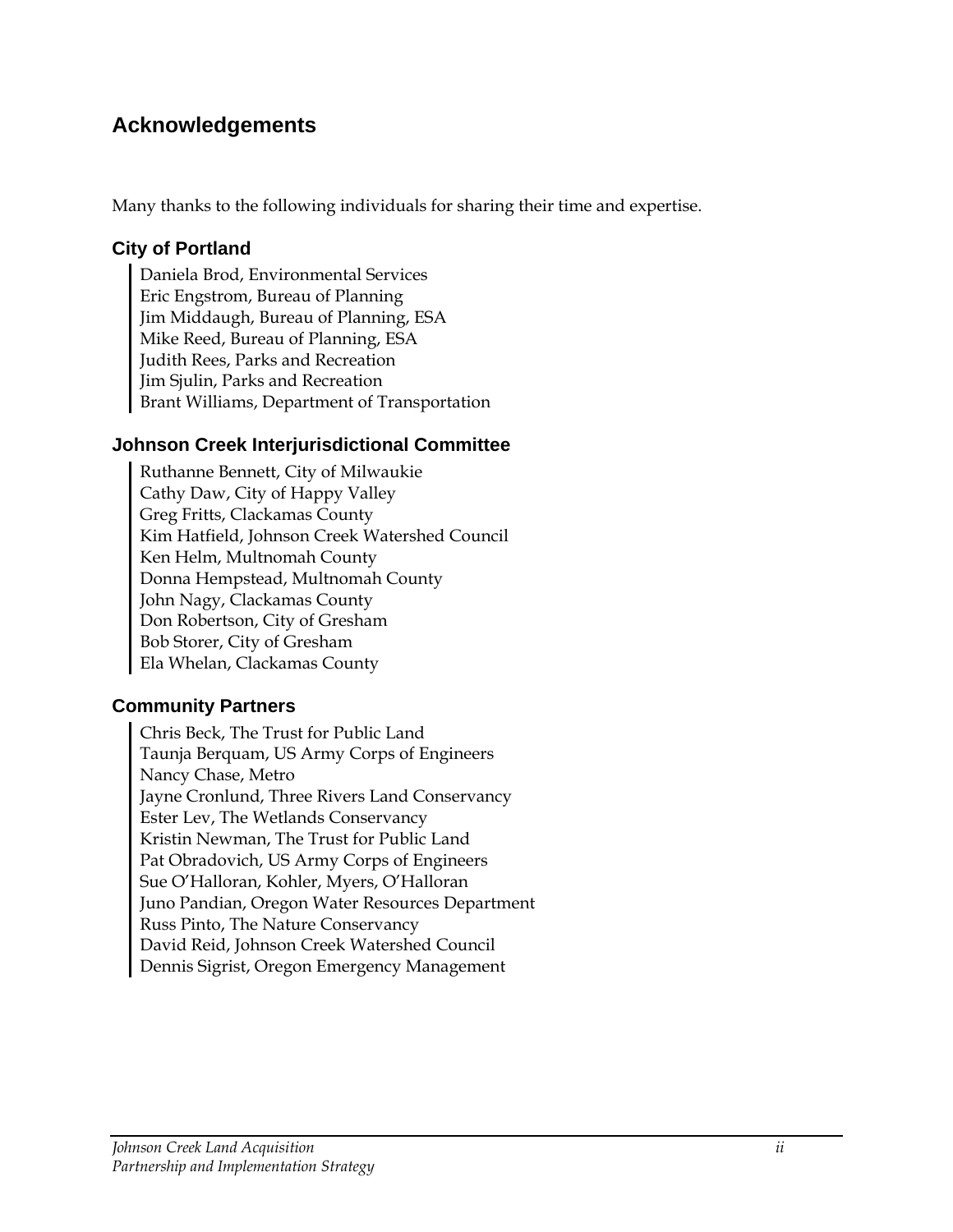# **Table of Contents**

| <b>Executive Summary</b>                                  | vii            |
|-----------------------------------------------------------|----------------|
| <b>Overview and History</b>                               |                |
| <b>Johnson Creek Watershed and Its History</b>            | 1              |
| Flooding and the Johnson Creek Resources Management Plan  | 1              |
| The Changing National Trend                               | $\overline{2}$ |
| The 1997 Willing Seller Land Acquisition Plan and Program | 3              |
| The Restoration Plan Willing Seller Program               | 4              |
| <b>Willing Seller Program Evaluation</b>                  |                |
| The Current Status of the Willing Seller Program          | 7              |
| <b>Program Statistics</b>                                 | 8              |
| <b>Stakeholder Interviews</b>                             | 12             |
| <b>Restoration Plan Willing Seller Program</b>            |                |
| <b>Johnson Creek Restoration Plan</b>                     | 15             |
| Restoration Plan Diagram                                  | 17             |
| <b>Land Acquisition Target Areas</b>                      | 18             |
| Confluence                                                | 20             |
| McLoughlin Boulevard                                      | 21             |
| <b>Crystal Springs</b>                                    | 22             |
| <b>Tideman Johnson</b>                                    | 23             |
| North Clackamas                                           | 24             |
| <b>West Lents</b>                                         | 25             |
| Lents                                                     | 26             |
| Mt. Scott                                                 | 27             |
| Deardorff Road                                            | 28             |
| <b>Lower Powell Butte</b>                                 | 29             |
| Lower Jenne Butte                                         | 30             |
| West Gresham                                              | 31             |
| East Gresham                                              | 32             |
| Kane Road                                                 | 33             |
| <b>Stone Road</b>                                         | 34             |
| <b>Priorities and Program Management</b>                  | 37             |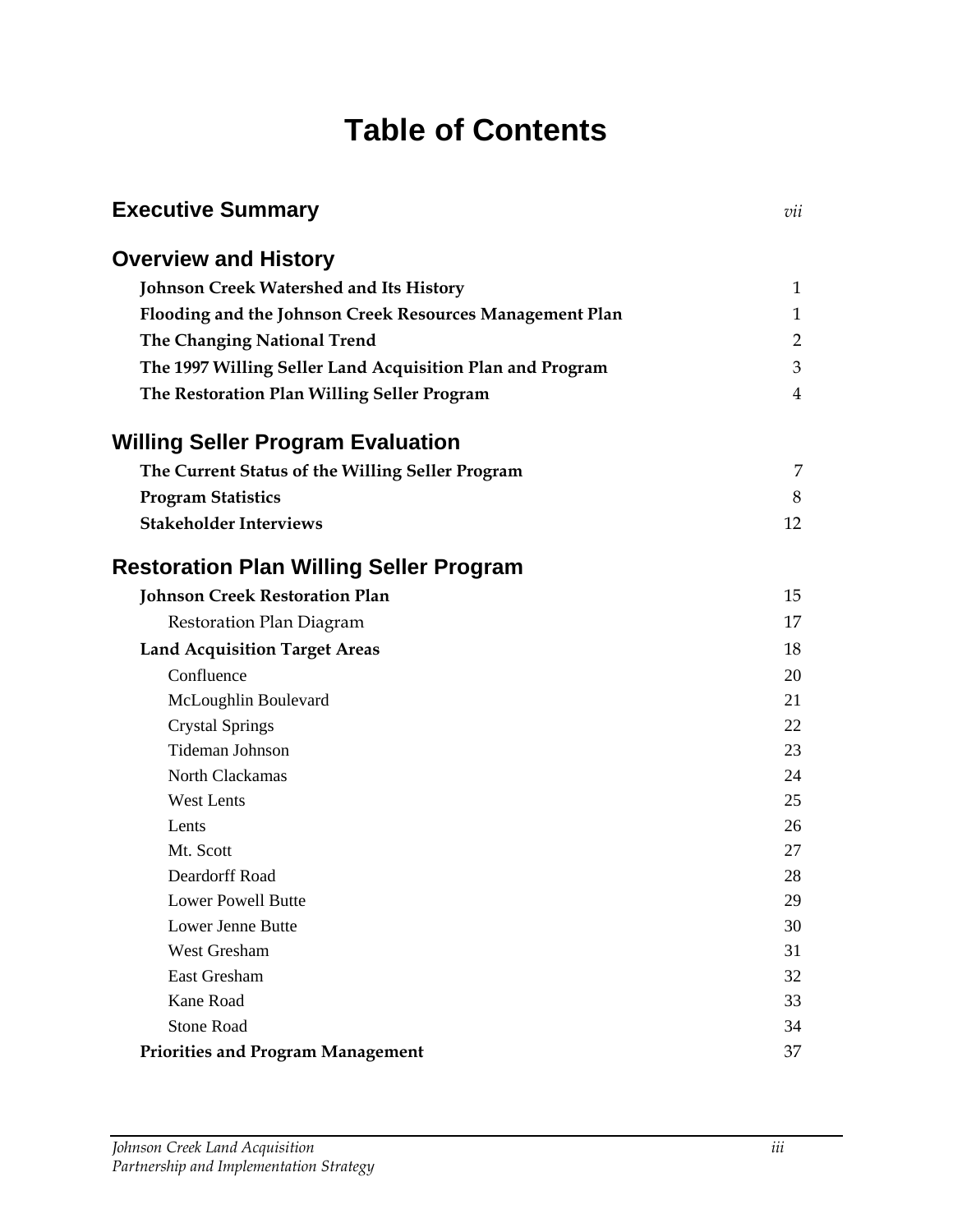| Partnerships                                                      | 37 |
|-------------------------------------------------------------------|----|
| Partner Identification Matrix                                     | 38 |
| City of Gresham                                                   | 40 |
| City of Happy Valley                                              | 41 |
| City of Milwaukie                                                 | 42 |
| City of Portland Bureau of Planning                               | 43 |
| City of Portland Department of Transportation                     | 44 |
| City of Portland Endangered Species Act Program                   | 45 |
| City of Portland Parks and Recreation                             | 46 |
| Clackamas County                                                  | 47 |
| Johnson Creek Watershed Council                                   | 48 |
| Metro                                                             | 49 |
| Multnomah County                                                  | 50 |
| Oregon Emergency Management / Federal Emergency Management Agency | 51 |
| Oregon Water Resources Department                                 | 52 |
| Oregon Water Trust                                                | 53 |
| Three Rivers Land Conservancy                                     | 54 |
| The Trust for Public Land                                         | 55 |
| US Army Corps of Engineers                                        | 56 |
| The Wetlands Conservancy                                          | 57 |
| <b>Acquisition Process Overview</b>                               | 58 |
| Acquisition Process Detail - Flow Chart                           | 59 |
| <b>Additional Resources</b>                                       |    |
| <b>Funding Resources and Opportunities</b>                        | 61 |
| <b>Other Potential Partners</b>                                   | 63 |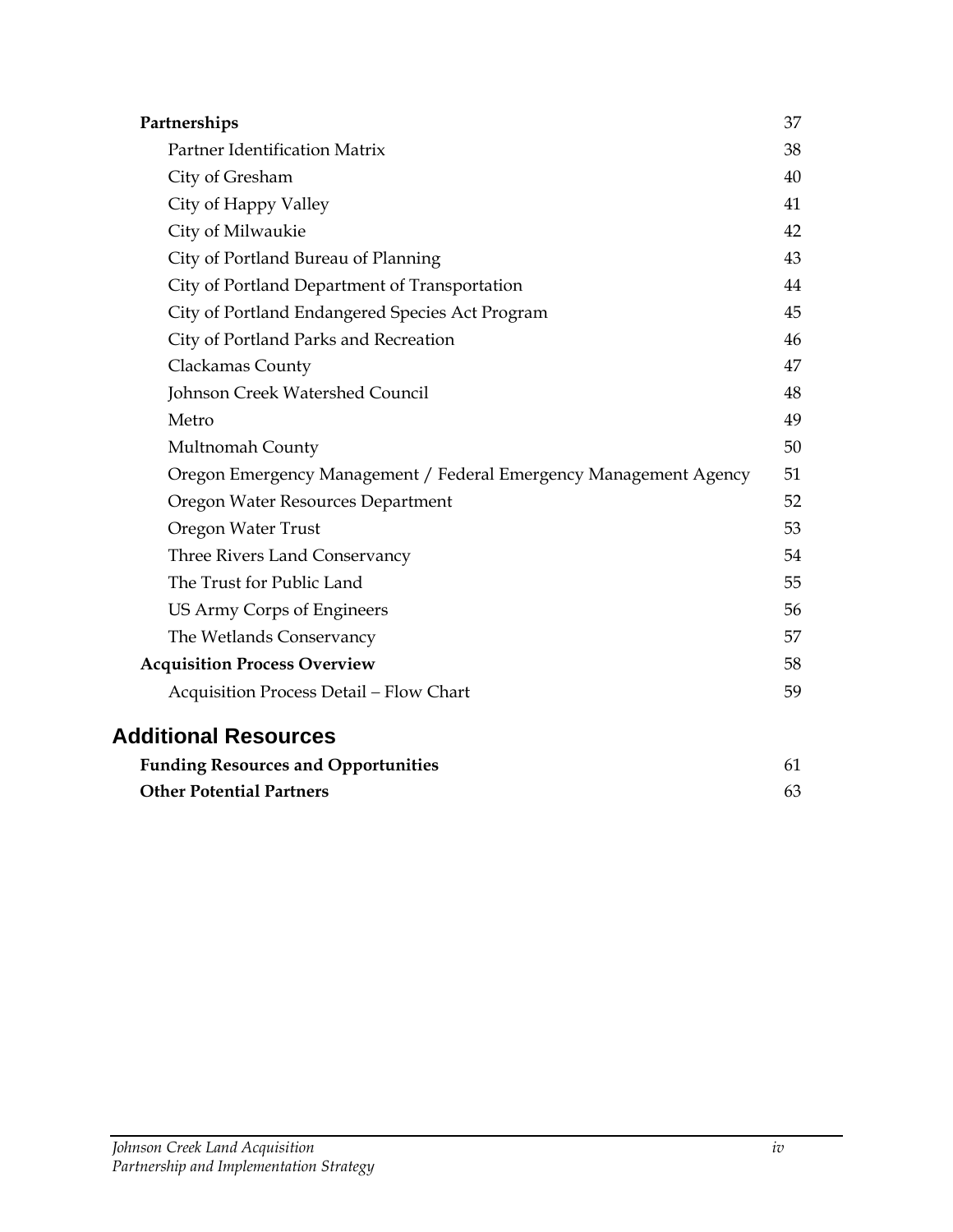# **List of Maps**

Overview−Acquisition Target Areas 35

# **List of Appendices**

Appendix A: Stakeholder Interview Questions

Appendix B: Property Rating Form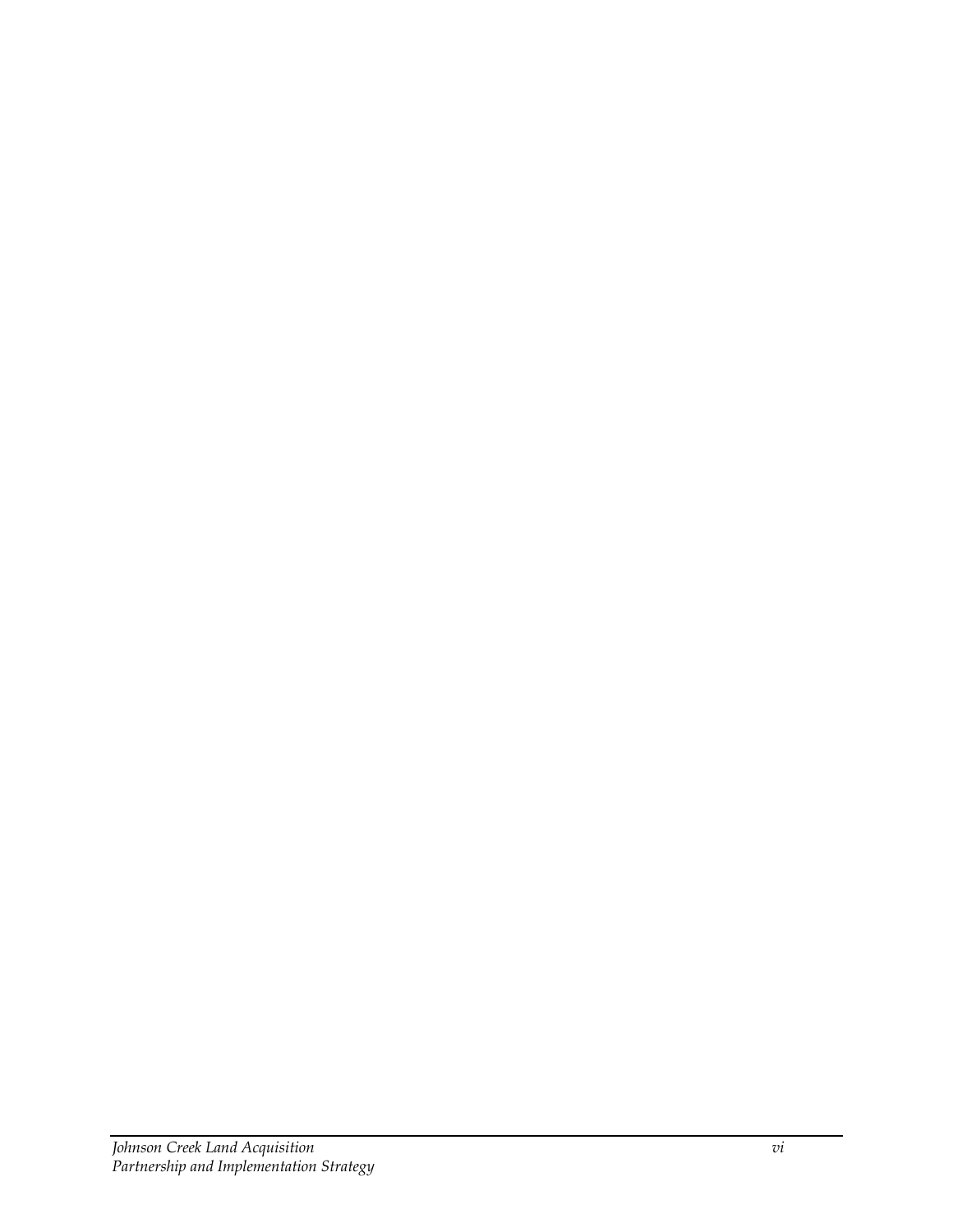he City of Portland Bureau of Environmental Services, in collaboration with the other The City of Portland Bureau of<br>Environmental Services, in<br>collaboration with the other<br>jurisdictions in the Johnson Creek Watershed, developed the Johnson Creek Restoration Plan (JCRP) in 2000/01. The Restoration Plan uses a multi-objective, watershed approach as the overriding strategy for developing solutions to a broad suite of issues in the Johnson Creek Watershed. The Restoration Plan recognizes that "nuisance" flooding, water quality problems, and fish and wildlife declines have related causes, and that a common solution requires the restoration of natural floodplain functions.

The Johnson Creek Restoration Plan is not intended to be a stand-alone document for protecting and restoring Johnson Creek. The Plan's recommendations focus on the mainstem and floodplain areas of Johnson Creek. The intention is for the Restoration Plan to be a base from which additional investigations and recommendations for the remainder of the watershed can be implemented. As additional work is completed it will be folded into the plan with the continued goal of restoring and protecting the health of the watershed. The Johnson Creek Restoration Plan is not a stopping point, but rather a place to start. The recommendations in the Plan must be combined with other City programs and policies (such as stormwater management, land use controls and education programs in the uplands), as well as continued monitoring and investigations, if the restoration of Johnson Creek is to be successful.

The Restoration Plan was developed using a detailed and thorough process: (1) Vision, goals, and specific objectives were identified; (2) Purpose and direction of the project was defined, a management plan created, management and technical

advisory teams formed, and a schedule developed; (3) Public and stakeholder involvement plans were developed; (4) Data and information was collected; (5) Data was analyzed and models constructed; (6) Problems and opportunities were identified under existing and future conditions (characterization); (7) Alternative strategies were developed; (8) Criteria were developed and strategies evaluated; (9) Recommendations were made and refined; and (10) the Plan was developed.

To achieve the multiple goals of flood damage reduction, water quality improvement, and fish and wildlife habitat restoration, the Restoration Plan recommends restoring components, such as floodplains, riparian buffers, wetlands and in-stream habitat complexity, that are compatible with natural watershed functions. The Plan identifies 58 reaches along the mainstem and selected tributaries of Johnson Creek. Recommendations are made on a reach-by-reach basis, with specific project ideas and targets outlined for each reach. For example, for reach *x*, located between *y* and *z*, the recommended targets are to complete 25 acres of floodplain reconnection (through creation and enhancement of wetlands and pulling back banks), remove 3 fish barriers, address 5 priority outfalls and one pipe crossing, and improve in-stream complexity along 1,422 feet of the creek. Through floodplain reconnection actions, water quality and fish and wildlife habitat will also be improved. Floodplain reconnection can happen both on publicly acquired properties and through working with creekside property owners in the watershed.

The Johnson Creek Restoration Plan Willing Seller Program is an implementation strategy of the Restoration Plan. Its focus is on the floodplain areas of the watershed. The Restoration Plan makes many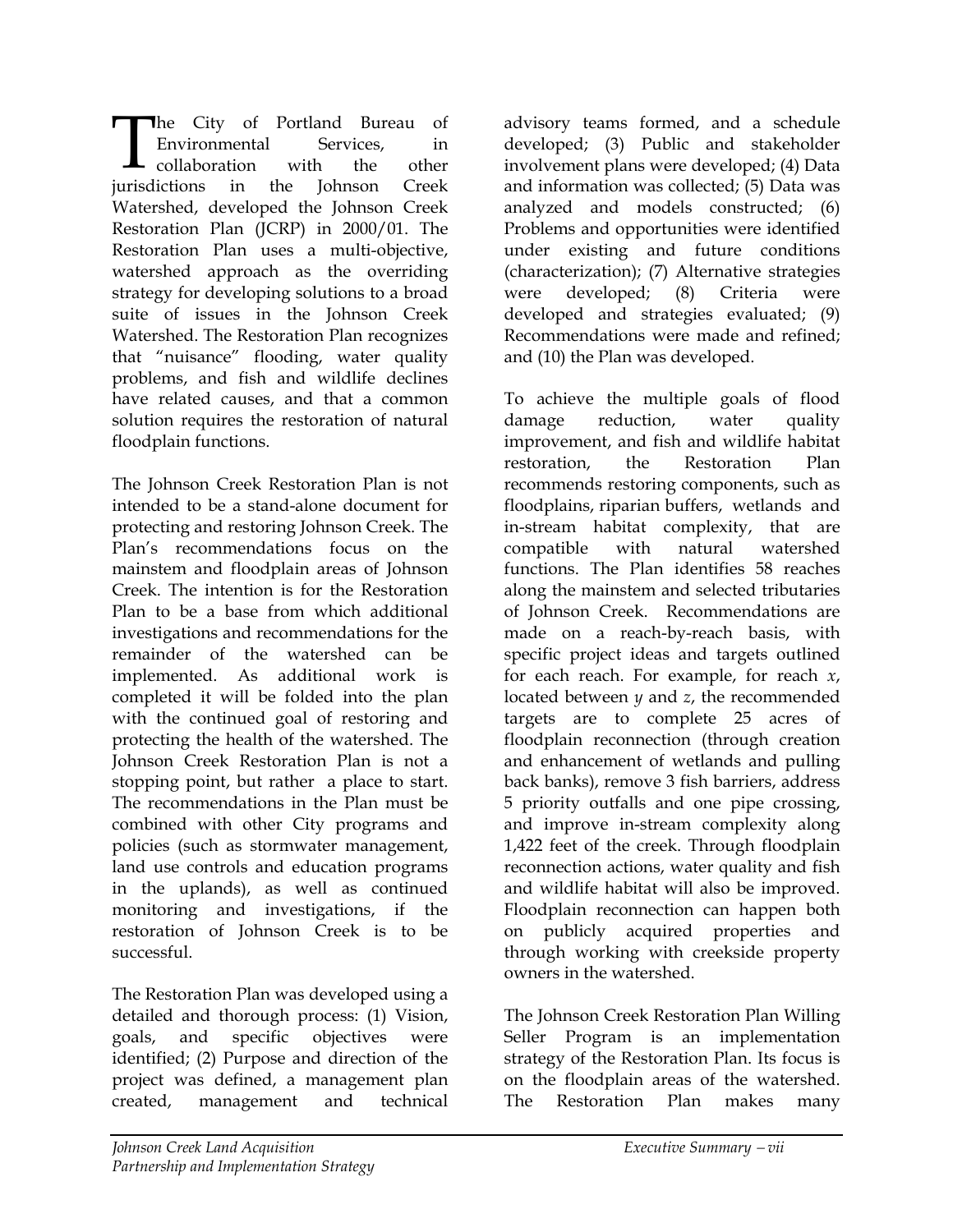recommendations and will require detailed strategies to achieve the identified targets. The Restoration Plan Willing Seller Program outlines the procedure for land acquisitions which work toward meeting the JCRP targets. While the Restoration Plan focuses on floodplain areas, it is recognized that additional acquisitions, outside of the floodplain, may fulfill or complement restoration objectives in Johnson Creek. Portland Parks and Recreation is currently planning their acquisition goals for the Johnson Creek watershed, which focus on upland connections and other resource areas, in addition to the floodplain; where our objectives overlap there will be opportunity to partner in land acquisition.

This document is intended for agency and organization staff who may be interested in partnering with the Willing Seller Program to acquire land in the Johnson Creek Watershed; individuals and organizations interested in learning more about how a Willing Seller Program may be implemented; and individuals and organizations who are considering modeling their own programs on Johnson Creek's successes.

# **Overview and History**

The Johnson Creek Watershed is located in the southeast Portland metropolitan area. Johnson Creek flows westward approximately 25 miles from the headwaters near Cottrell to its confluence with the Willamette River in the city of Milwaukie. The watershed drains about 52 square miles and crosses six jurisdictions: the cities of Gresham, Happy Valley, Milwaukie, and Portland and the counties of Clackamas and Multnomah. The watershed is also within the jurisdiction of Metro, the area's regional government.

As pioneers settled along Johnson Creek in the mid-1800s, the banks of the creek were cleared, the timber used for railroad ties and building material, and many of the floodplains and wetlands were filled for agriculture. By the 1920s many residential areas had sprung up in the lower watershed, while the upper watershed was being steadily converted to agricultural uses. The increasing urbanization quickly led to flooding problems in the relatively flat watershed, and in the 1930s the Works Progress Administration (WPA) widened, deepened, rock-lined and channelized 15 miles of the creek in an effort to prevent future flooding. The effort failed, as evidenced by the flooding that occurred the year after completion of the project and continues to occur regularly.

Numerous efforts to address the flooding issues in the watershed have been attempted over the past 70 years. Most attempts have failed due to public opposition, lack of financing, or lack of integrated analysis. Finally, in 1993, a committee of agencies, businesses and citizens from throughout the watershed came together and developed the Johnson Creek Resources Management Plan (JCRMP). The first multi-jurisdictional, watershed-wide plan to address flooding in the context of habitat, water quality and stewardship, it was officially adopted by all of the jurisdictions in 1996. The multiobjective approach satisfied diverse interests in the watershed and was to be used as a guiding document for the jurisdictions in their watershed activities.

Prior to 1995, land acquisition was considered an unpopular and politically non-viable alternative to flood mitigation. However, as a result of the multiple objectives identified in the JCRMP, the changing national sentiment toward flood mitigation approaches, and the 1996 floods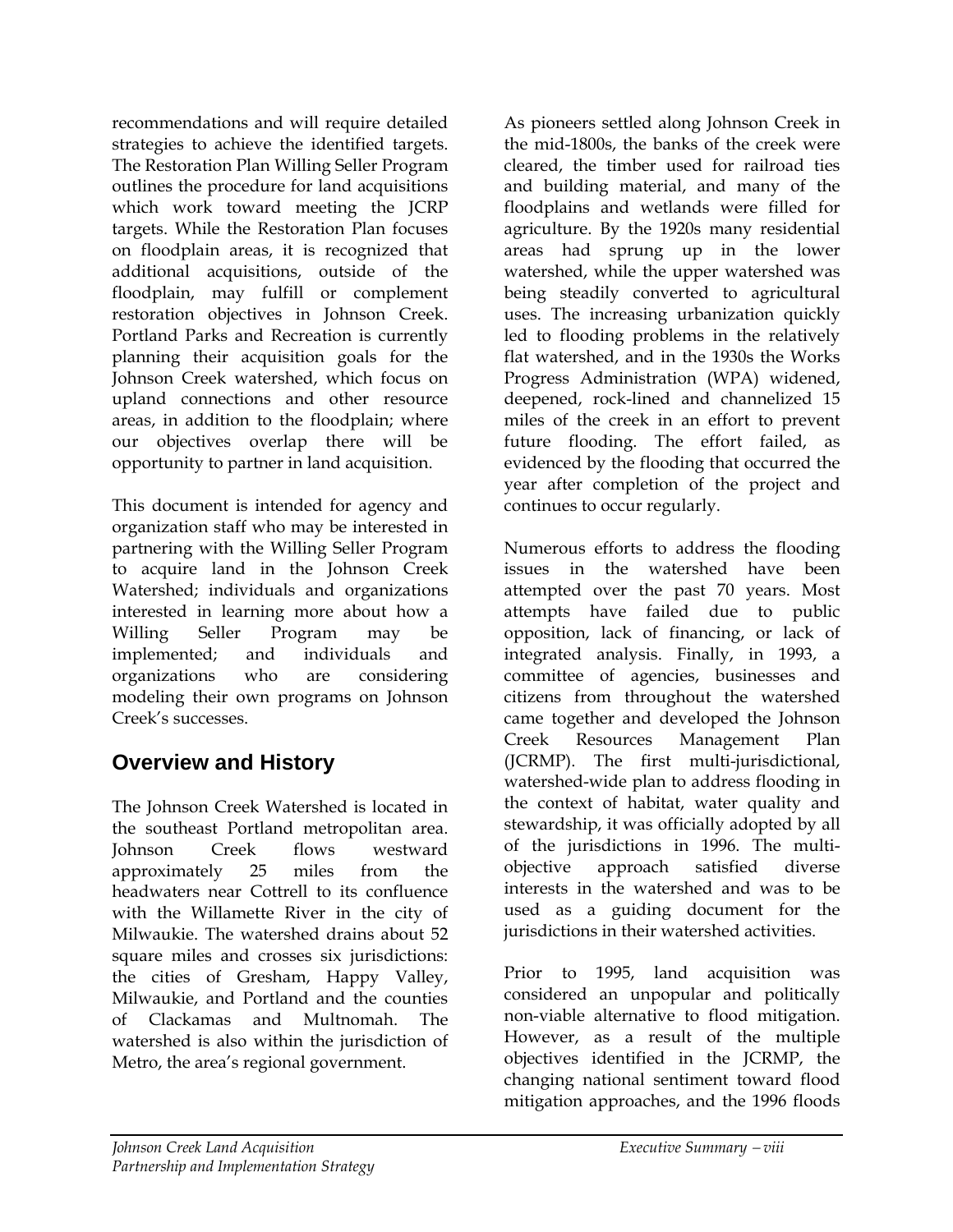in the Johnson Creek Watershed, land acquisition became a realistic possibility. After a thorough public involvement process, target areas were determined and willing seller land acquisition began with hazard mitigation funding from the Federal Emergency Management Agency (FEMA) and a Community Development Block Grant (CDBG) from the Department of Housing and Urban Development (HUD). Money from Regional Bond Measure 26-26 for purchase of greenspace (through Metro and City of Portland Parks and Recreation) and from the City of Portland Bureau of Environmental Services served as local "match money" for these initial funds.

In 2000/01, the Johnson Creek Restoration Plan was developed as a 'next step' document to build off of the recommendations made in the JCRMP. While the JCRMP was the first plan in the watershed to address many objectives, it did not integrate those objectives well. As a solution to flooding it still recommended mainly structural solutions. These demonstrated to be unpopular in the upper watershed and were deemed costly based on the experience gained in the 1993 Midwest floods. Hence the Restoration Plan was necessary to implement flood reduction projects that also addressed fish and wildlife habitat and water quality. This became even more pertinent with the 1998 listing of Steelhead as threatened under the federal Endangered Species Act, and the probable listing of Cutthroat in the near future. The Restoration Plan also defines a specific level of flood hazard to be addressed, namely the 10-year "nuisance flood," instead of vaguely attempting to address all flooding.

### **Willing Seller Program Evaluation**

The Johnson Creek Willing Seller Land Acquisition Program has been actively purchasing properties in the watershed since 1997. To date more than 106 acres have been acquired and over 30 households have been assisted in moving out of harm's way of flooding. Over \$8 million in funding for the program has been secured through FEMA and CDBG grants, Bureau of Environmental Services (BES) Capital Improvement Program (CIP) funds, and Metro's 26-26 Regional Bond Measure for the purchase of greenspace.

As of 2001, most of those funds have been spent and money for land acquisition is in short supply. Very little of the Measure 26- 26 money remains. BES CIP funding for the program is estimated at \$300,000/year for the next five years. This contribution, in conjunction with acquisition funds targeted for specific reaches of the creek, is less than 25% of what is needed to meet the objectives for land acquisition outlined in the Johnson Creek Restoration Plan.[\\*](#page-7-0) In order to accomplish the restoration objectives outlined in the JCRP, which necessitate some land acquisition, partnerships must be made to bridge the funding gap. Successes and deficiencies of the current land acquisition program have been compiled from comments made by stakeholders during partnership interviews. Recommendations from these interviews have been incorporated into this strategy.

### **The Restoration Plan Willing Seller Program**

The Restoration Plan Willing Seller Program is intended to act as a tool to implement recommendations from the Restoration

<span id="page-7-0"></span> <sup>\*</sup> This figure is for Restoration Plan targets **in the City of Portland alone**. To date, no funds have been identified to meet JCRP acquisition targets in other jurisdictions of the Johnson Creek Watershed.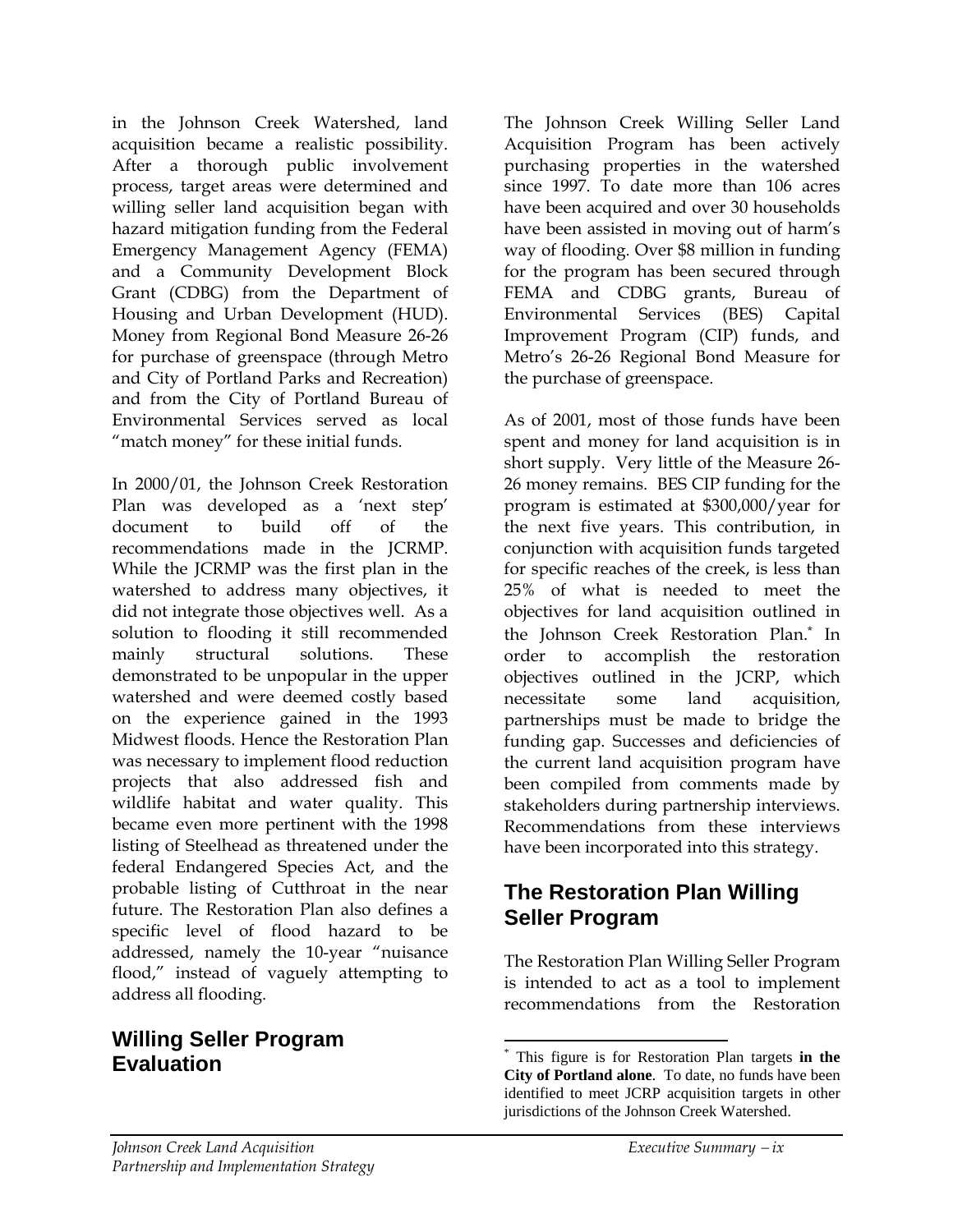Plan. The Restoration Plan is the guiding document for land acquisition in the Johnson Creek watershed. Just as the Restoration Plan is intended to work in conjunction with other programs, the scope of the previous Willing Seller Land Acquisition Program was expanded to include all of the jurisdictions in the watershed and other potential partners who will make acquisition feasible given the current funding situation. The program cannot function in isolation, given the broad spectrum support necessary to carry out acquisition that will work toward restoration of the watershed's natural systems.

Land acquisition target area maps are provided along with an explanation of the procedure used to establish the target areas. These expanded acquisition target areas have been determined and prioritized based on targets set in the Restoration Plan. A total of fifteen target areas have been identified: eight (8) first priority (Confluence, Tideman Johnson, North Clackamas, West Lents, Lents, Deardorff Road, Lower Powell Butte, and West Gresham) and seven (7) second priority (McLoughlin Boulevard, Crystal Springs, Mt. Scott, Lower Jenne Butte, East Gresham, Kane Road, and Stone Road).

A target method is used to manage the program, and explicit priorities and criteria are used to evaluate specific properties. The program manager uses the target values identified in the Restoration Plan to direct funding to those areas where targets have not yet been met. Once target areas have been identified through the target value tracking and contact is made with a potential willing seller, individual properties are evaluated and ranked based on several criteria: (1) the property owner is a willing seller; (2) adequate funding and partnership opportunities are available; (3)

the property would be suitable for floodplain reconnection, habitat restoration, and/or passive flood storage; and (4) supplemental reasons exist which support acquisition of this property (e.g. community support, recreation potential, imminent development). A property rating tool has been developed to facilitate this evaluation and is included in this document.

Numerous partnership opportunities have been identified through this process. A broad spectrum of potential interests were considered in determining partnering and funding opportunities. Based on the partnering ideas generated during the stakeholder interviews, and the multiple goals and objectives of the agencies and organizations, two tools have been developed to facilitate the identification of opportunities. A Partner Identification Matrix identifies potential partners based on compatible goals and objectives. Individual partner pages profile a single agency/organization and identify partnering ideas specific to Johnson Creek and that entity.

The City of Portland's acquisition process itself can be simplified into seven basic steps: (1) contact and negotiate with willing property owner; (2) conduct appraisal; (3) perform Environmental Site Assessment; (4) enter into option agreement with property owner; (5) obtain City Council approval; (6) close on property; and (7) stabilize site. A detailed flow chart outlines the steps in this process and is included on page 75.

## **Additional Resources**

Many specific recommendations and references were collected during the writing of this report, both as a result of the stakeholder interviews and independent research. These recommendations and references have been compiled and organized into two sections: funding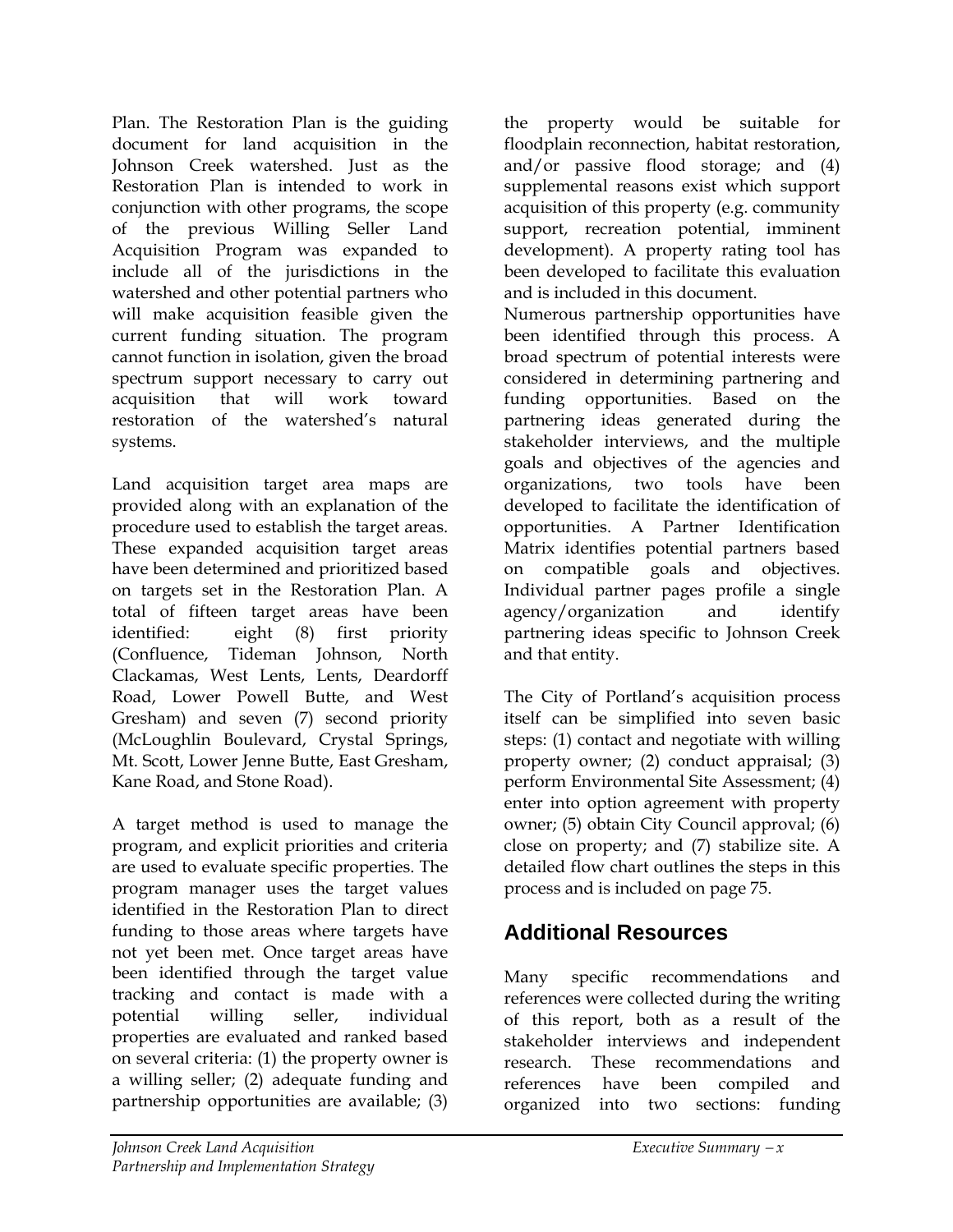resources and opportunities, and other potential partners. These lists are intended to be used as a resource and a guide for determining additional opportunities. The section will be updated periodically as new references emerge and others are utilized.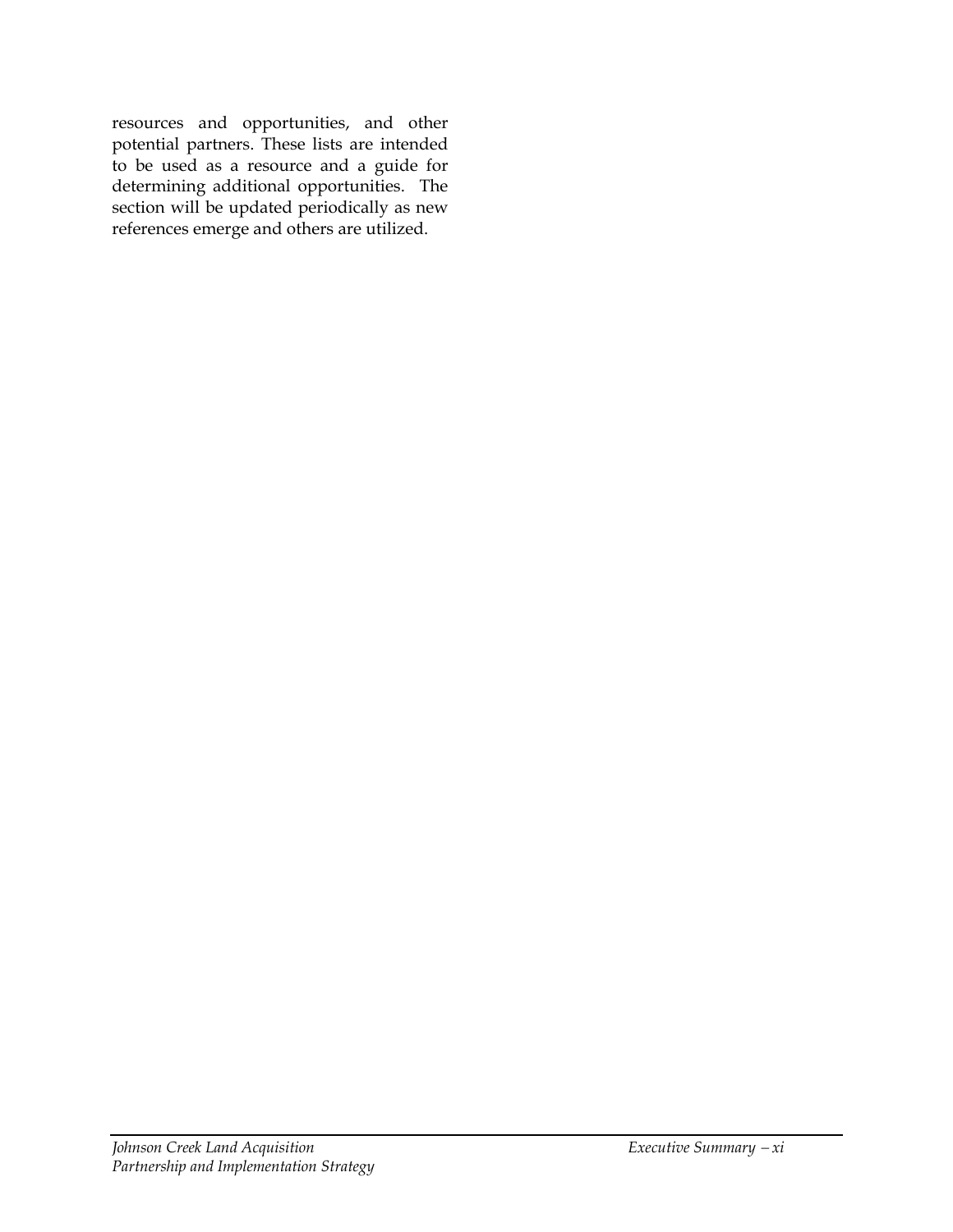### **Johnson Creek Watershed and Its History**

The Johnson Creek Watershed is located in the southeast Portland metropolitan area. Johnson Creek flows westward approximately 25 miles from the headwaters near Cottrell to its confluence with the Willamette River in the city of Milwaukie. The watershed drains about 52 square miles and crosses six jurisdictions: the cities of Gresham, Portland, Happy Valley, and Milwaukie and the counties of Multnomah and Clackamas. The watershed is also within the jurisdiction of Metro, the area's regional government.

Johnson Creek once flowed through ancient western redcedar and Douglas-fir forests. Black cottonwoods, red alders and pacific willows dominated riparian areas. Associated wetlands were home to a diversity of migratory waterfowl, songbirds and birds of prey. Native mammals, amphibians and reptiles were abundant. Steelhead, Coho and Cutthroat Trout were thick in the meandering, cool-running creek.

In the mid 1800s, as pioneers settled along the banks of Johnson Creek, the large ancient trees were cut, primarily for railroad ties and housing material. The floodplains in the middle reaches were cleared and filled for farming, to take advantage of the fertile soil deposited by the frequent floods. Settlers in the upper watershed cleared land for vegetable and berry farming, dairies, and ranches.

By the 1920s, many residential areas had sprung up in the northwestern area of the watershed, along with the supporting infrastructure for water and sewer services. Impervious surfaces covered the previously well-draining and fast-infiltrating soils. Many areas of the upper watershed were

tiled to drain agricultural fields. As the urbanization moved eastward, more homes were built on floodplains, increasing the number of structures damaged by repeated flooding. In the 1930s, the Works Progress Administration (WPA) widened, deepened, rock-lined and channelized 15 miles of the creek in a failed effort to prevent future flooding.

Today these events continue to impact the Johnson Creek Watershed's ability to maintain a healthy ecosystem equilibrium. Everyday in the watershed forests are cleared and wetlands are filled as development continues to encroach on riparian and floodplain areas. Many pollutants from impervious surfaces drain directly into the creek, deteriorating water quality. The flooding continues and in some areas the creek floods, on average, every other year. In-stream habitat is lacking and riparian habitat buffers are narrow or nonexistent in many areas. In 1998, Steelhead (a species native to Johnson Creek) was listed as threatened under the federal Endangered Species Act. It is expected that Cutthroat will be listed in the near future. However, some small remnants of wetlands, forests and floodplains remain; these fragments provide valuable building blocks for the restoration and enhancement of the watershed as a whole.

### **Flooding and the Johnson Creek Resources Management Plan**

Johnson Creek has had at least seven major damaging floods in the last 35 years. The worst flood on record occurred in 1964. It had a peak flow of 2,620 cubic feet per second at SE 158<sup>th</sup> Avenue and Sycamore (east of the Lents area). Approximately 1,200 structures were flooded, most in the Lents area between SE 82nd and SE 122nd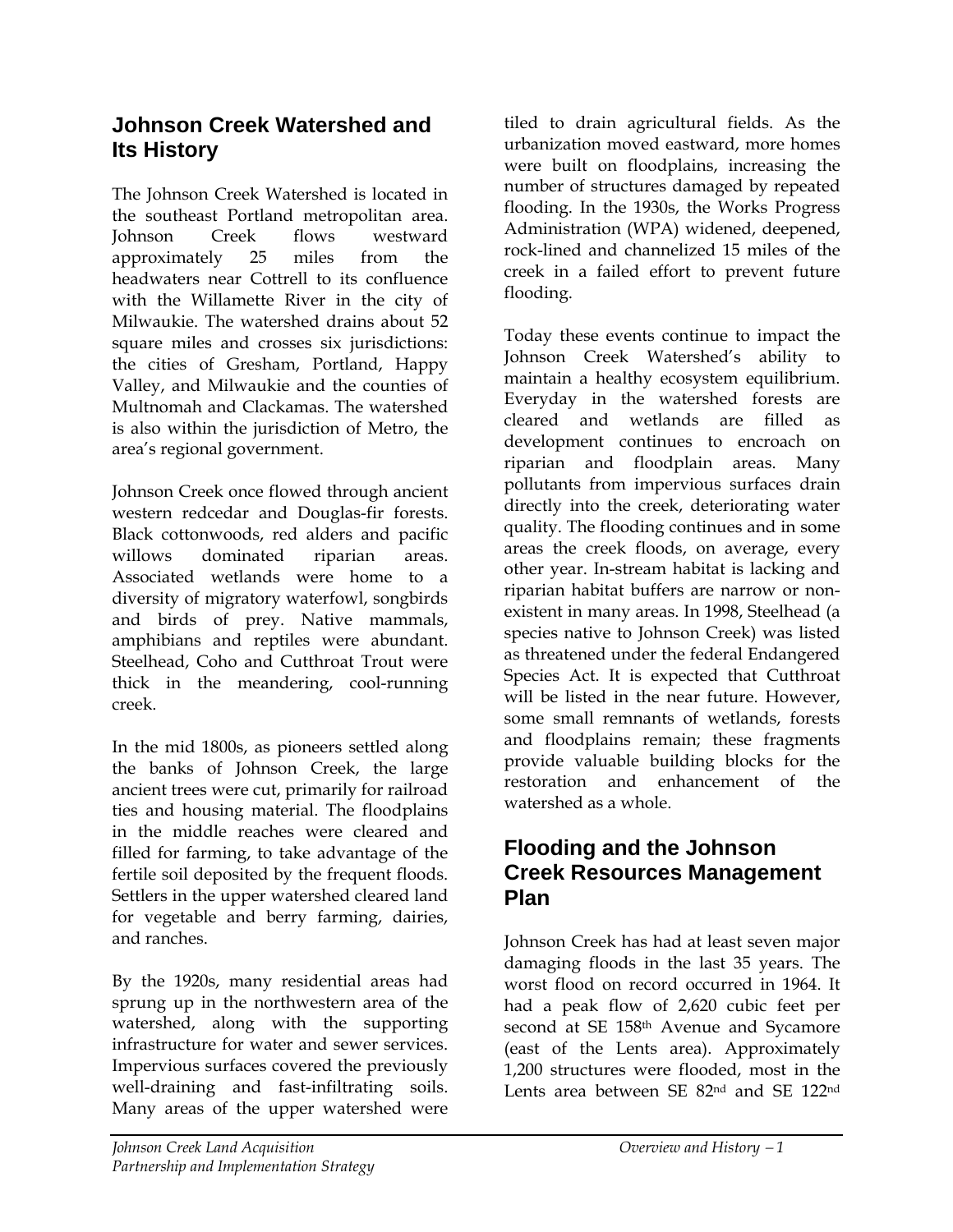Avenues. Damage from the 1964 flood totaled approximately \$3 million in 1994 dollars.

Over the next several years many attempts were made to address flooding problems in the Johnson Creek Watershed. The Soil Conservation Service, the U.S. Army Corps of Engineers, and Metro all attempted to find solutions to frequent flooding. Residents in the watershed were divided between those living in the floodplains and those living in the uplands. Heated debates about how flood control was to be funded and what the remedy, or remedies, should be has left plans for reservoirs, channelization projects, and regional detention facilities on the shelf.

In 1993, a committee of agencies, businesses and citizens developed the Johnson Creek Resources Management Plan (JCRMP). It was the first multi-jurisdictional, watershed-wide plan to address flooding in the context of other important watershed issues. It was adopted by all six jurisdictions in 1996. As a guidance document for all the jurisdictions in the watershed, it outlines conceptual projects in four major categories: flooding, water quality, fish and wildlife habitat, and stewardship.

Significant flooding occurred again in February and November of 1996. This time damage totaled \$4.7 million. In October 1996, in response to "lessons learned during the flood," the Portland City Council adopted the Flood and Landslide Hazard Mitigation Plan, which recommends acquisition of the most vulnerable properties from willing sellers for multiobjective projects.

# **The Changing National Trend**

In the mid 1990s, many local agencies throughout the country began to focus on 'floodplain management' rather than 'flood

control,' reflecting an emerging national trend which came about in response to the Midwest flood of 1993. Total damage estimates from Midwest weather events during that year range from \$12 billion to \$16 billion. Significant agricultural, residential, business, public facility and transportation resources were damaged. Hundreds were left homeless and many communities were devastated.

In the wake of this massive flood event, the nation began to re-evaluate its approach to floodplain management. A June 1994 report of the Interagency Floodplain Management Review Committee entitled "Sharing the Challenge: Floodplain Management into the 21st Century" addressed this evolving interpretation of floodplain management and implementation strategies in this way:

Over the last 30 years the nation has learned that effective floodplain management can reduce vulnerability to damages and create a balance among natural and human uses of floodplains and their related watersheds to meet both social and environmental goals. The nation, however, has not taken full advantage of this knowledge. The United States simply has lacked the focus and the incentive to engage itself seriously in floodplain management. The 1993 flood has managed to focus attention on the floodplain and has provided the incentive for action…

The Review Committee supports a floodplain management strategy of, sequentially, avoiding inappropriate use of the floodplain, minimizing vulnerability to damage through both structural and nonstructural means, and mitigating flood damages when they do occur… By controlling runoff, managing ecosystems for all their benefits, planning the use of the land and identifying those areas at risk, many hazards can be avoided. Where the risk cannot be avoided, damage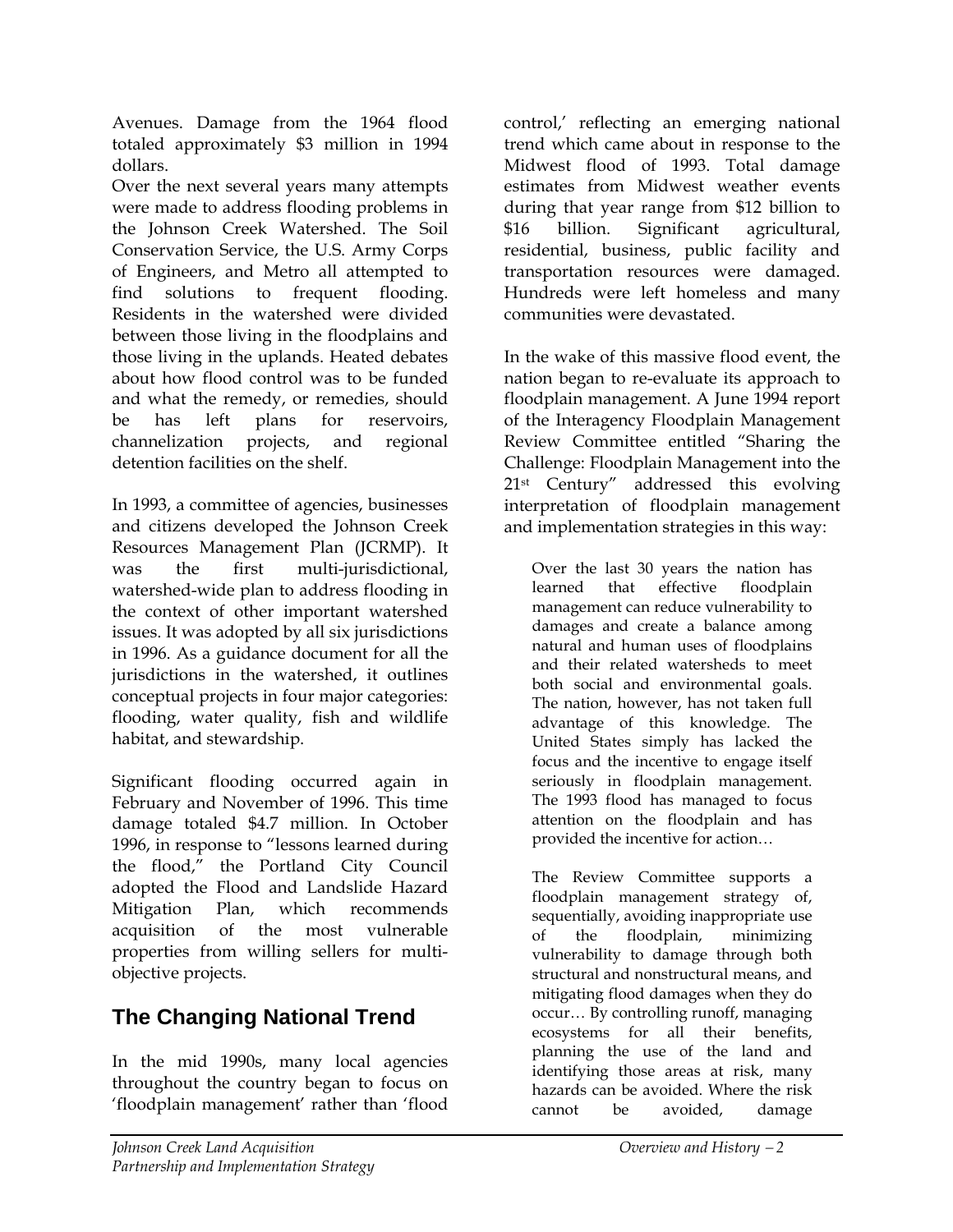minimization approaches, such as elevation and relocation of buildings or construction of reservoirs or flood protection structures, are used only when they can be integrated into a systems approach to flood damage reduction in the basin.

Land acquisition was specifically mentioned in the report as an appropriate governmental response to damaging floods:

Buyouts are an appropriate federal response for the Midwest floods and for floods like it. Many of the buyout neighborhoods have been damaged repetitively by flooding… (A) significant percentage contain older, lower value housing, much of it of poor quality and in need of rehabilitation. Under the right circumstances, the buyouts will not only reduce flood damages and protect people and property but also achieve other objectives such as improving the quality of affordable housing, increasing recreational opportunities and wildlife values, and general betterment of the community.

### **The 1997 Willing Seller Land Acquisition Plan and Program**

Prior to 1995, land acquisition was considered an unpopular and politically non-viable alternative to flood mitigation. However, as a result of the changing national and local sentiment regarding flood response and floodplain management, land acquisition in the Johnson Creek Watershed became a realistic possibility. In the spring of 1995, BES proposed an onstream detention facility at SE 162nd Avenue near Foster Road to address flooding issues. Public reaction to the project was overwhelmingly negative. In general, property owners in the watershed and stakeholders were concerned about the lack

of multi-objective benefits of detention facilities and the City of Portland's focus of on-stream detention before pursuing other options. Many expressed concerns about loss of riparian habitat, fish passage blockage, and the unsightliness of a dam associated with on-stream detention. Due to the sensitive nature of flood control in the Johnson Creek Watershed, it was deemed vital to gain public input as specific elements of a land acquisition plan were pursued.

In February of 1996, a public involvement strategy was initiated to gauge public sentiment regarding land acquisition in two target areas: Lents and Lower Powell Butte. A third target area, Tideman-Johnson, was not included due to budget constraints. The target area selection was based on three priorities:

- 1) Lands needed to carry out recommendations in the Johnson Creek Resources Management Plan
- 2) Areas affected by repeated flooding
- 3) Areas of significant biological resources

Maps of the target areas were produced and properties were separated into three priority tiers to develop a realistic acquisition plan and budget.

The public involvement plan sought to answer two main questions: (1) Is land acquisition acceptable to the public? If yes, where and for what purposes? If no, why not?; and (2) What does the public see as the most critical management issue facing BES and how should that issue be addressed? Sixty-one individuals were surveyed by phone using a 26-question survey. Five thousand postcards were mailed to individuals in the target areas, inviting them to two public meetings held on April 24 and May 2 of 1996. Three hundred-fifty phone calls were made as follow-up on the invitation. Forty-one people attended on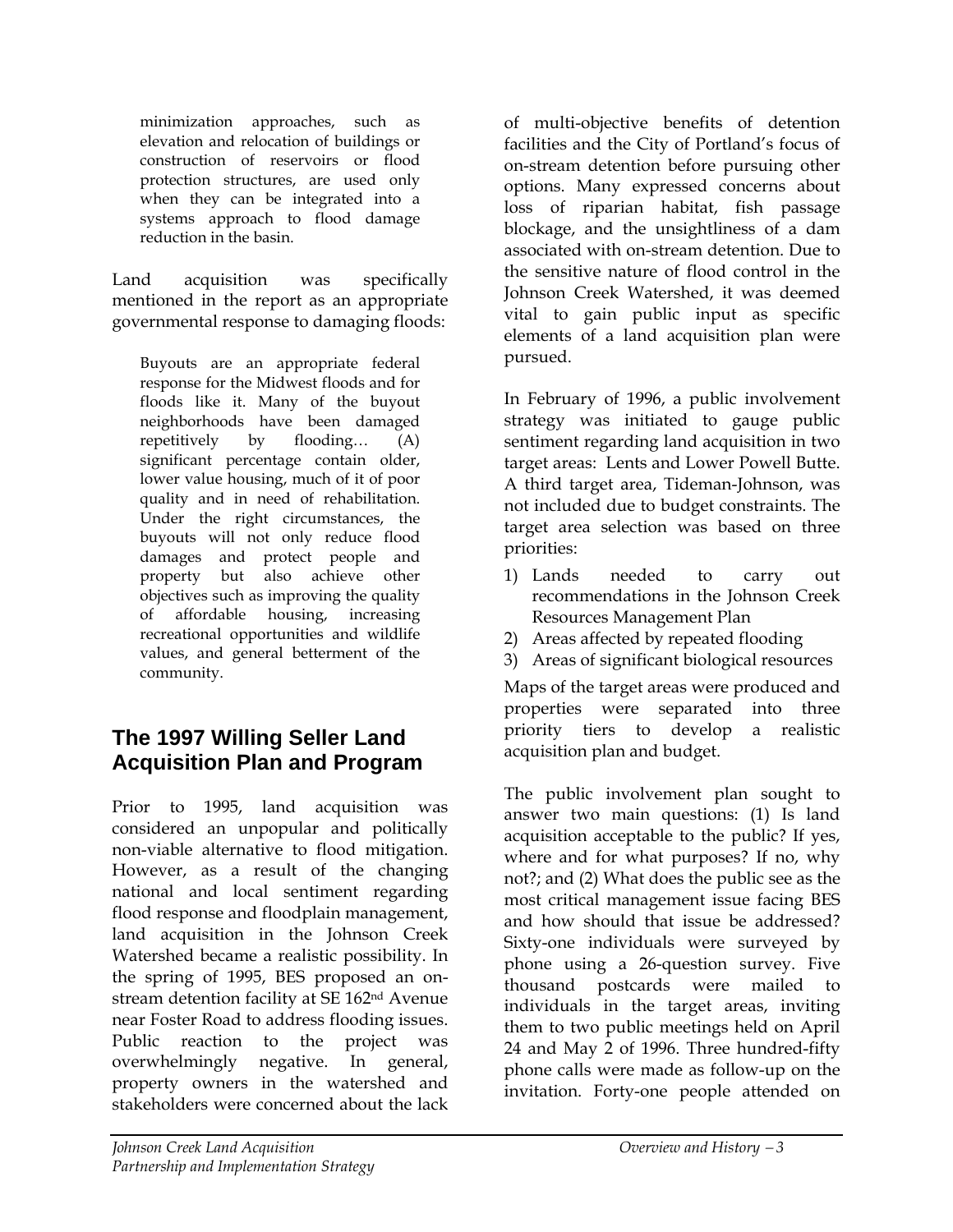April 24, and 27 people attended on May 2. Thirty-one out of 68 attendees completed written surveys.

The information gained through the public involvement process revealed the general sentiment that the public supported land acquisition through willing sellers for flood control and water quality improvement. A majority also agreed that flood control and water quality should be the top issues in Johnson Creek for BES. Priority areas for acquisition were identified as the Lents area (floodway and 5-10 year floodplain), Lower Powell Butte, and Holgate Lake (near SE 130th and Holgate). Citizens expressed that if land was acquired, it should be for multiobjective land uses (water quality, habitat and flood control). In addition, up-keep and maintenance of the acquired properties was of concern. On-stream detention was seen as a last resort.

Using the information gained from the public involvement plan, a process was established for how land was to be purchased by the City of Portland, including the use of options, negotiation, relocation and possession. The land acquisition plan for Johnson Creek focused on risk avoidance for people and structures, and was based on accepted floodplain management principles. Initial purchases were prioritized based on these objectives and funding opportunities.

In 1995, the Greenspaces Bond Measure, 26- 26, was approved and a portion of the local share money was dedicated to Johnson Creek through Portland Parks and Recreation (PPR). Since PPR and BES have many of the same priorities for land acquisition, the bureaus collaborated on the purchase of property in the watershed for open space, water quality, and fish and wildlife habitat. Due to the floods of 1996, the Johnson Creek Watershed became

eligible for FEMA disaster mitigation funds, leading PPR and BES to apply for, and receive, a \$375,000 grant from the Hazard Mitigation Grant Program. A \$1.5 million dollar Community Development Block Grant (CDBG) was also received from the Department of Housing and Urban Development (HUD), through Multnomah County, for the purpose of moving people and structures out of harm's way of flooding in frequently flooded areas.

The preliminary land acquisition maps and target areas were modified to meet the requirements of the various grants. Individual properties within the target areas were prioritized according to the following criteria:

- Willing seller
- Developed property with a structure located within the floodway (for FEMA and HUD monies)
- Property with identified potential for flood storage
- Adjacent to Johnson Creek and/or property in public ownership
- Associated water quality benefits such as stream shade, high quality vegetation, bank stabilization, water sources, wetlands, or headwaters
- Potential for shared funding through grants or other partnerships

Using these priorities, and some additional information, a land acquisition priority list was developed. Letters were sent out to potential sellers in the target areas to gauge their interest in selling their property to the City of Portland. The above criteria were used to evaluate the order of purchase of each parcel once an owner was identified as a willing seller.

## **The Restoration Plan Willing Seller Program**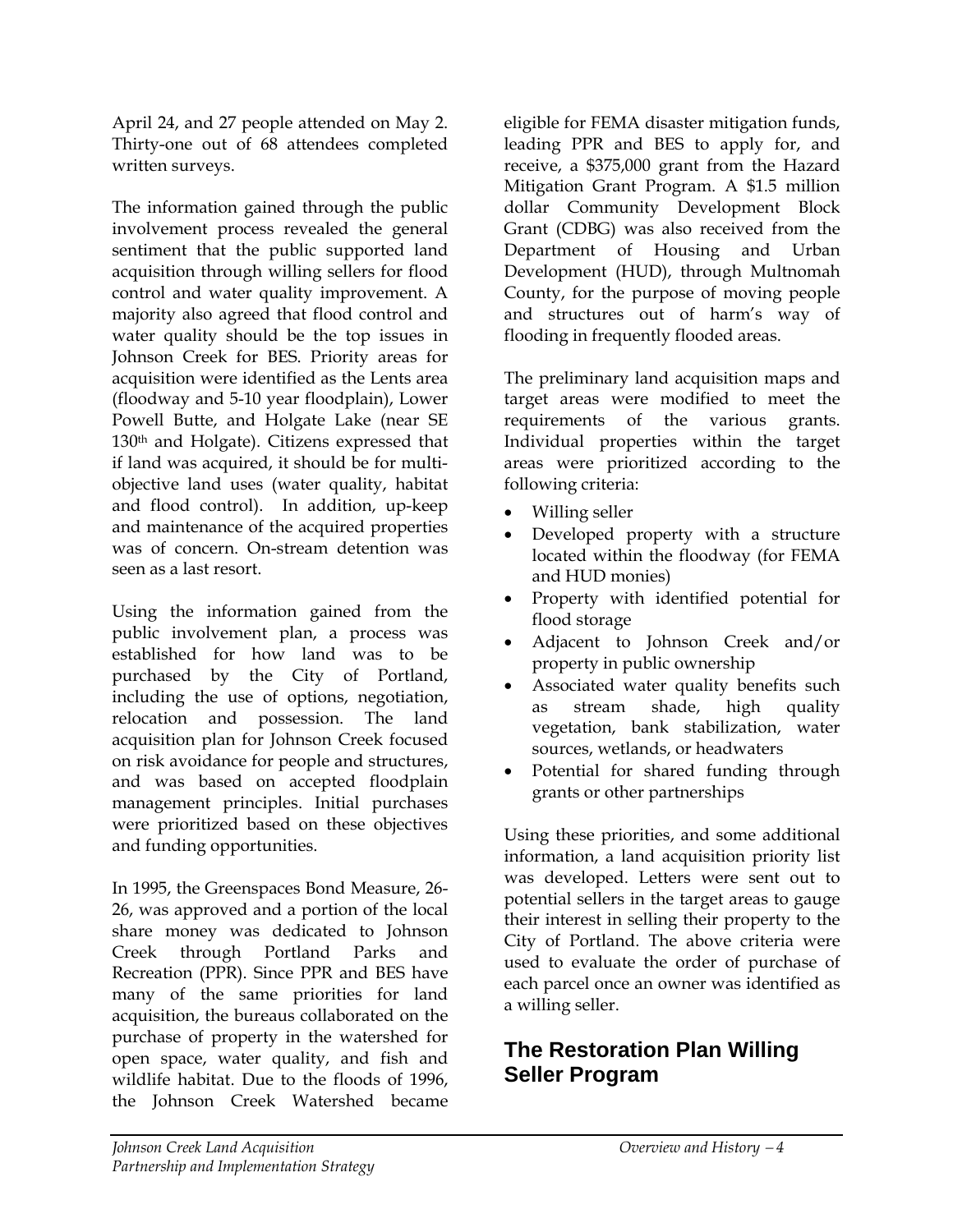In 2000/01, the Johnson Creek Restoration Plan was developed as a 'next step' document to build off of the recommendations made in the Resources Management Plan. While the JCRMP was the first plan in the watershed to address many objectives, it did not integrate those objectives well. As a solution to flooding it still recommended mainly structural solutions. These demonstrated to be unpopular in the watershed, and were deemed costly based on the experience gained in the 1993 Midwest floods. In addition, the 1998 listing of Steelhead under the Endangered Species Act (and the probable listing of Cutthroat in the near future) created the need for consideration of alternative approaches. Hence the Restoration Plan was necessary to implement flood reduction projects that also address fish and wildlife habitat and water quality.

The Restoration Plan also defines a specific level of flood to be addressed, namely the "nuisance flood," instead of vaguely attempting to address all flooding. The nuisance flood is defined loosely as a frequently occurring event that causes "nuisance" damages. An extensive analysis was conducted in conjunction with the Restoration Plan to determine the return period for the Johnson Creek "nuisance flood." The analysis shows that there is a clear breakpoint around the 10-year return period flood at which most of the important economic and environmental areas of concern are affected. Therefore, managing the 10-year flood will likely provide a level of protection that is both cost-effective and maximizes environmental benefits.

The publication of the Johnson Creek Restoration Plan has changed and expanded the focus of the Willing Seller Program. As the overarching document that will now guide land acquisition in the

watershed, the Restoration Plan has initiated the expansion of the original Johnson Creek Willing Seller Program to include all of the jurisdictions, and other potential partners who will make acquisition feasible given the current funding situation.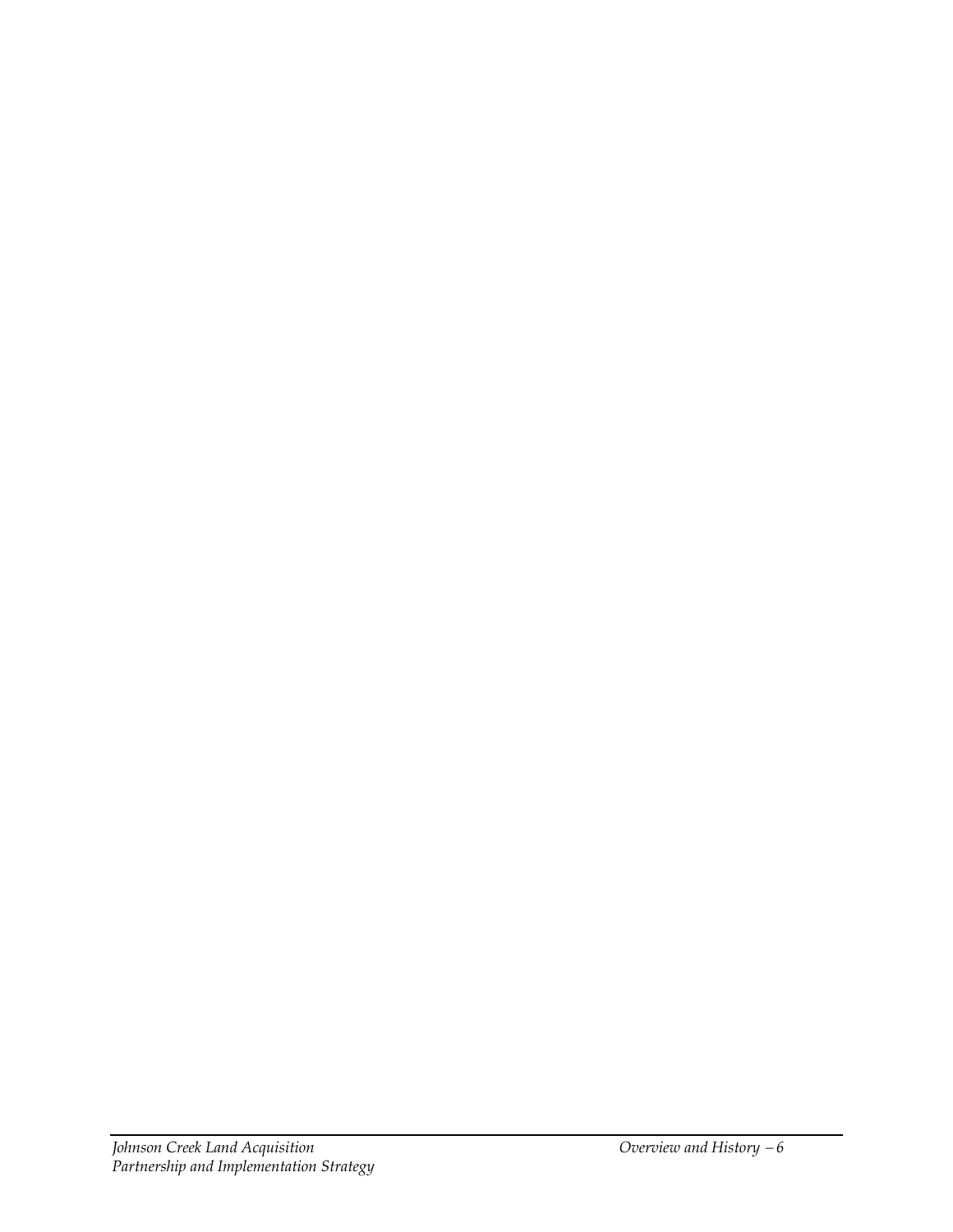### **The Current Status of the Willing Seller Program**

The Johnson Creek Willing Seller Land Acquisition Program has actively purchased properties in the watershed since 1997. Through the public involvement process described in the previous section, three target areas were developed in which acquisition was focused: Lents, Lower Powell Butte, and Tideman Johnson. These target areas flood frequently, and the program aimed to "move people out of harm's way." Since 1997, 56 properties have been purchased, totaling more than 106 acres. The program has assisted in moving over 30 households out of flood prone neighborhoods.

Environmental Services has partnered with both Portland Parks and Recreation and Metro to purchase properties in these three target areas. PPR has contributed \$1 million dollars to the program through the local share of Regional Bond Measure 26-26 (the Greenspaces bond measure). Metro contributed \$626,250 through the regional share of the bond. A total of \$3 million dollars for the program came from FEMA as hazard mitigation monies and from HUD through a Community Development Block Grant. The BES Capital Improvements Program (CIP) contributed \$1,625,000. All of this funding and more (over \$8 million) has already been spent on property acquisition in the Johnson Creek watershed.

As of 2001, funds for land acquisition in Johnson Creek are in short supply. The local share of the Measure 26-26 money has been spent and very little of the regional share remains. Environmental Services CIP funding for the program is estimated at \$300,000/year for the next five years. This contribution, in conjunction with acquisition funds targeted for specific reaches of the creek, is less than 25% of

what is needed to meet the objectives for land acquisition outlined in the Johnson Creek Restoration Plan.[\\*](#page-16-0) In order to accomplish the restoration objectives outlined in the Restoration Plan, which necessitate land acquisition, partnerships must be made to bridge the funding gap.

<span id="page-16-0"></span> <sup>\*</sup> This figure is for Restoration Plan targets **in the City of Portland alone**. To date, no funds have been identified to meet JCRP acquisition targets in other jurisdictions of the Johnson Creek Watershed.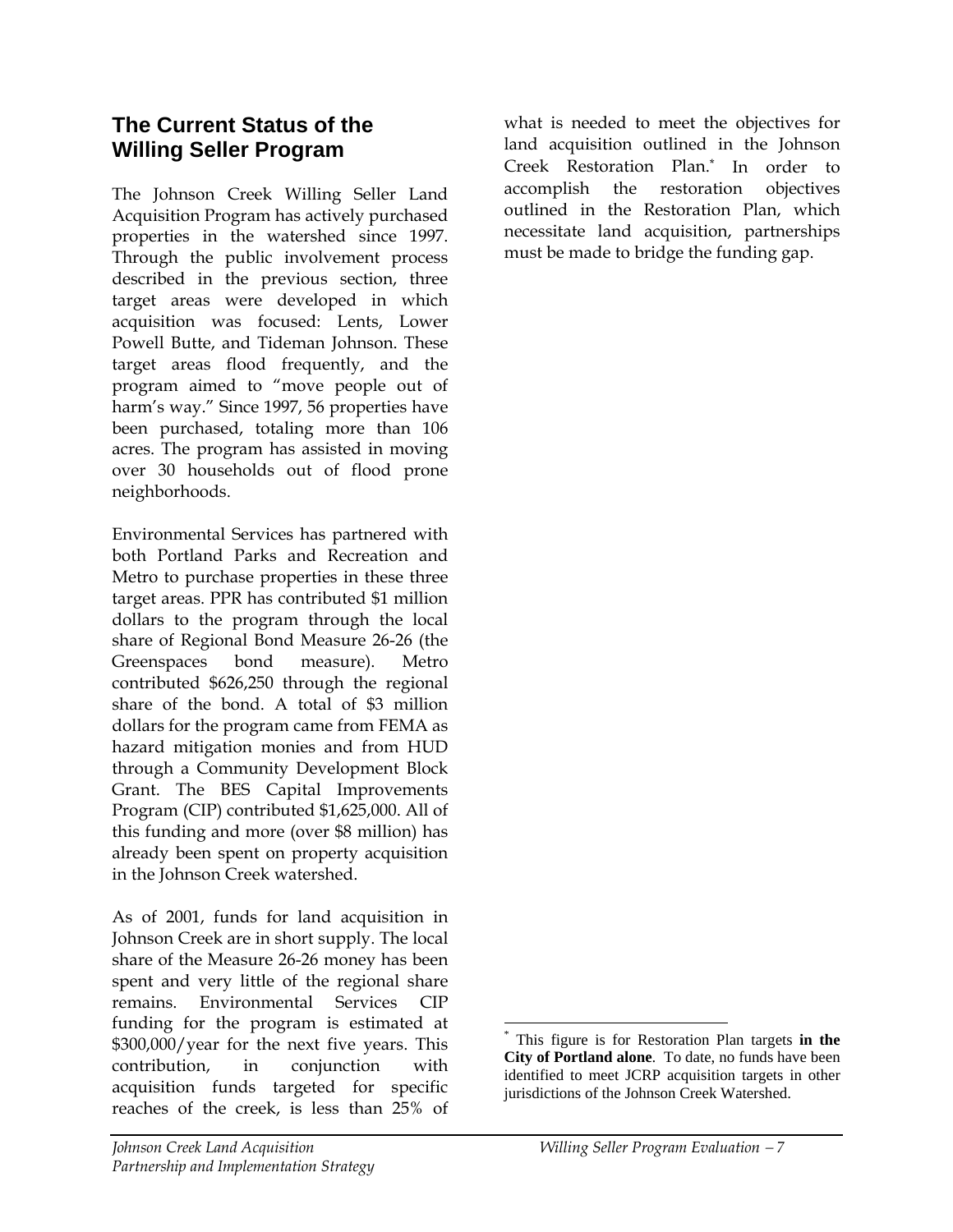# **Program Statistics**

| <b>Target Area</b>                 | <b>Acres Acquired</b> | \$ Spent    | <b>Sources</b>                                                   |
|------------------------------------|-----------------------|-------------|------------------------------------------------------------------|
| Lents                              | 21.73                 | \$3,175,956 | BES, CDBG, FEMA,<br>PPR (26-26)                                  |
| Lower Powell Butte                 | 72.44                 | \$4,083,490 | BES, CDBG, FEMA,<br>Metro (26-26), PPR (26-<br>26), Water Bureau |
| Tideman Johnson                    | 2.16                  | \$476,000   | BES, CDBG                                                        |
| Miscellaneous                      | 10.03                 | \$743,750   | BES, Metro (26-26), PPR                                          |
| 106.36 \$8,479,196<br><b>Total</b> |                       |             |                                                                  |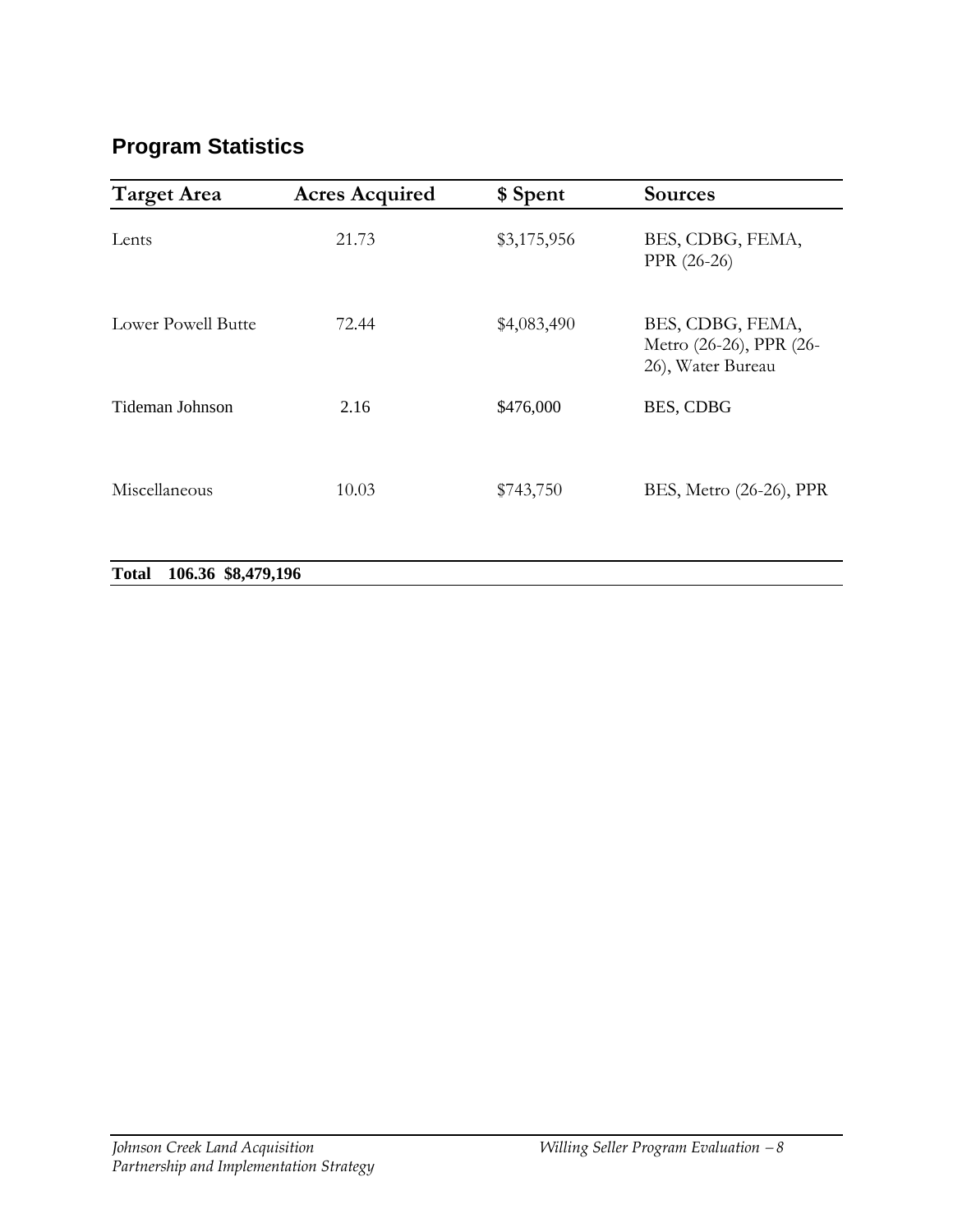# **Lents** − **Properties Acquired**

| Owner         | <b>Site Address</b> | Tax Account # | Acres | Source \$   | Ordinance # | <b>Closing Date</b> |
|---------------|---------------------|---------------|-------|-------------|-------------|---------------------|
| Beckman       | 10808 SE Foster     | R798000060    | 0.70  | <b>BES</b>  | 171249      | 30 JUN 97           |
| Cutts         | <b>SE 106th</b>     | R992220510    | 0.91  | <b>BES</b>  | 171249      | 30 JUN 97           |
| Philpott      | 6521 SE 108th       | R798000650    | 0.14  | <b>BES</b>  | 171288      | 30 JUN 97           |
| Hughes        | 10910 SE Foster     | R992150240    | 0.30  | <b>BES</b>  | 171249      | 10 JUL 97           |
| Le            | 10934 SE Foster     | R992152330    | 0.16  | <b>CDBG</b> | 171488      | 15 AUG 97           |
| Esters        | 6501 SE 110th       | R992220520    | 1.10  | <b>FEMA</b> | 171578      | 15 SEP 97           |
| Coverdell     | 6716 SE 110th       | R992220440    | 0.56  | <b>CDBG</b> | 171847      | 12 DEC 97           |
| Manny         | 6625 SE 110th       | R992220120    | 1.06  | <b>CDBG</b> | 172018      | 20 FEB 98           |
| Corbett       | 6651 SE 108th       | R798000850    | 0.90  | <b>CDBG</b> | 172018      | 6 MAR 98            |
| Anderson      | 6844 SE 106th       | R992220880    | 0.96  | <b>FEMA</b> | 172168      | 30 APR 98           |
| Anderson      | 6844 SE 106th       | R992220890    | 0.96  | <b>FEMA</b> | 172168      | 30 APR 98           |
| Justice       | 10724 SE Foster     | R992151770    | 0.48  | <b>BES</b>  | 172168      | 22 MAY 98           |
| Justice       | 10724 SE Foster     | R992150230    | 0.26  | <b>BES</b>  | 172168      | 22 MAY 98           |
| Moore         | 10738 SE Foster     | R798000600    | 0.17  | <b>BES</b>  | 172382      | 25 JUN 98           |
| Moore         | 10736 SE Foster     | R798000550    | 0.92  | <b>BES</b>  | 172382      | 25 JUN 98           |
| Castrignano   | 6544 SE 106th       | R992220640    | 0.35  | <b>FEMA</b> | 172329      | 26 JUN 98           |
| Randall       | <b>SE 110th</b>     | R992221050    | 1.30  | <b>BES</b>  | 172054      | 6 AUG 98            |
| Randal        | <b>SE 108th</b>     | R798000350    | 0.90  | <b>BES</b>  | 172054      | 6 AUG 98            |
| Kight         | 6546 SE 106th       | R992220650    | 0.29  | <b>CDBG</b> | 172744      | 16 OCT 98           |
| McSorley      | 6751 SE 108th       | R798000950    | 0.91  | <b>FEMA</b> | 172799      | 30 OCT 98           |
| King          | 6845 SE 106th       | R992220670    | 0.76  | <b>FEMA</b> | 172799      | 17 NOV 98           |
| King          | 6707 SE 106th       | R992220860    | 0.47  | <b>FEMA</b> | 172799      | 17 NOV 98           |
| <b>Hilts</b>  | 6722 SE 106th       | R992220590    | 0.48  | <b>BES</b>  | 172799      | 30 DEC 98           |
| Robertson     | 6708 SE 106th       | R992220580    | 0.48  | <b>BES</b>  | 172945      | 31 DEC 98           |
| <b>Bogart</b> | 6606 SE 106th       | R992221030    | 0.39  | <b>BES</b>  | 173069      | 23 FEB 99           |
| Hassett       | 6830 SE 110th       | R992220450    | 0.48  | <b>PPR</b>  | 172734      | 4 MAR 99            |
| <b>Barry</b>  | 6618 SE 106th       | R992221360    | 0.40  | <b>FEMA</b> | 173157      | 26 MAY 99           |
| Pottratz      | 6630 SE 106th       | R992221080    | 0.49  | <b>FEMA</b> | 173272      | 24 SEP 99           |
| King          | 6646 SE 106th       | R992220500    | 0.48  | <b>FEMA</b> | 173491      | 15 OCT 99           |
| Uhl           | 6753 SE 112th       | R992221110    | 0.67  | <b>BES</b>  | 174426      | 15 MAY 00           |
| Waltos        | 6735 SE 106th       | R992220870    | 0.47  | <b>BES</b>  | 174470      | 20 JUN 00           |
| Ray           | <b>SE 108th</b>     | R798000990    | 0.90  | <b>BES</b>  | 174470      | 21 JUN 00           |
| Ray           | 6903 SE 108th       | R798001020    | 0.85  | <b>BES</b>  | 174470      | 21 JUN 00           |
| Ray / Barber  | <b>SE 108th</b>     | R798001030    | 0.34  | <b>BES</b>  | 174470      | 21 JUN 00           |
| Choe          | 10946 SE Foster     | R992152420    | 0.16  | CDBG(FEMA)  | 174542      | 28 JUN 00           |
| Jones         | 6537 SE 106th       | R992220810    | 0.47  | <b>BES</b>  | 174653      | 14 JUL 00           |
| Mederos       | 10408 SE Yukon      | R561204920    | 0.11  | <b>FEMA</b> | 174984      | 23 OCT 00           |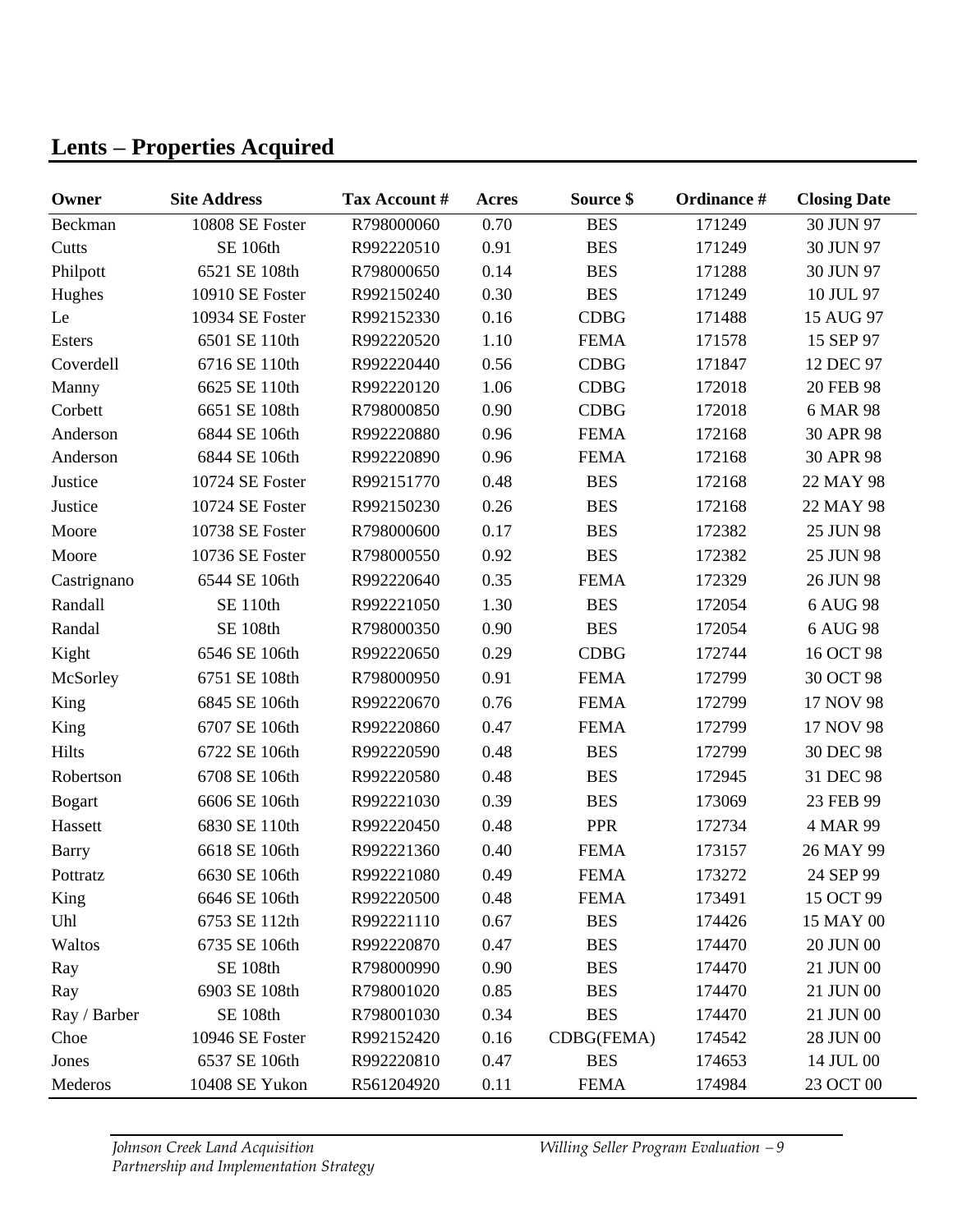# **Powell Butte** − **Properties Acquired**

| Owner          | <b>Site Address</b> | Tax Account # | Acres | Source \$        | Ordinance # | <b>Closing Date</b> |
|----------------|---------------------|---------------|-------|------------------|-------------|---------------------|
| Ellingson      | 15908 SE Martin     | R816602280    | 1.81  | <b>BES</b>       | 171249      | 7 JUL 97            |
| Garner         | <b>SE</b> Martin    | R816602360    | 0.70  | <b>PPR</b>       | 171548      | 2 OCT 97            |
| Alsop          | 6215 SE 159th       | R816602600    | 1.42  | <b>FEMA/CDBG</b> | 171847      | 16 DEC 97           |
| Jensen         | 6215 SE 159th       | R993180150    | 11.66 | <b>PPR</b>       | 171794      | 16 DEC 97           |
| Jensen         | 6215 SE 159th       | R816601500    | 0.18  | <b>PPR</b>       | 171794      | 16 DEC 97           |
| Pedersen       | 15139 SE Foster     | R431100310    | 5.75  | <b>CDBG</b>      | 171847      | 16 DEC 97           |
| <b>Brenner</b> | <b>SE</b> Circle    | R428501100    | 2.60  | <b>PPR</b>       | 172065      | 2 APR 98            |
| <b>Brenner</b> | <b>SE</b> Circle    | R428501104    | 1.36  | <b>PPR</b>       | 172065      | 2 APR 98            |
| <b>Burke</b>   | 14553 SE Foster     | R431101310    | 1.50  | <b>FEMA</b>      | 172168      | 30 APR 98           |
| Brownwood      | 16205 SE Martins    | R816602550    | 1.13  | PPR/Metro        | 172702      | 7 OCT 98            |
| Brownwood      | 16205 SE Martins    | R993180250    | 14.32 | PPR/Metro        | 172702      | 7 OCT 98            |
| Shannon        | 6265 SE 159th       | R816602810    | 1.50  | <b>PPR</b>       | 172736      | 23 OCT 98           |
| Shannon        | 6265 SE 159th       | R816602760    | 1.11  | <b>BES/PPR</b>   | 172736      | 23 OCT 98           |
| Whitmore       | <b>SE</b> Circle    | R428500500    | 3.10  | Water            | N/A         | 25 MAY 99           |
| <b>Brunkow</b> | 5509 SE Circle      | R428503300    | 2.80  | Metro/BES        | 173832      | 19 OCT 99           |
| Nordby         | SE 145th            | R431101800    | 1.02  | <b>FEMA</b>      | 174111      | 22 FEB 00           |
| Nordby         | 6103 SE145th        | R431101700    | 1.02  | <b>FEMA</b>      | 174111      | 22 FEB 00           |
| Nordby         | 6031 SE 145th       | R431101600    | 1.10  | <b>FEMA</b>      | 174111      | 22 FEB 00           |
| Dickson        | 6363 SE 159th       | R816602870    | 0.71  | <b>CDBG</b>      | 174111      | 11 FEB 00           |
| Walter         | 15051 SE Foster     | R431100430    | 0.96  | <b>BES/CDBG</b>  | 174542      | 23 JUN 00           |
| Johnson        | 14605 SE Foster     | R431101210    | 0.48  | <b>BES</b>       | 174733      | 1 AUG 00            |
| Fulop          | 4955 SE 174th       | R993180060    | 0.84  | <b>BES</b>       | 174460      | 15 JUN 00           |
| Johnson        | 14605 SE Foster     | R431101210    | 0.48  | <b>BES</b>       | 174733      | 15 AUG 00           |
| Olsen          | 6225 SE 159th Dr    | R816602660    | 3.52  | <b>BES</b>       | 174780      | 29 AUG 00           |
| Olsen          | 6226 SE 159th Dr    | R816602440    | 0.33  | <b>BES</b>       | 174780      | 29 AUG 01           |
| Olsen          | 6227 SE 159th Dr    | R816602470    | 0.02  | <b>BES</b>       | 174780      | 29 AUG 01           |
| Hammarsmith    | 5989 SE Jenne Lane  | R428504200    | 9.07  | <b>BES</b>       | 175292      | 14 MAR 01           |
| Hammarsmith    | 5907 SE Jenne Lane  | R428504250    | 1.96  | <b>BES</b>       | 175292      | 14 MAR 01           |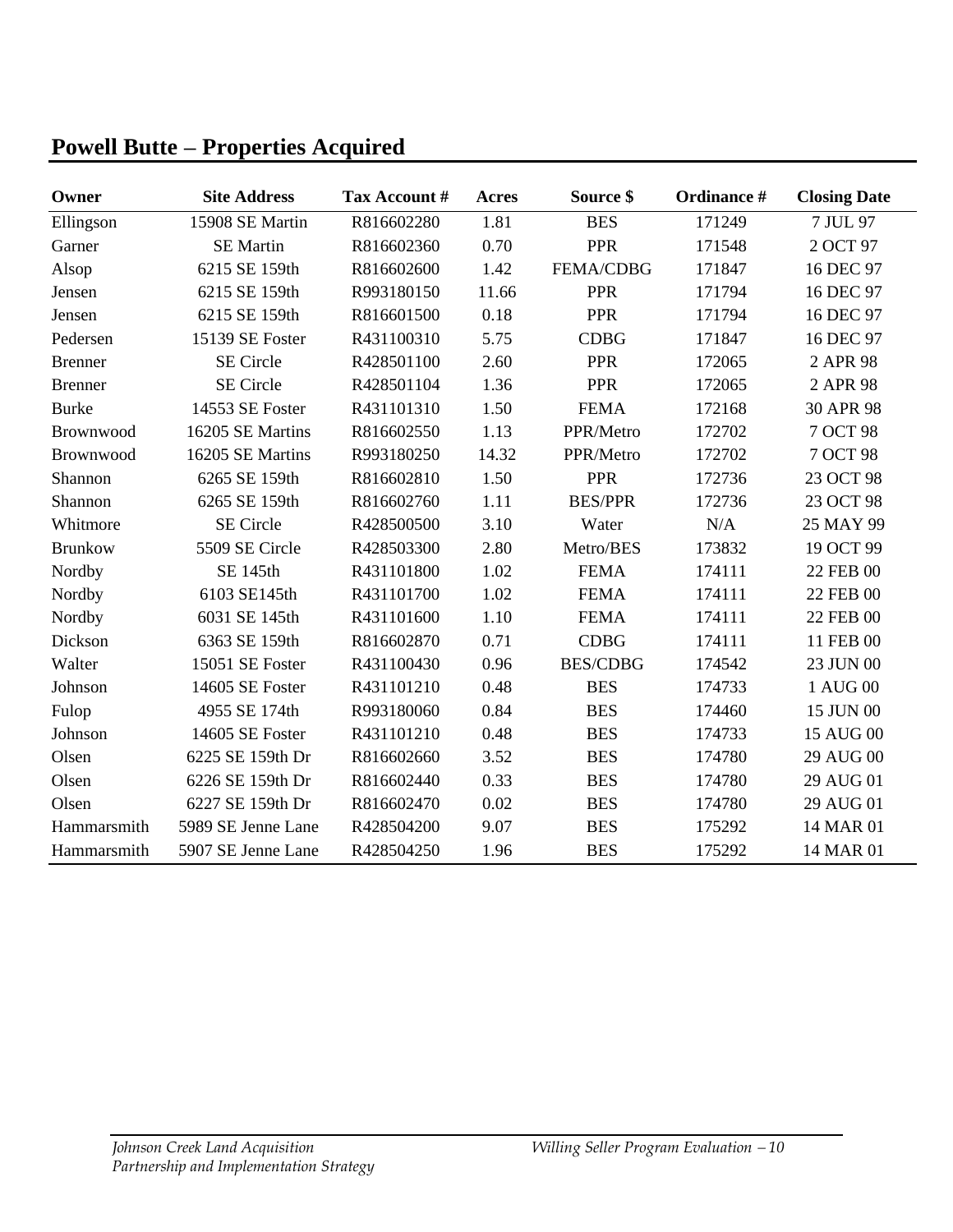# **Tideman Johnson** − **Properties Acquired**

| Owner  | <b>Site Address</b>    | Tax Account # | Acres | Source \$   | <b>Ordinance</b> # | <b>Closing Date</b> |
|--------|------------------------|---------------|-------|-------------|--------------------|---------------------|
| Chaney | 8405 SE 44th           | R255308440    | 0.20  | <b>CDBG</b> | 172018             | 3APR98              |
| Chaney | <b>SE Harney Drive</b> | R255308360    | 0.33  | <b>CDBG</b> | 172018             | <b>3APR98</b>       |
| Haney  | SE 42nd & Harney       | R992191820    | 1.35  | <b>BES</b>  | 173491             | 30JUN99             |
| Snyder | 8306 SE 45th           | R255307980    | 0.28  | <b>BES</b>  | 174470             | 29JUN00             |

# **Miscellaneous** − **Properties Acquired**

| Owner      | <b>Site Address</b> | Tax Account # | Acres | Source \$  | Ordinance # | <b>Closing Date</b> |
|------------|---------------------|---------------|-------|------------|-------------|---------------------|
| Garrison   | 5006 SE 174th       | R993180230    | 1.50  | PPR/Metro  | 172087      | 30MAR98             |
| Benson     | <b>SE</b> Foster    | R992150730    | 0.23  | <b>BES</b> | 172404      | <b>8JUL98</b>       |
| Cornelison | 12710 SE Claybourne | R992230200    | 5.70  | <b>PPR</b> | 172984      | 21JAN99             |
| Dodge      | 8644 SE Lambert     | R202614390    | 2.60  | <b>PPR</b> | 174373      | 11MAY00             |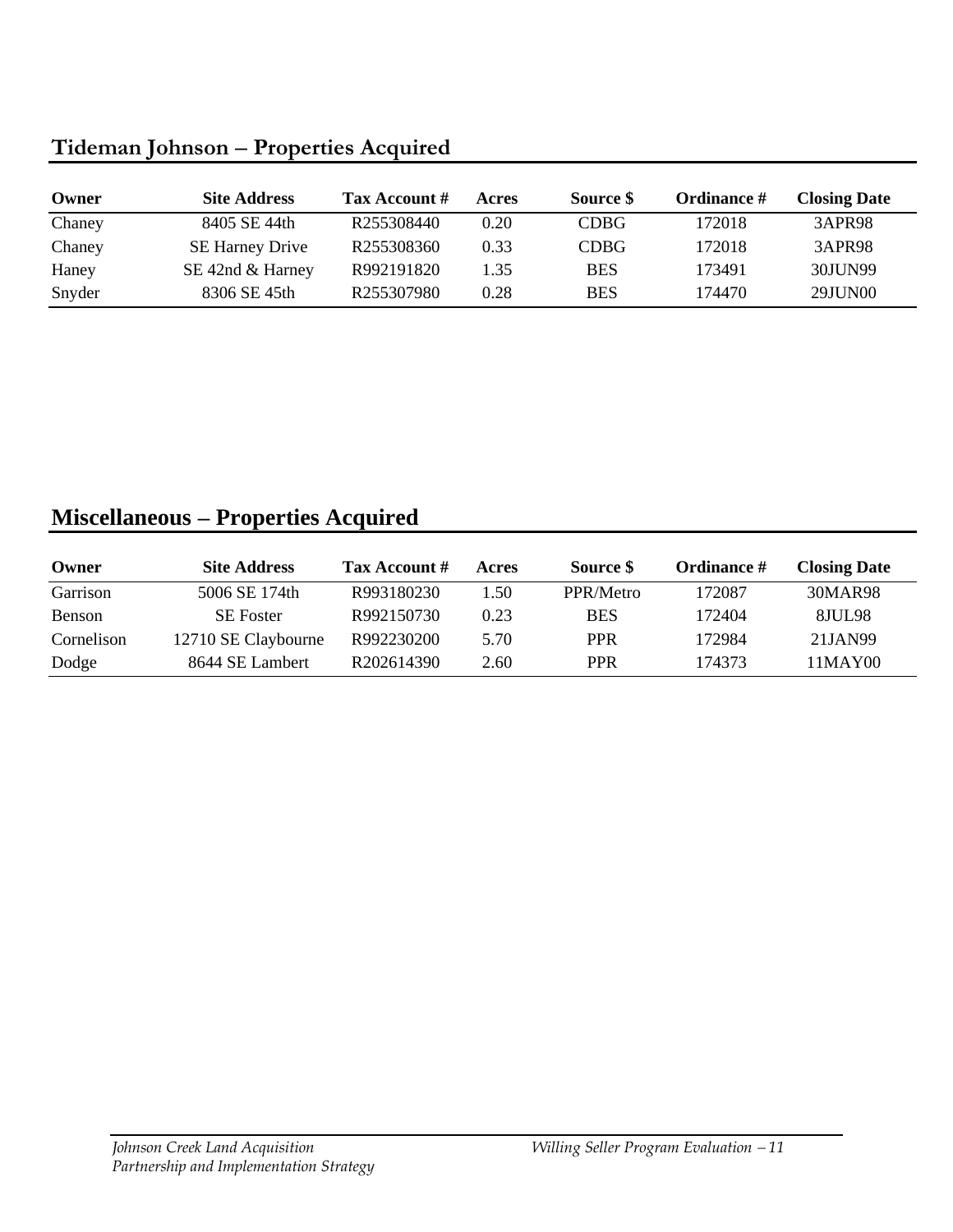### **Stakeholder Interviews**

In order to evaluate and revise the current Willing Seller Program for Johnson Creek, interviews were conducted with the following stakeholders to gauge interest in partnering and to assess potential opportunities:

- City of Portland Parks and Recreation (PPR)
- City of Portland Bureau of Planning (BOP)
- City of Portland Department of Transportation (PDOT)
- City of Portland Endangered Species Act Program (ESA)
- Metro
- Johnson Creek Interjurisdictional Committee (composed of technical staff from the cities of Gresham, Happy Valley, Milwaukie and Portland, the counties of Clackamas and Multnomah, and the Johnson Creek Watershed Council)
- Oregon Office of Emergency Management (OEM)
- US Army Corps of Engineers (USACE)
- Real estate negotiator for the current Willing Seller Program
- Three Rivers Land Conservancy (TRLC)
- The Trust for Public Land (TPL)

Interviewees were asked whether they were interested in partnering to acquire land in Johnson Creek target areas; if they had advice or ideas about funding opportunities, public involvement strategies, and a final document layout; and for advice on how we might improve our program (see Appendix A). Advice regarding the program has been integrated throughout this document. Comments relating to the successes and deficiencies of the current Willing Seller Program are compiled below. Partnership ideas have

been utilized in the formation of the partnership section of the plan. Funding and additional partnership ideas are compiled in the last section of the document.

### **Successes**

- The team approach has worked well. Discussions have been open and focused.
- The program has had a good process. It has brought different perspectives to the table, which helps to resolve difficult situations.
- The FEMA and CDBG funds were great for the floodway areas. We were able to help move people out of the floodway area and relocate them.
- People in the community seem to have a good understanding of goals of the program. They don't seem to have a lot of questions.
- A lot of outreach has already been done for the program. Unless the goals of the program undergo a large shift, probably don't need to do a lot more.
- Where the program has been targeted on specific areas, with specific goals, it has achieved good results.
- Working with the City of Portland has been a very good experience. We appreciate the team organization and the levels of authority that were given to individual team members.

### **Deficiencies / Recommendations**

- The program hasn't explored as many acquisition options/alternatives as it could (e.g. easements).
- Lack of certainty of BES CIP funding can be a problem when working with other agencies/bureaus.
- The program needs to expand the partnering opportunities; work with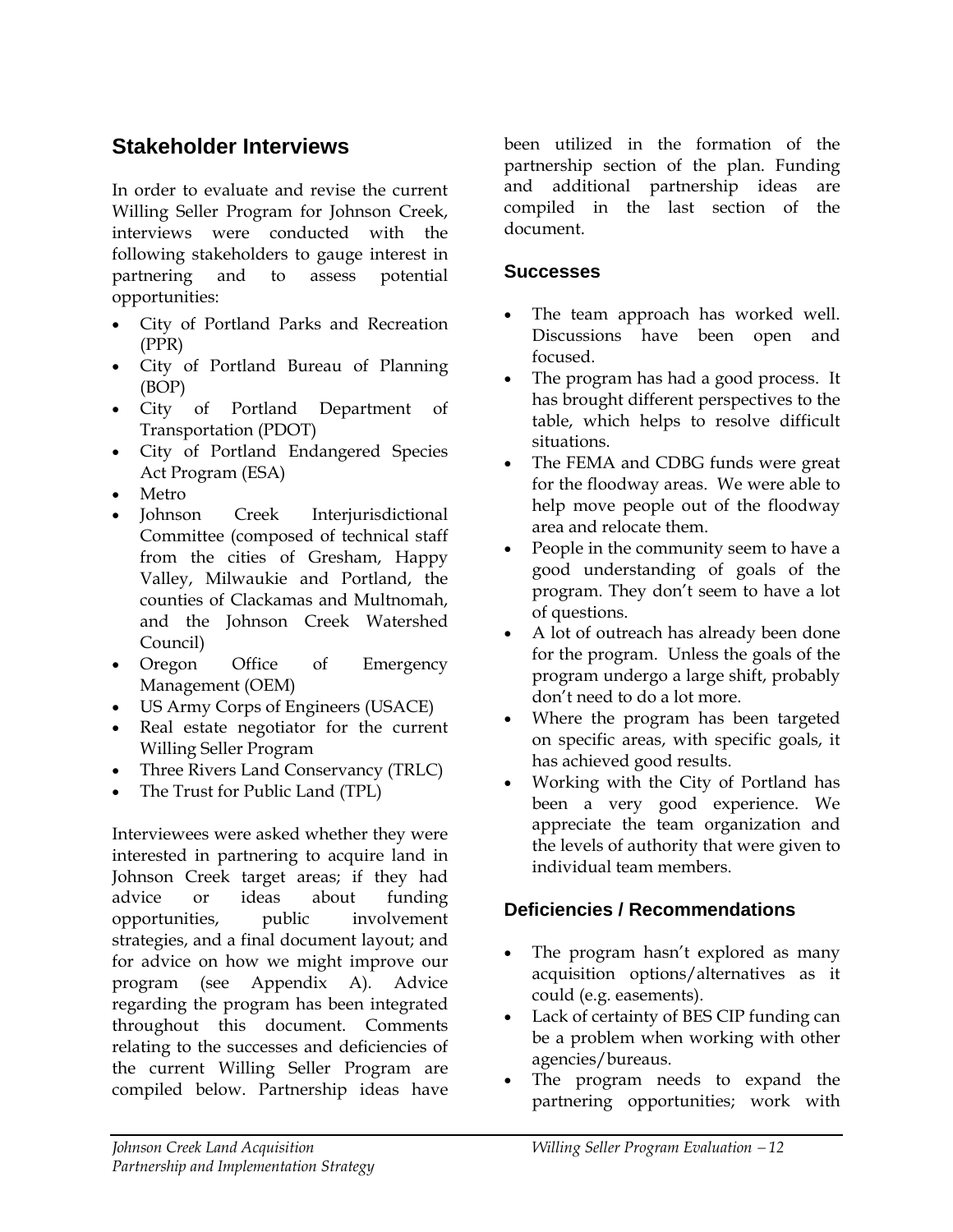other agencies and organizations to maximize potential.

- Need to set firm policies about what land can be used for once purchased, so that as space gets tighter it doesn't get co-opted for some other purpose.
- Public opinion surveys must be undertaken with clear intent if they are to be undertaken at all.
- Need to do more publicity-type outreach. Have a press release once a property is purchased and a list of key people to send it to. Let the public know about specific plans for the property, who is in charge of maintaining it, and who they can report problems to.
- Do a better job of reporting on the backside; let the public know what happened and show them what we've accomplished. Let them see the outcome of the initial public involvement.
- Visually document property purchases, before and after.
- Inconsistent funding is a problem.
- Need to refocus target areas and reset priorities.
- There have been complaints about property maintenance. Be clear with the public what the objectives are at the time of purchase.
- When working with partners it was not always clear from the beginning who on the team was responsible for which details.
- Willing Seller Program is an example of a multi-objective program that needs a better, more-formalized means of coordination with other City programs that protect natural resources.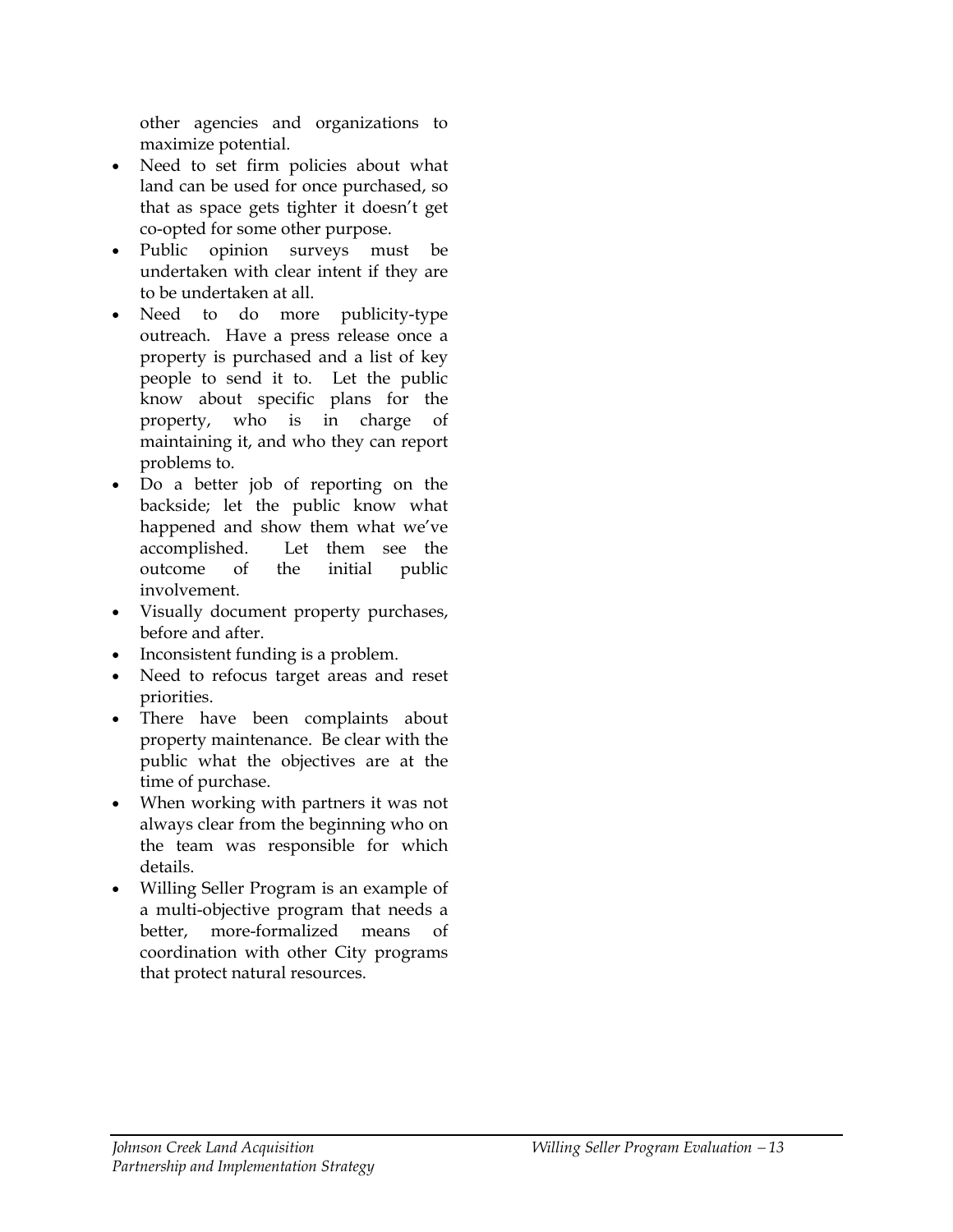### **The Johnson Creek Restoration Plan**

The Johnson Creek Restoration Plan is an implementation plan that builds off of recommendations made in the Johnson Creek Resource Management Plan (JCRMP). While the JCRMP was the first plan in the watershed to address many objectives, it did not integrate those objectives well. As a solution to flooding it recommended mainly structural solutions. These were deemed both infeasible (due to unpopularity in the upper watershed) and costly (based on experience gained in the 1993 Midwest floods). Additionally, technical opinion is shifting away from using structural controls and toward using integrative solutions.

Hence the Restoration Plan was developed in order to implement flood reduction projects that also address fish and wildlife habitat and water quality. This multiobjective approach became even more pertinent with the 1998 listing of Steelhead, a species native to Johnson Creek, as threatened under the federal Endangered Species Act, and the probable listing of Cutthroat in the near future. The Restoration Plan takes a multi-objective approach and presents projects that address a broad suite of problems in the watershed. The Restoration Plan recognizes that "nuisance" flooding, water quality problems and fish and wildlife declines have related causes, and that a common solution requires the restoration of natural watershed functions.

In order to ensure that Johnson Creek will be "managed as a natural waterway in an urban area rather than as a flood control channel," as stipulated in the JCRMP, the Restoration Plan goal is to rehabilitate the watershed's natural floodplain functions in order to alleviate flooding problems. This

approach will simultaneously address water quality and fish and wildlife habitat issues in the watershed.

The Johnson Creek Restoration Plan is not intended to be a stand-alone document for implementing watershed protection and restoration. The Plan's recommendations focus on the mainstem of Johnson Creek. The intention is for the Restoration Plan to be a base from which additional investigations and recommendations for the remainder of the watershed can be implemented. As additional work is completed it will be folded into the Plan with the continued goal of restoring and protecting the health of the watershed. The Johnson Creek Restoration Plan is not a stopping point, but rather a place to start. The plan must be combined with other watershed programs and policies (such as stormwater management, land use controls and education programs in the uplands), as well as continued research and investigations, if the restoration of Johnson Creek is to be successful.

The success of the Restoration Plan is dependent on the implementation and effectiveness of other City and County programs which address impacts to Johnson Creek. Due to their scope many of these impacts could not be addressed in a single plan. In the City of Portland these programs might include, but are not limited to: (1) reducing stormwater impacts through applying standards required in the Stormwater Management Manual; (2) controlling sediment and erosion through the Erosion Control Manual (Title 24); (3) providing alternative means to reduce or mitigate impervious surfaces through additional programs and policy; (4) protecting riparian buffers and resources through Environmental Zoning code (Title 33); and (5) assisting in the recovery of salmon through the Framework for an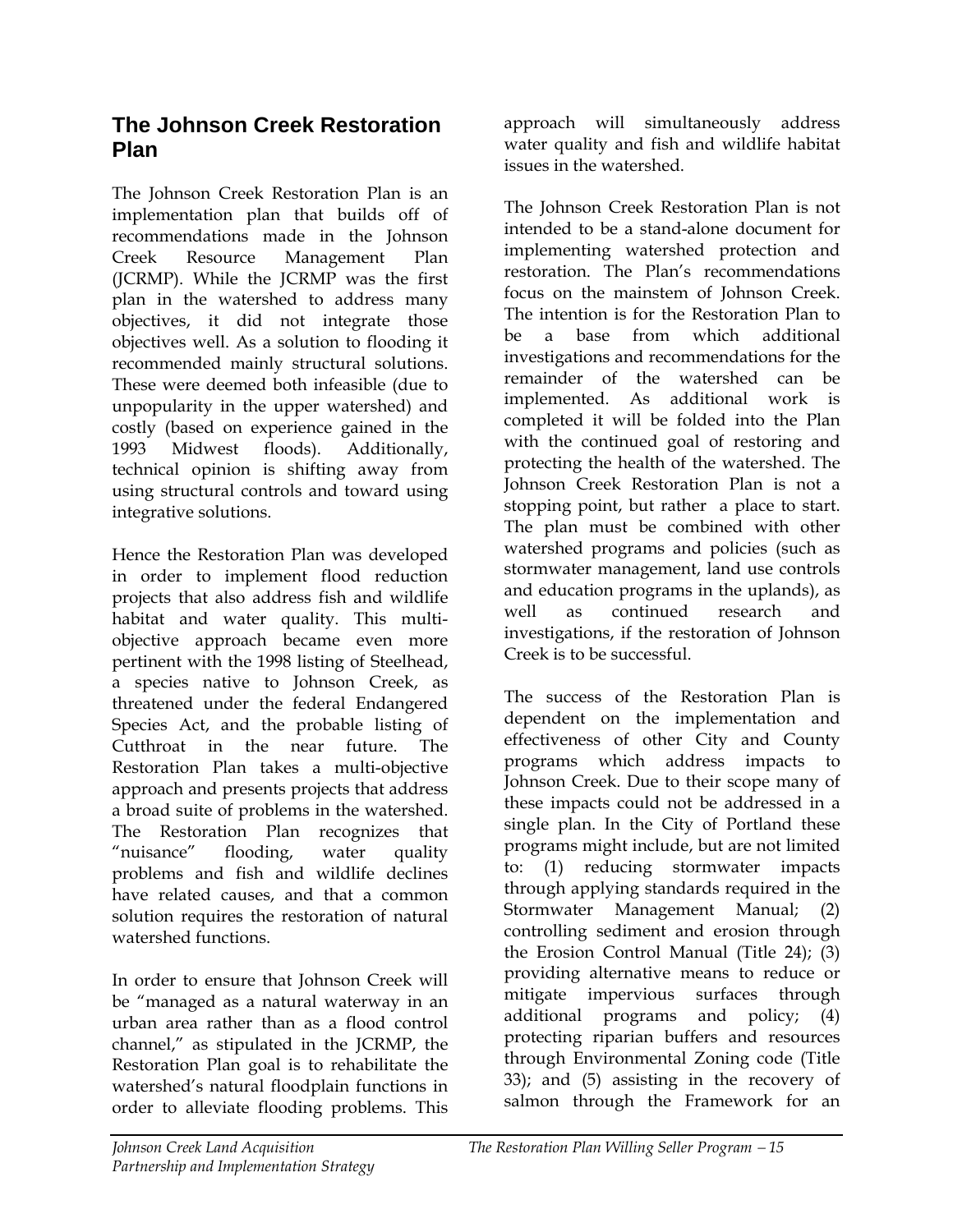Endangered Species Act Recovery Plan. Programs will vary among jurisdictions. These types of programs and policies are intended to work in conjunction with the Restoration Plan in restoring the watershed to a stable functioning system.

To achieve the multiple goals of flood damage reduction, water quality improvement, and habitat restoration, the Restoration Plan recommends restoring components, such as floodplains, riparian buffers, wetlands and in-stream habitat complexity, that are compatible with natural watershed functions. The Plan identifies 58 reaches along the mainstem and selected tributaries of Johnson Creek. Recommendations are made on a reach-byreach basis, with specific project ideas and targets outlined for each reach. For example, for reach *x*, located between *y* and *z*, the recommended targets are to complete 25 acres of floodplain reconnection (through creation and enhancement of wetlands and pulling back banks), remove three fish barriers, address five priority outfalls and one pipe crossing, and improve in-stream complexity along 1,422 feet of the creek. Through the floodplain reconnection actions it is assumed that water quality and fish and wildlife habitat will also be improved. Floodplain reconnection can happen both on publicly acquired properties and through working with creekside property owners in the watershed.

The Restoration Plan Willing Seller Program is an implementation strategy of the Restoration Plan. The Restoration Plan makes many recommendations and will require detailed strategies to achieve the identified targets. The Willing Seller Program outlines the procedure for land acquisitions which work toward meeting the Restoration Plan targets.

**The Restoration Plan Willing Seller Program is a tool to implement recommendations from the Restoration Plan.** The Restoration Plan is the guiding document for land acquisition in the Johnson Creek watershed. Just as the Restoration Plan is intended to work in conjunction with other programs, the scope of the previous Willing Seller Land Acquisition Plan was expanded to include all of the jurisdictions in the watershed and other potential partners who will make acquisition feasible given the current funding situation. The program cannot function in isolation, given the broad spectrum of support necessary to carry out acquisition that will work toward restoration of the entire watershed's natural systems.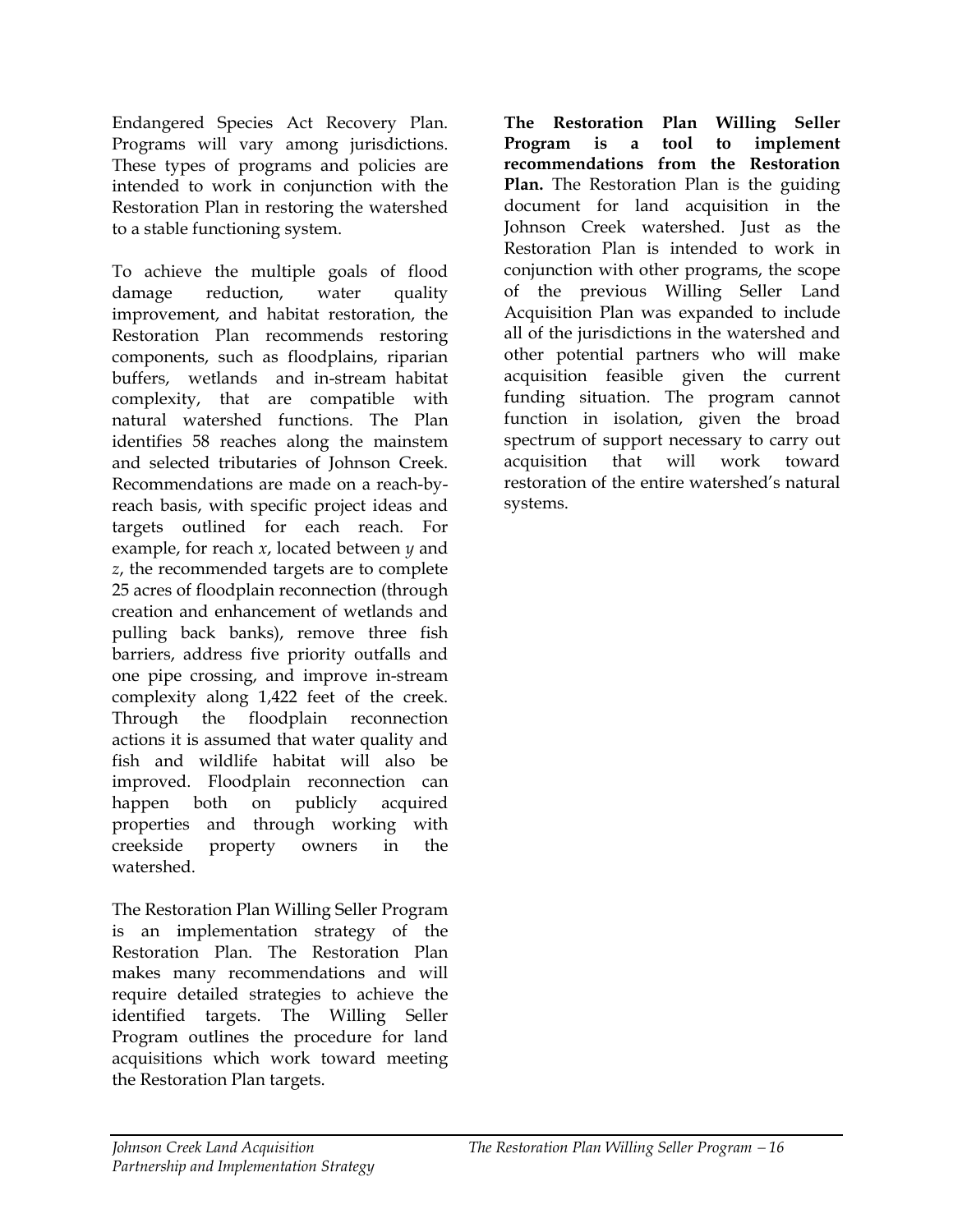### **Land Acquisition Target Areas**

Land acquisition in the Johnson Creek Watershed is implemented through a target area approach. Target areas were delineated based on the recommendations and information in the Johnson Creek Restoration Plan. Individual parcels are prioritized using a number of criteria based on the goals of the program and partners. Our experience to date has shown that through this target area approach and a well-managed program, separatelypurchased parcels tend to form cohesive units over a relatively short period of time and condemnation is not necessary.

Target areas and their prioritization were determined in the following manner:

- 1) All 'priority project areas' identified in the Restoration Plan (with the exception of number 8) are identified here as *first priority target areas* for acquisition. Priority project area number 8, as identified in the Restoration Plan, is located in the upper watershed and acquisition was deemed less feasible due primarily to land uses (for the most part agriculture) and costs. It has been identified here as a second priority target area for acquisition, since acquisition is still desirable if feasible, but realistic opportunities are less likely to present themselves.
- 2) Initial groupings of reaches identified in the Restoration Plan were made based on two of the identified restoration target categories: number of properties inundated in the 10-year modeled flood and number of acres recommended for floodplain reconnection. In addition to the 'priority project areas' identified in the Restoration Plan, reaches with a restoration target of ten or more (properties or acres) in either category

were identified as first priority. Reaches with restoration targets of less than ten were identified as second priority. All reaches with no restoration targets for inundated properties and/or floodplain reconnection, OR reaches in which the Restoration Plan did not recommend acquisition, were not identified for acquisition (see #4 below).

- 3) Reaches were grouped into target areas based on location, property ownership, jurisdiction, land use, acquisition feasibility and three additional restoration targets identified in the Restoration Plan (acres of high value habitat / habitat corridor recommended for protection and enhancement; number of fish barriers; and number of priority outfalls). Refer to the Restoration Plan for specific explanations of restoration targets. Acquisition target areas may be larger than the 'priority project areas' identified in the Restoration Plan in order to facilitate opportunistic project implementation.
- 4) Some reaches that may have high restoration target values were not placed in a first or second priority target area. These areas were not identified for acquisition in the Restoration Plan because it was deemed too cost prohibitive or it was decided that rehabilitation of the creek in that area of the watershed could be achieved through education and working with landowners, without acquiring the land.

The process used to determine whether a specific property will be acquired is explained in the Priorities and Program Management section following the target area overview map.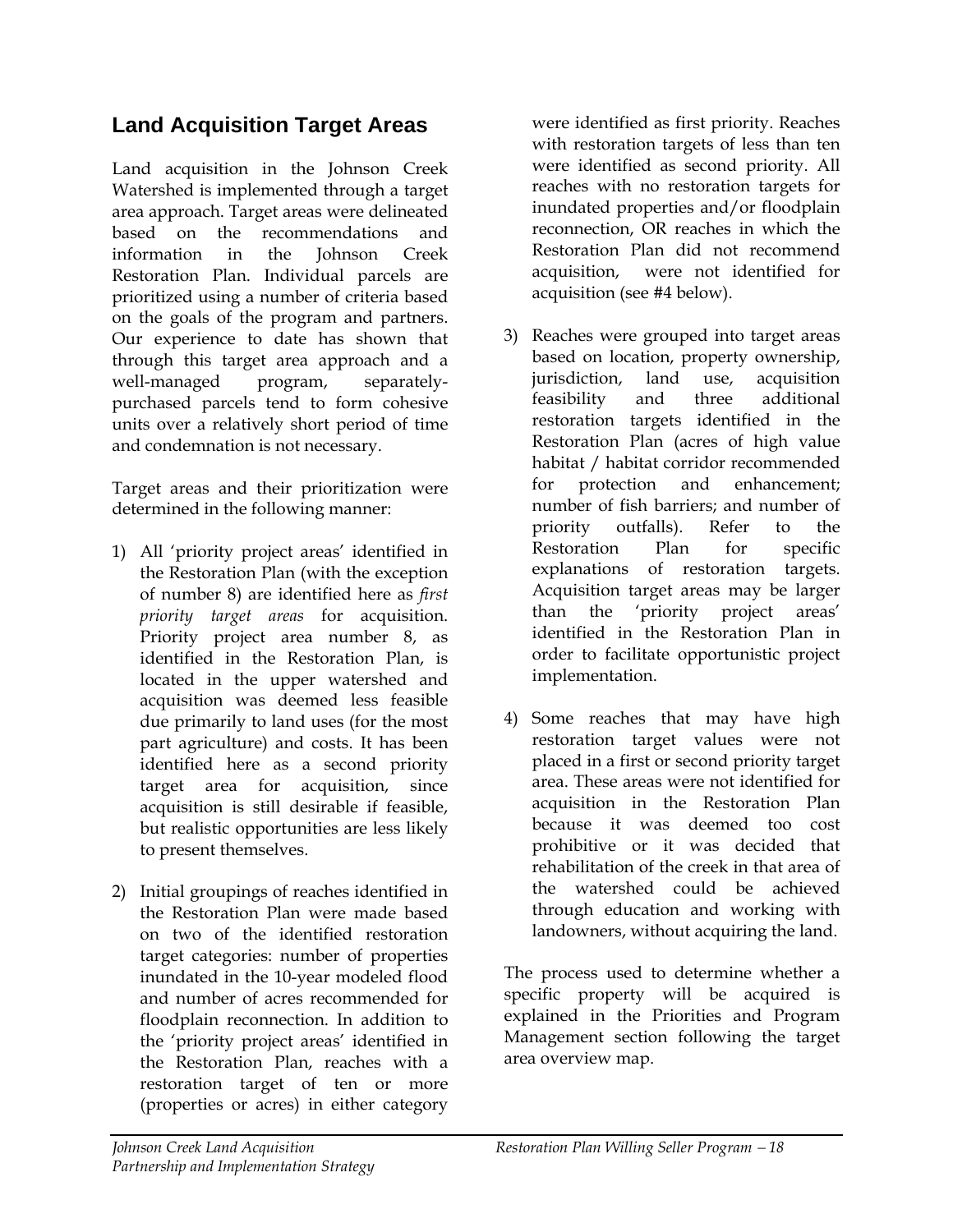As a result of the above analysis, a total of 15 target areas were identified for land acquisition in the Johnson Creek Watershed: eight (8) first priority and seven (7) second priority.

Lents **East Gresham** 

North Clackamas West Gresham Mt. Scott

### **First Priority Second Priority**

Confluence Deardorff Road McLoughlin Boulevard Kane Road Tideman Johnson Lower Powell Butte Crystal Springs Stone Road West Lents **Lower Jenne Butte**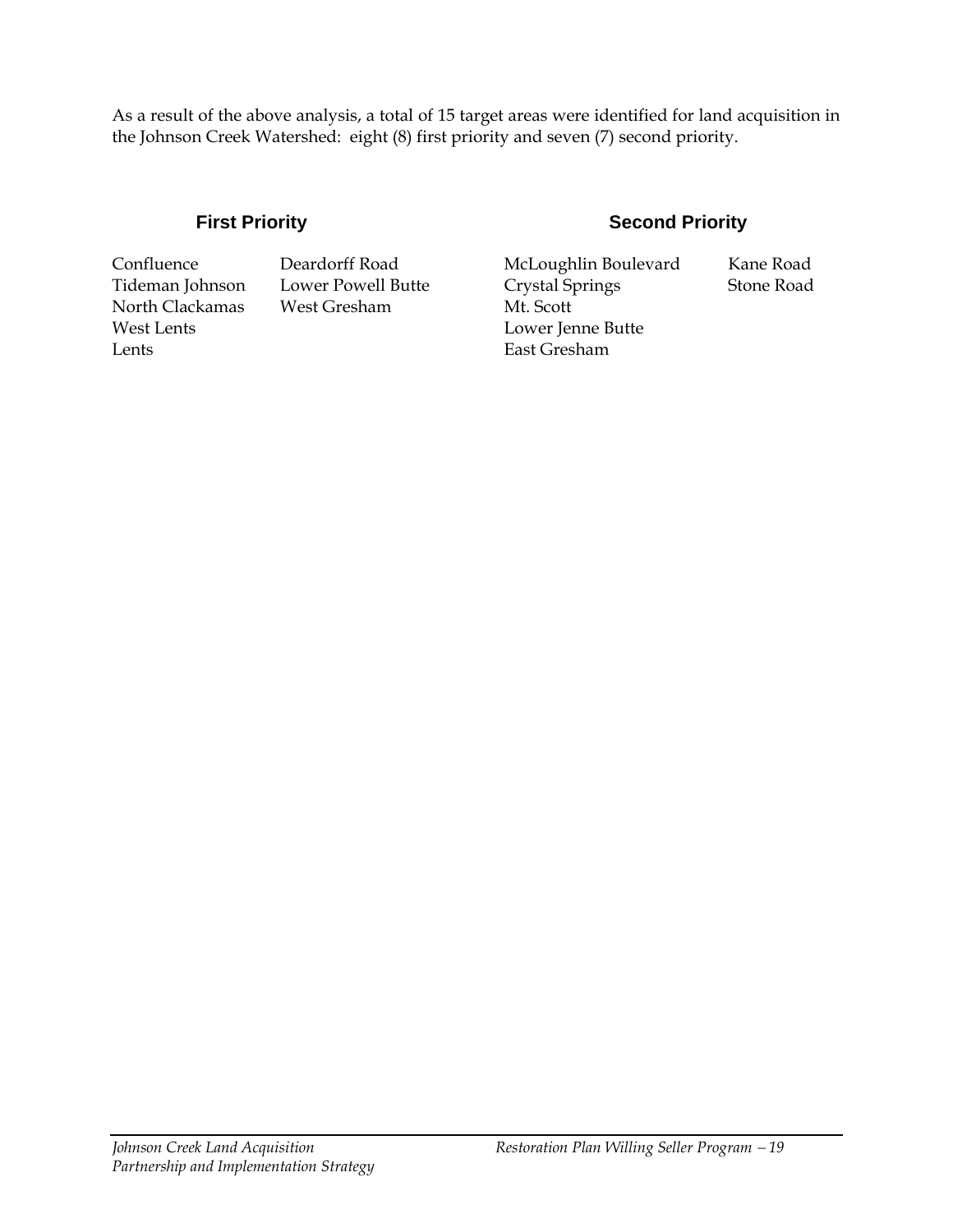# **Confluence Acquisition Target Area**

**Reach**: 1 **Priority:** 1 **Jurisdiction**: City of Milwaukie **Location**: Confluence of Willamette River and Johnson Creek

Part of the Lower Johnson Creek Restoration priority area (Project 1 in the Restoration Plan). Contains the confluence of Johnson Creek with the Willamette River and is thus a unique and irreplaceable portion of the watershed. Any salmon entering Johnson Creek or one of its tributaries must pass through this area. In addition, the mouth of the creek has been identified as a resting point for salmon migrating along the mainstem of the Willamette.

| Number of properties inundated in 10-yr modeled flood                                        |    |
|----------------------------------------------------------------------------------------------|----|
| Acres recommended for floodplain reconnection                                                | 13 |
| Acres of high value habitat / habitat corridor recommended for<br>protection and enhancement | h  |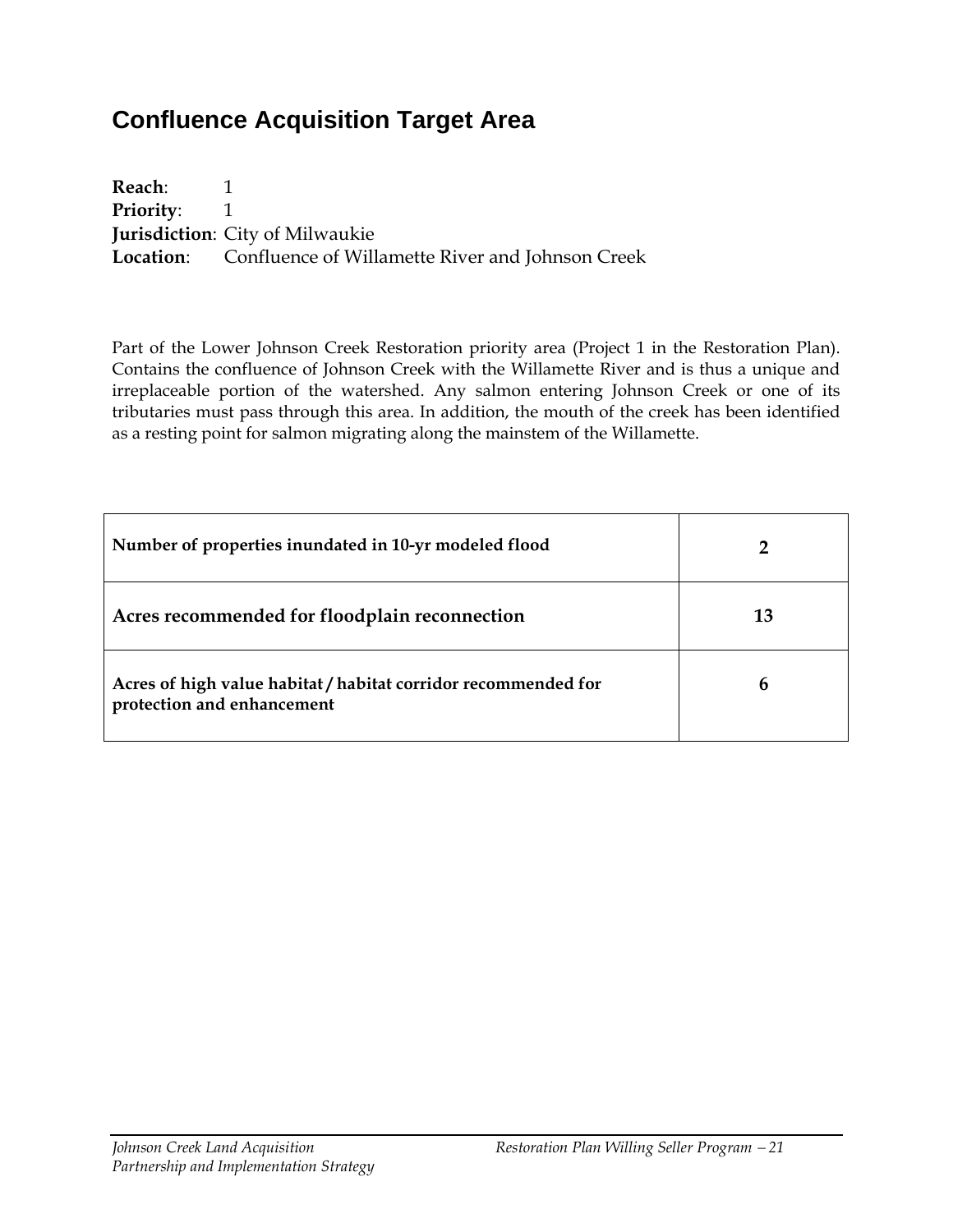# **McLoughlin Boulevard Acquisition Target Area**

| Reach:             |                                                                                         |
|--------------------|-----------------------------------------------------------------------------------------|
| <b>Priority:</b> 2 |                                                                                         |
|                    | <b>Jurisdiction:</b> City of Milwaukie                                                  |
|                    | <b>Location:</b> Just upstream from the confluence of JC and the Willamette River to SE |
|                    | Ochoco Street                                                                           |

Part of the Lower Johnson Creek Restoration priority area (Project 1 in the Restoration Plan). This area is just upstream from the confluence of Johnson Creek and the Willamette. It is dominated by large industrial and commercial complexes, but restoration and reconnection of the floodplain would significantly improve habitat in this area.

| Number of properties inundated in 10-yr modeled flood |    |
|-------------------------------------------------------|----|
| Acres recommended for floodplain reconnection         | г, |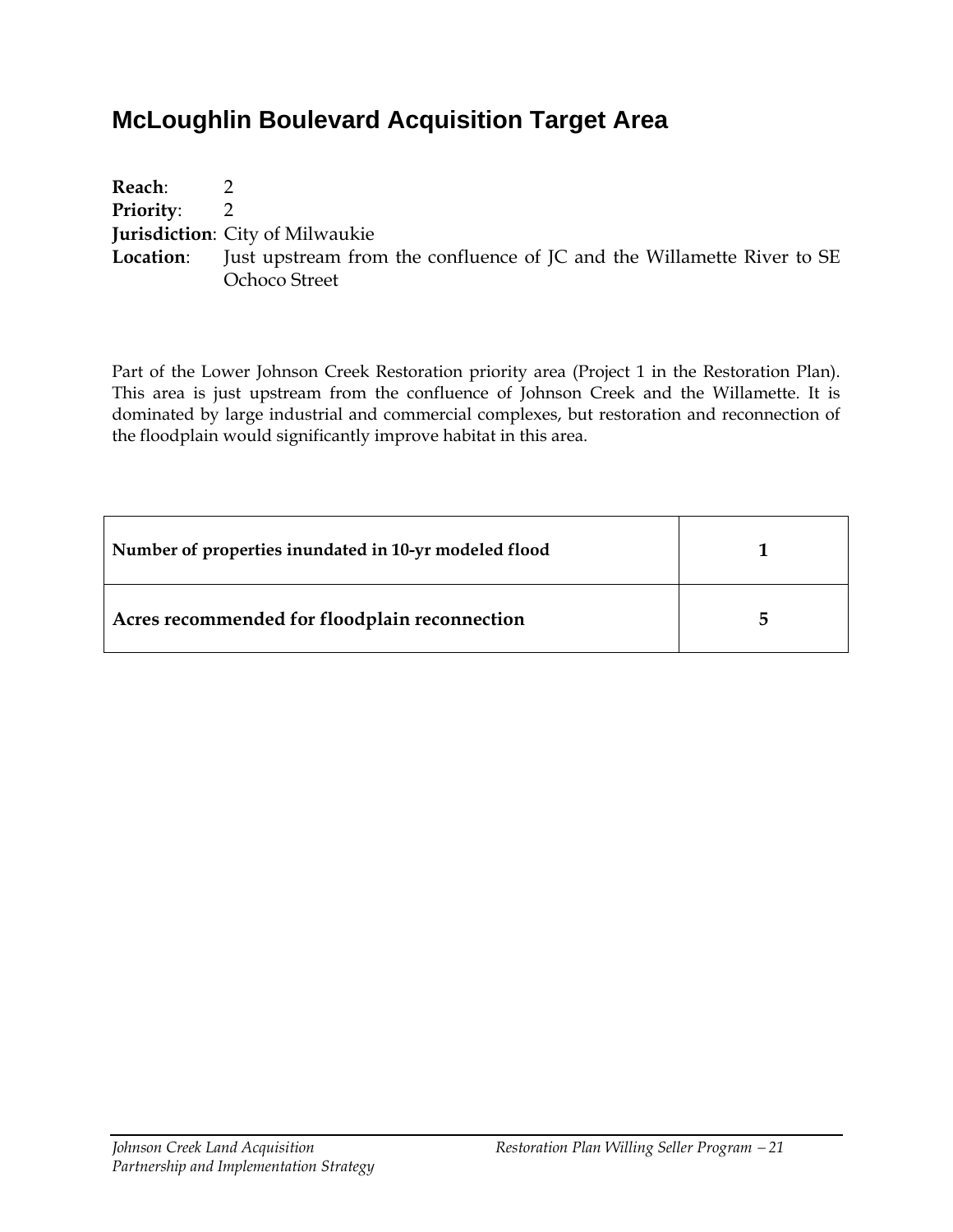# **Crystal Springs Acquisition Target Area**

| <b>Reaches:</b>  | 3.4                                                                                  |
|------------------|--------------------------------------------------------------------------------------|
| <b>Priority:</b> |                                                                                      |
|                  | <b>Jurisdiction:</b> City of Portland                                                |
|                  | <b>Location:</b> SE Ochoco Street to the west end of Tideman Johnson Park, including |
|                  | Crystal Springs                                                                      |

This area includes Crystal Springs, a cold water, spring-fed tributary of Johnson Creek known to support endangered fish species. Portions of this area are subject to summer flooding caused primarily by high groundwater. This area is mainly medium density, single-family residential. Restoration along the mainstem and Crystal Springs could dramatically improve habitat in the area.

| Number of properties inundated in 10-yr modeled flood                                        | 45 |
|----------------------------------------------------------------------------------------------|----|
| Acres recommended for floodplain reconnection                                                | 16 |
| Acres of high value habitat / habitat corridor recommended for<br>protection and enhancement | 68 |
| Number of priority outfalls                                                                  | 5  |
| Number of fish barriers                                                                      | 4  |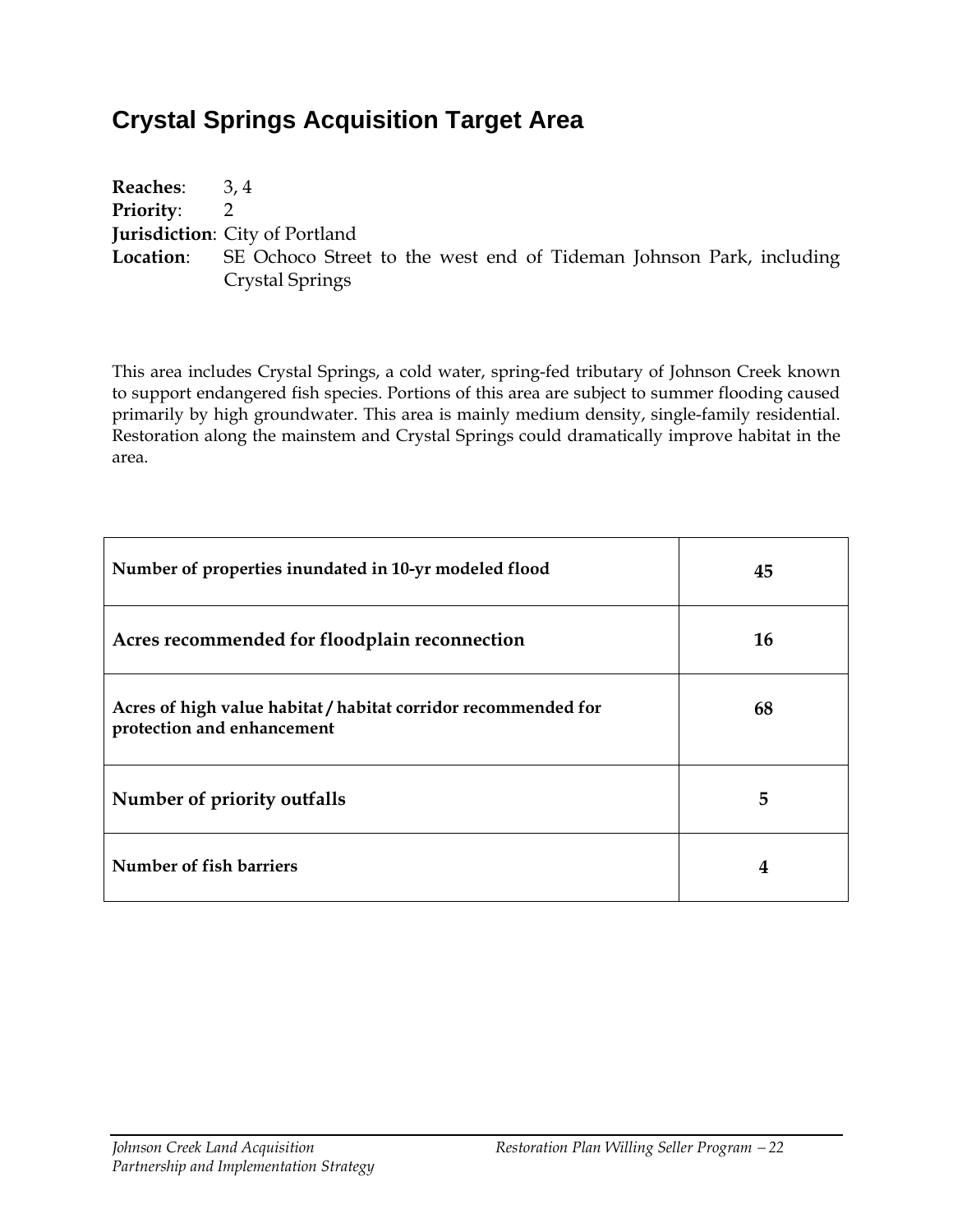# **Tideman Johnson Acquisition Target Area**

**Reaches**: 5, 6, 7 **Priority:** 1 **Jurisdiction**: City of Portland **Location**: SE 32nd Avenue to SE Johnson Creek Boulevard

The Tideman Johnson Nature Park priority area (Project 2 in the Restoration Plan) is in this target area. This area is subject to flooding and contains wetlands of high habitat value. A cold water, spring-fed tributary in this target area could potentially provide high value habitat for endangered fish species. The historic WPA fish ladder and the oxbow are located in this target area.

| Number of properties inundated in 10-yr modeled flood                                        | 20 |
|----------------------------------------------------------------------------------------------|----|
| Acres recommended for floodplain reconnection                                                | 37 |
| Acres of high value habitat / habitat corridor recommended for<br>protection and enhancement | 32 |
| Number of priority outfalls                                                                  | 8  |
| Number of fish barriers                                                                      |    |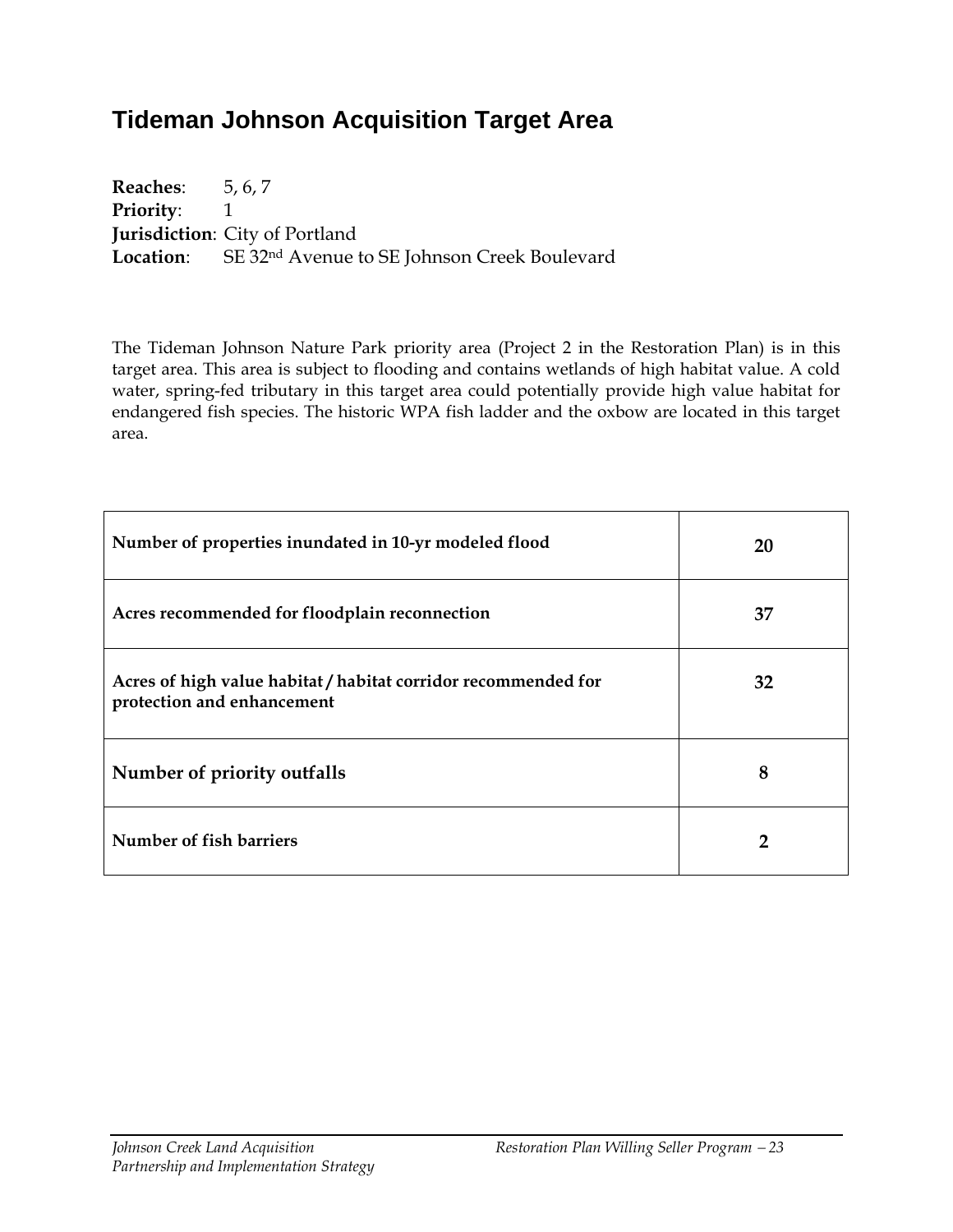# **North Clackamas Acquisition Target Area**

| <b>Reaches:</b> 8, 9, 10, 11 |                                                                              |
|------------------------------|------------------------------------------------------------------------------|
| <b>Priority:</b>             |                                                                              |
|                              | <b>Jurisdiction</b> : City of Milwaukie (8), Clackamas County (8, 9, 10, 11) |
|                              | <b>Location:</b> SE Johnson Creek Boulevard to SE 78 <sup>th</sup> Avenue    |

The Bell Station Flood Mitigation priority area (Project 3 in the Restoration Plan) is in this target area. This area is subject to flooding and many sites have considerable restoration potential. This area is a mixture of medium density residential and industrial/commercial complexes.

| Number of properties inundated in 10-yr modeled flood | 19 |
|-------------------------------------------------------|----|
| Acres recommended for floodplain reconnection         | 52 |
| Number of priority outfalls                           | 5  |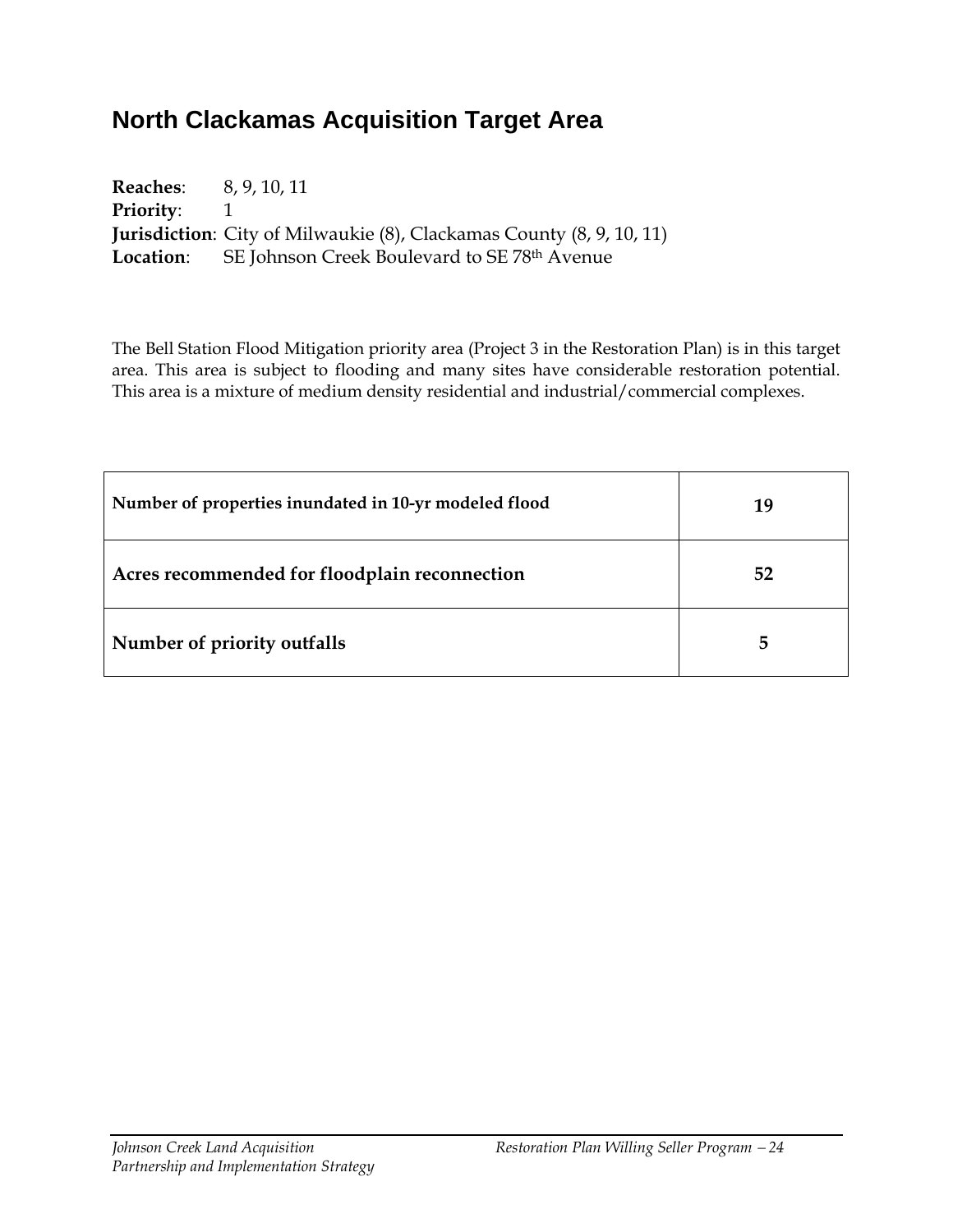# **West Lents Acquisition Target Area**

**Reach**: 12 **Priority:** 1 **Jurisdiction**: City of Portland **Location**: SE 77th Avenue to SE 92nd Avenue

The West Lents Flood Mitigation priority area (Project 4 in the Restoration Plan) is in this target area. This area of medium density residential and commercial properties has multiple opportunities for floodplain reconnection and habitat restoration.

| Number of properties inundated in 10-yr modeled flood                                        |    |
|----------------------------------------------------------------------------------------------|----|
| Acres recommended for floodplain reconnection                                                | 38 |
| Acres of high value habitat / habitat corridor recommended for<br>protection and enhancement | 5  |
| Number of priority outfalls                                                                  | 4  |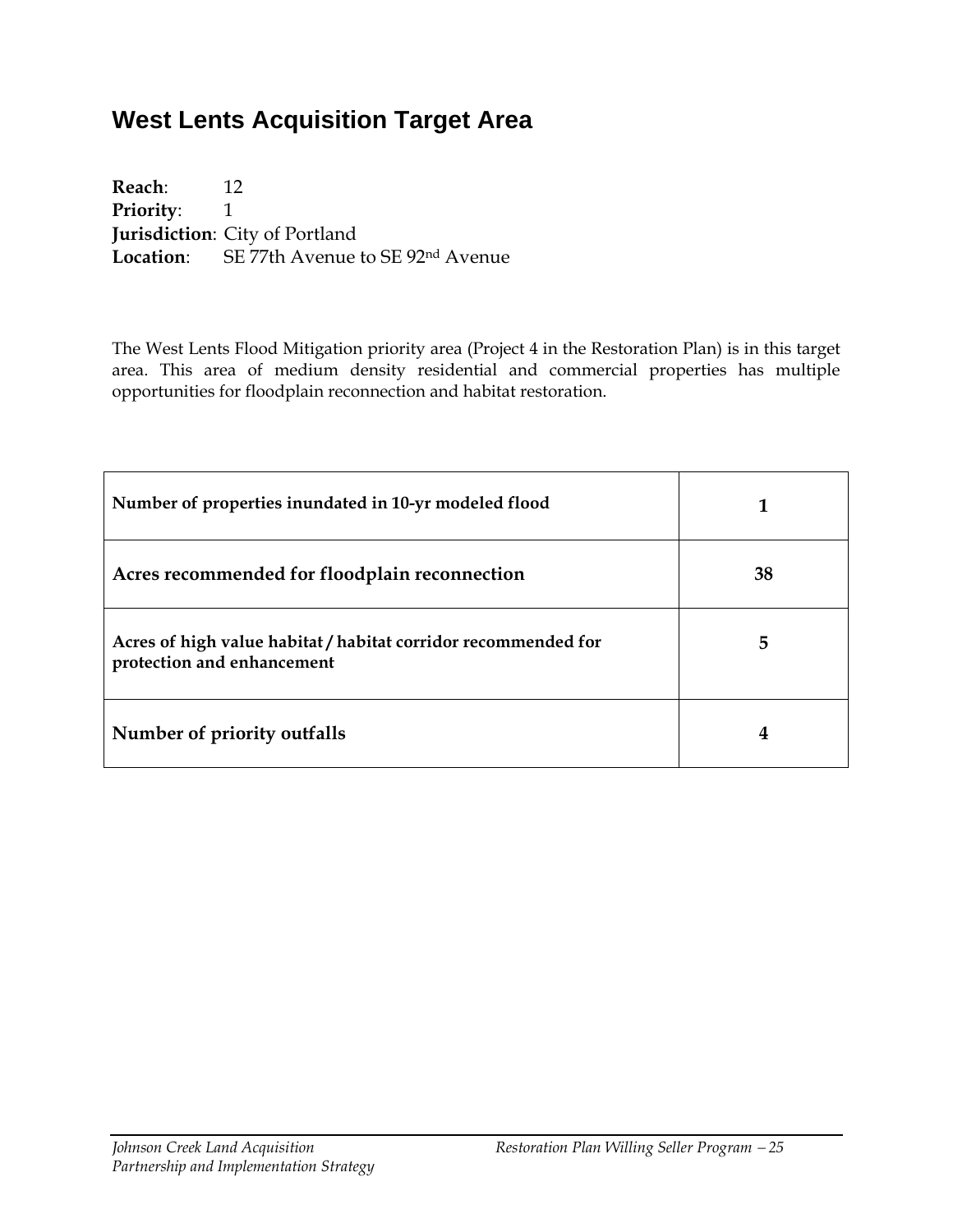# **Lents Acquisition Target Area**

|                  | <b>Reaches:</b> 13, 15, 16, 17, 18, 19                                                   |
|------------------|------------------------------------------------------------------------------------------|
| <b>Priority:</b> |                                                                                          |
|                  | <b>Jurisdiction:</b> City of Portland                                                    |
| Location:        | Interstate 205 to SE 112 <sup>th</sup> Avenue, including portions of the floodplain that |
|                  | are not located directly adjacent to the creek (north of Foster Road)                    |

The Lents Alternative priority area (Project 5 in the Restoration Plan) is in this target area. This area is subject to frequent flooding and has multiple opportunities for floodplain reconnection and habitat restoration. The direction of acquisition in this target area is dependent on the finalization of the Lents Urban Renewal 2040 Concept Plan

| Number of properties inundated in 10-yr modeled flood | 185 |
|-------------------------------------------------------|-----|
| Acres recommended for floodplain reconnection         | 143 |
| Number of priority outfalls                           |     |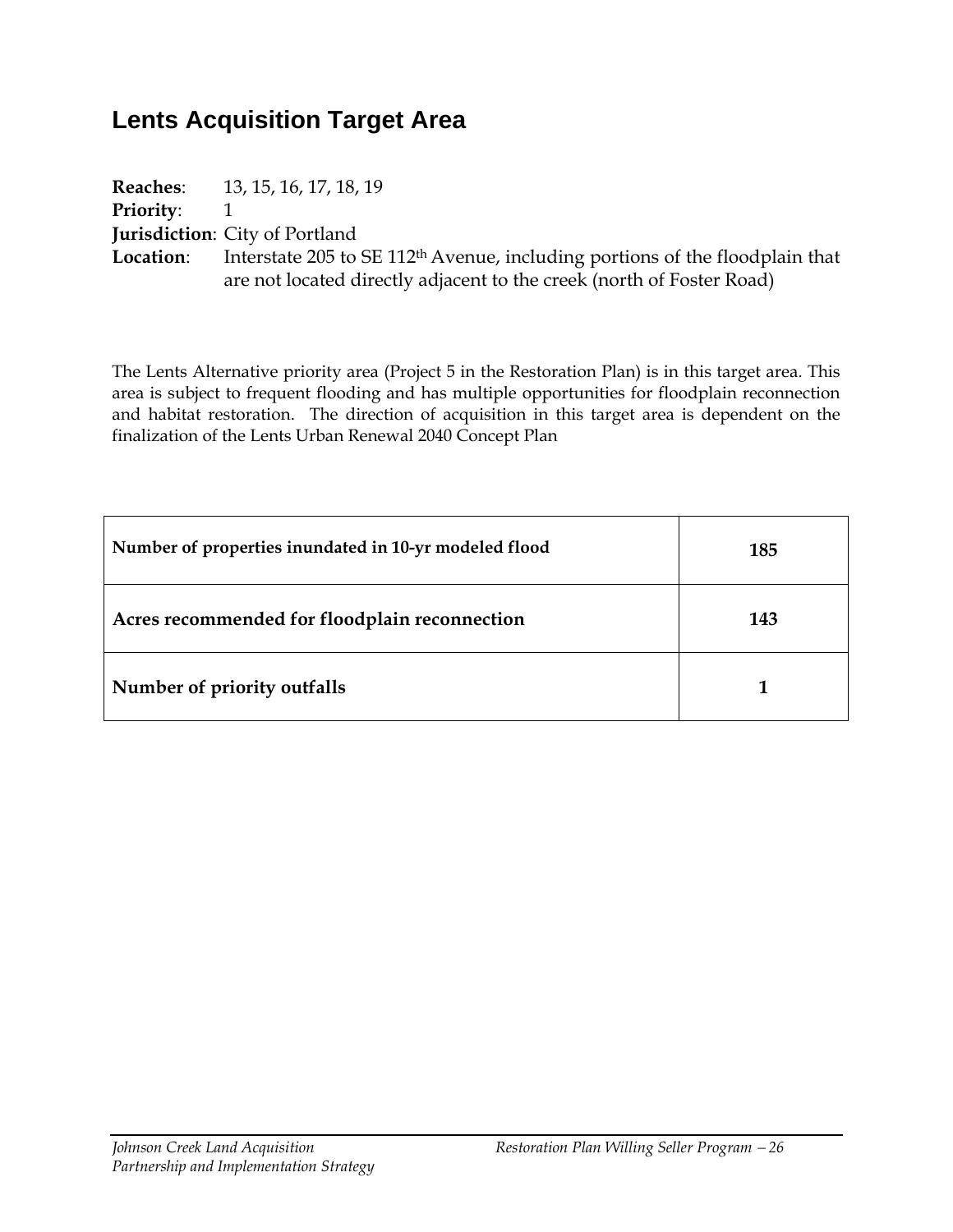# **Mt. Scott Acquisition Target Area**

**Reaches**: 20, 21 **Priority**: 2 **Jurisdiction**: City of Portland Location: SE 112<sup>tht</sup> Avenue to SE Deardorff Road

This target area is primarily residential and steeply banked. There is potential for riparian restoration. Leach Botanical Garden is located in this target area.

| Number of properties inundated in 10-yr modeled flood                                        | 3  |
|----------------------------------------------------------------------------------------------|----|
| Acres recommended for floodplain reconnection                                                | 17 |
| Acres of high value habitat / habitat corridor recommended for<br>protection and enhancement | 83 |
| Number of priority outfalls                                                                  | 8  |
| Number of fish barriers                                                                      |    |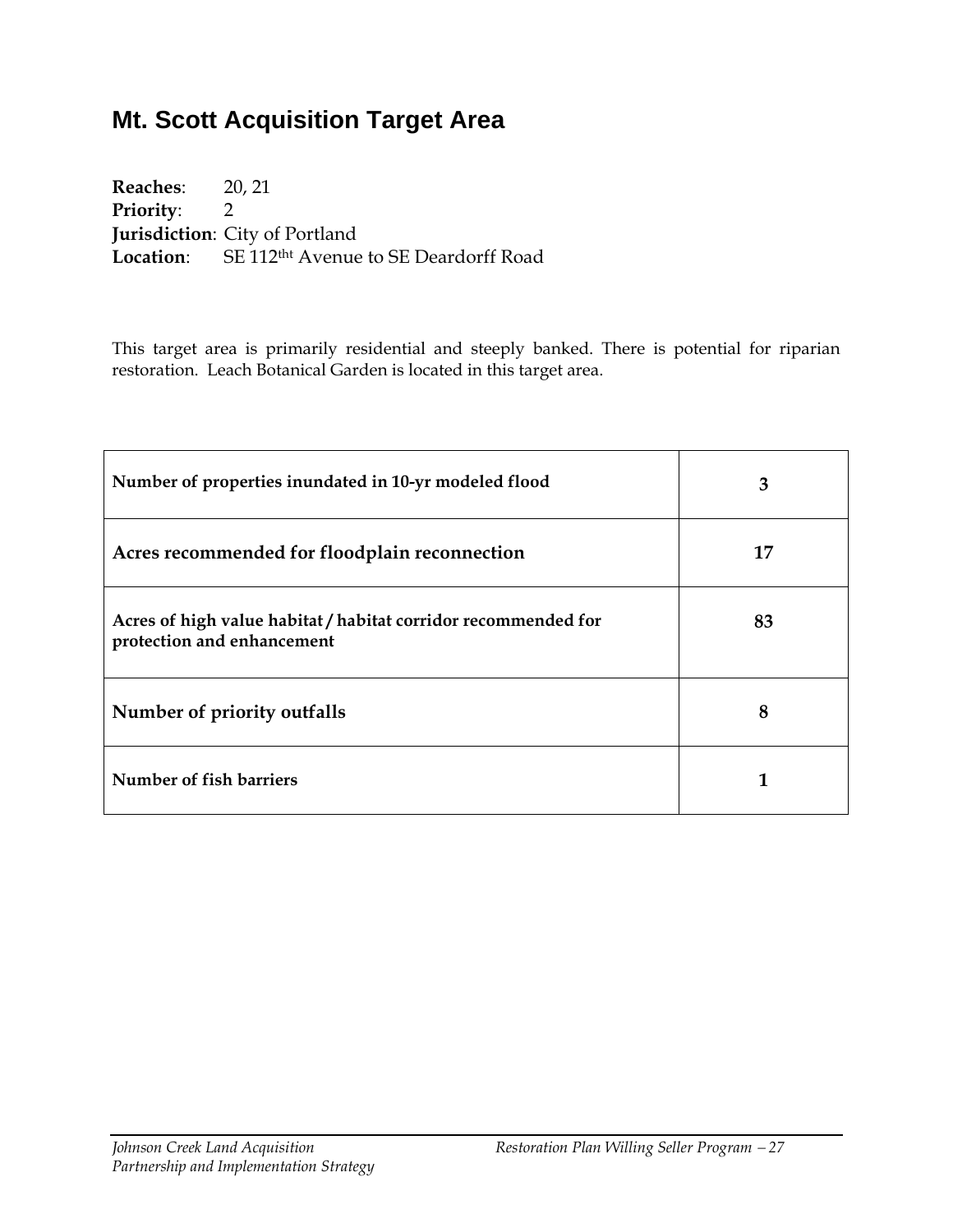# **Deardorff Road Acquisition Target Area**

**Reach**: 22 **Priority:** 1 **Jurisdiction**: City of Portland Location: SE Deardorff Road to SE Foster Road just east of SE 145<sup>th</sup> Avenue

This area is of high habitat value and has considerable restoration and floodplain reconnection potential. It consists mainly of single-family residential properties and has some forested riparian corridor along the creek.

| Number of properties inundated in 10-yr modeled flood                                        |     |
|----------------------------------------------------------------------------------------------|-----|
| Acres recommended for floodplain reconnection                                                | 22  |
| Acres of high value habitat / habitat corridor recommended for<br>protection and enhancement | 118 |
| Number of priority outfalls                                                                  | З   |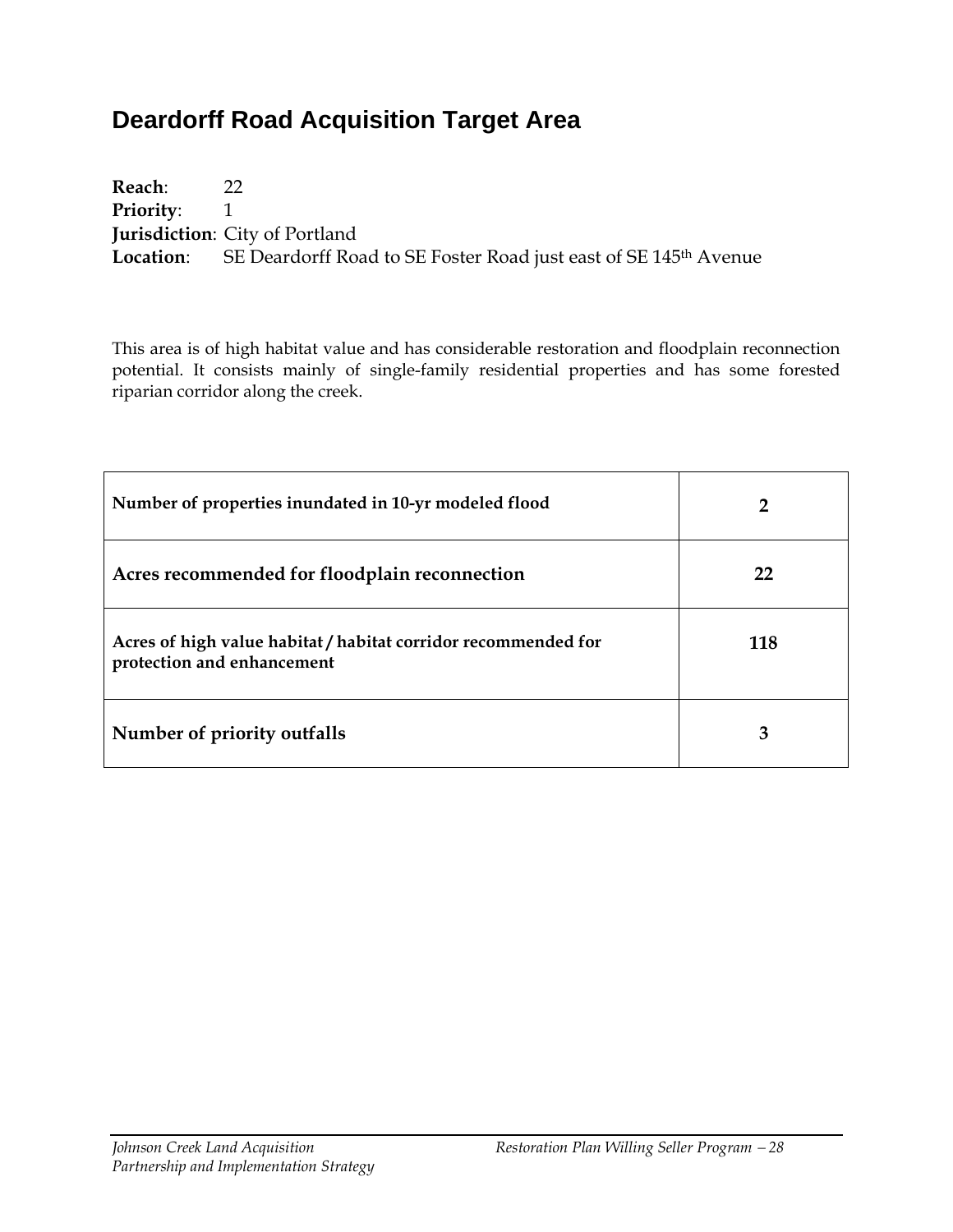# **Lower Powell Butte Acquisition Target Area**

**Reaches**: 23, 24, 25, 26 **Priority:** 1 **Jurisdiction**: City of Portland (23, 24, 25), Multnomah County (26) Location: SE 141<sup>st</sup> Avenue to SE 174<sup>th</sup> Avenue

The Alsop Floodplain Restoration priority area (Project 6 in the Restoration Plan) is in this target area. The confluence of Kelley Creek, a tributary with high habitat value for endangered fish species, is in this area, as well as numerous wetlands of high habitat value. This area is subject to considerable flooding and also contains Urban Reserve Area #5.

| Number of properties inundated in 10-yr modeled flood                                        | 15  |
|----------------------------------------------------------------------------------------------|-----|
| Acres recommended for floodplain reconnection                                                | 121 |
| Acres of high value habitat / habitat corridor recommended for<br>protection and enhancement | 342 |
| Number of priority outfalls                                                                  | 10  |
| Number of fish barriers                                                                      | 2   |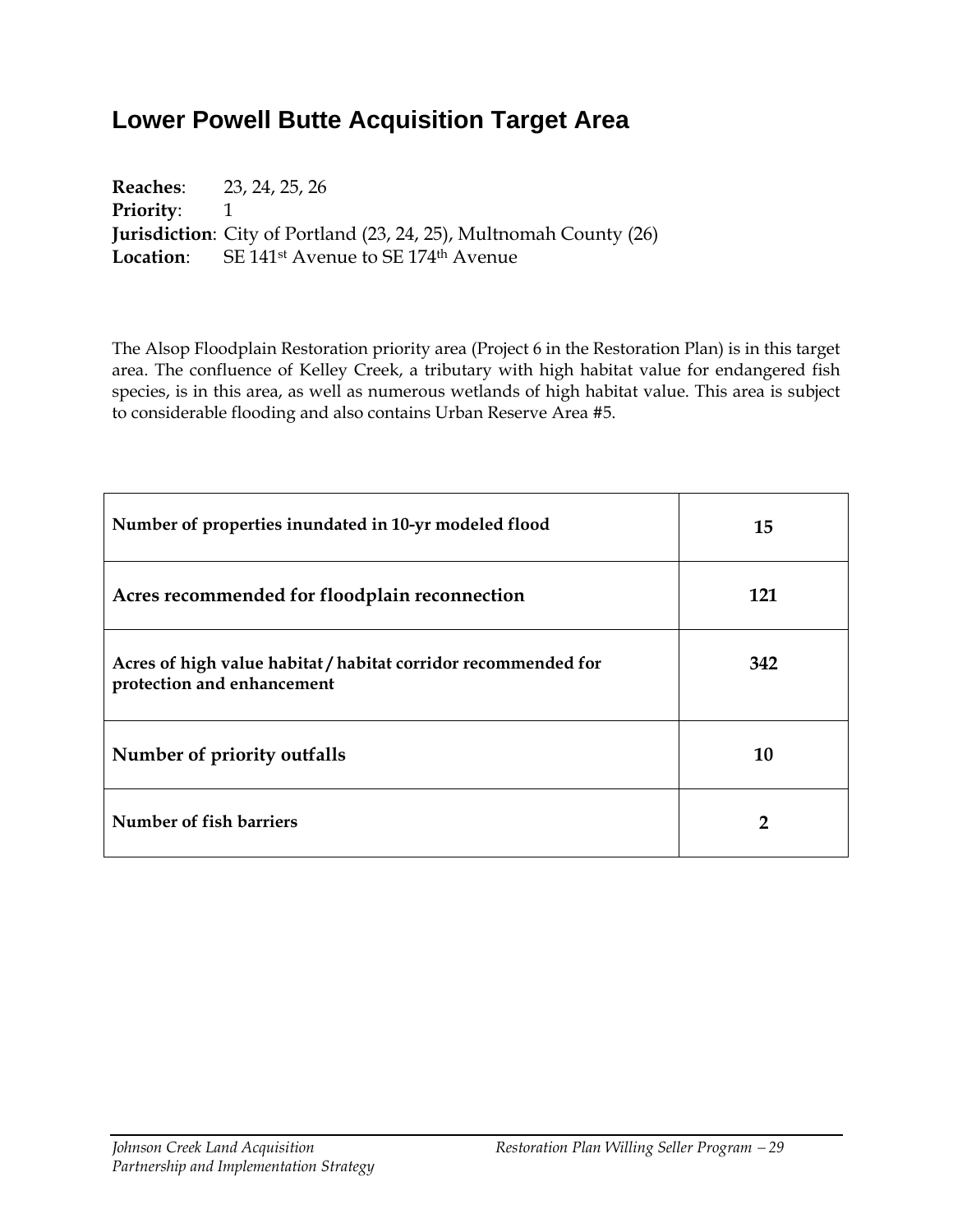# **Lower Jenne Butte Acquisition Target Area**

| <b>Reaches:</b> 27, 28, 29 |                                                                        |
|----------------------------|------------------------------------------------------------------------|
| <b>Priority:</b> 2         |                                                                        |
|                            | <b>Jurisdiction</b> : Multnomah County (27), City of Gresham (28, 29)  |
|                            | <b>Location:</b> SE 174 <sup>th</sup> Avenue to SE Pleasant View Drive |

Located at the base of Jenne Butte, this target area runs along the Springwater Corridor. There is significant opportunity in this area for habitat restoration. Wetlands with moderate to high habitat value are located along the Springwater Corridor in this target area.

| Number of properties inundated in 10-yr modeled flood                                        |     |
|----------------------------------------------------------------------------------------------|-----|
| Acres recommended for floodplain reconnection                                                | 26  |
| Acres of high value habitat / habitat corridor recommended for<br>protection and enhancement | 137 |
| Number of priority outfalls                                                                  | 6   |
| Number of fish barriers                                                                      | 2   |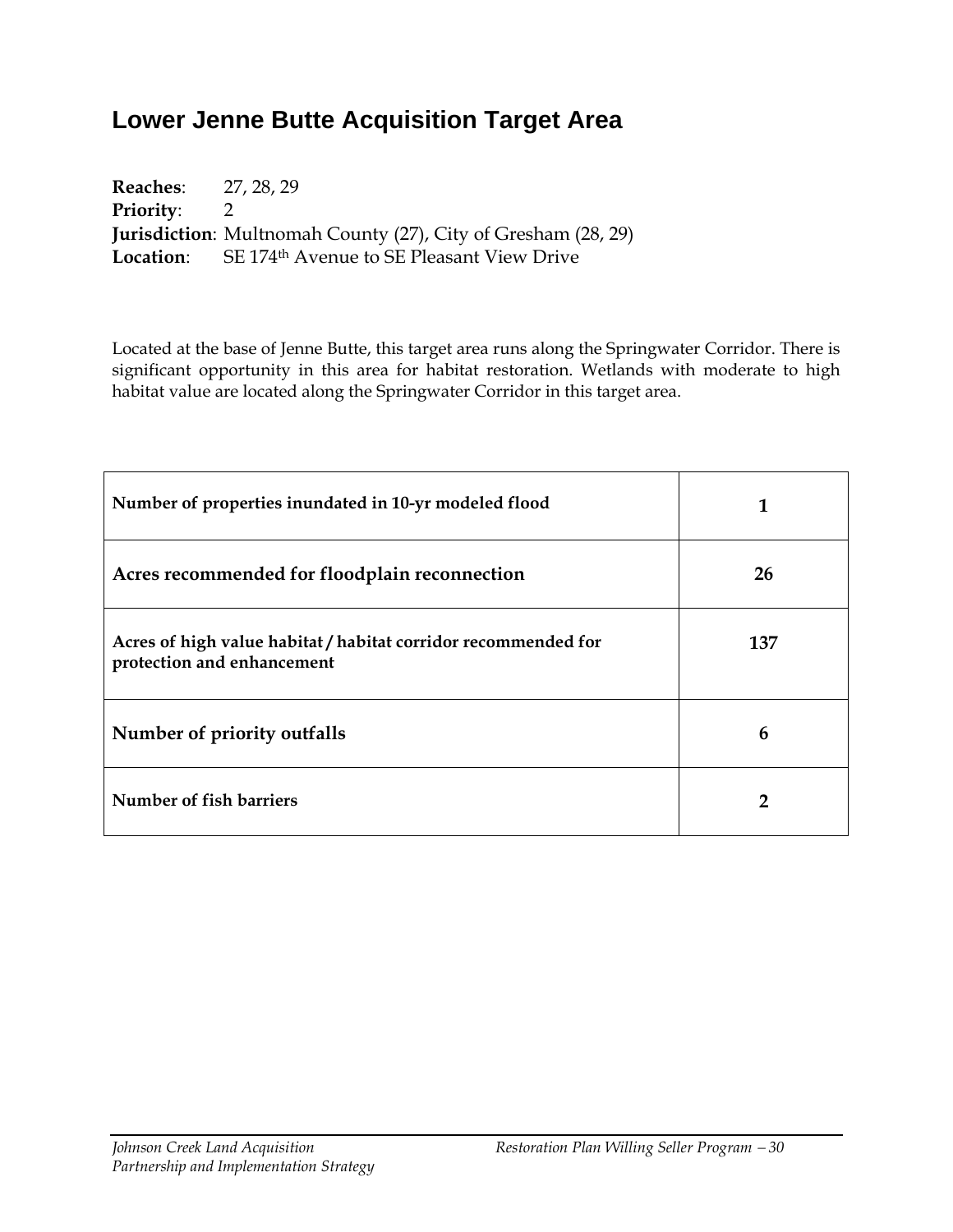# **West Gresham Acquisition Target Area**

**Reaches**: 30, 31, 32, 33 **Priority:** 1 **Jurisdiction**: City of Gresham **Location**: SE Pleasant View Drive to SE Walters Road

The Gresham Stream Corridor priority area (Project 7 in the Restoration Plan) is in this target area. This area contains multiple opportunities for floodplain reconnection and habitat restoration.

| Acres recommended for floodplain reconnection                                                | 90  |
|----------------------------------------------------------------------------------------------|-----|
| Acres of high value habitat / habitat corridor recommended for<br>protection and enhancement | 118 |
| Number of priority outfalls                                                                  | 15  |
| Number of fish barriers                                                                      |     |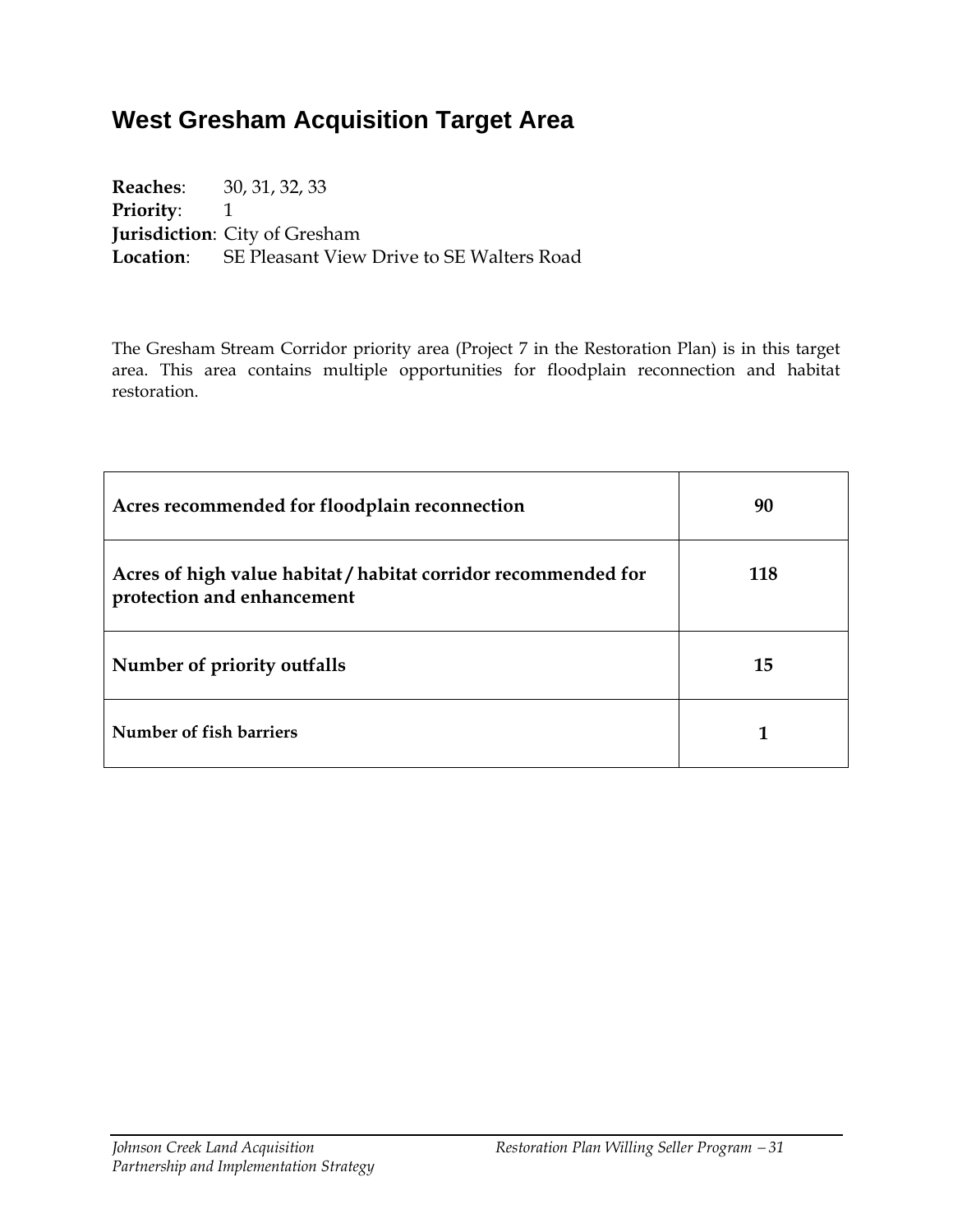# **East Gresham Acquisition Target Area**

**Reaches**: 35, 37, 38 **Priority**: 2 **Jurisdiction**: City of Gresham **Location**: SE Regner Road to west of SE 252nd

This target area has considerable restoration and floodplain reconnection potential. Much of the area is low density single-family residential.

| Number of properties inundated in 10-yr modeled flood                                        | 8   |  |
|----------------------------------------------------------------------------------------------|-----|--|
| Acres recommended for floodplain reconnection                                                | 24  |  |
| Acres of high value habitat / habitat corridor recommended for<br>protection and enhancement | 233 |  |
| Number of priority outfalls                                                                  | 21  |  |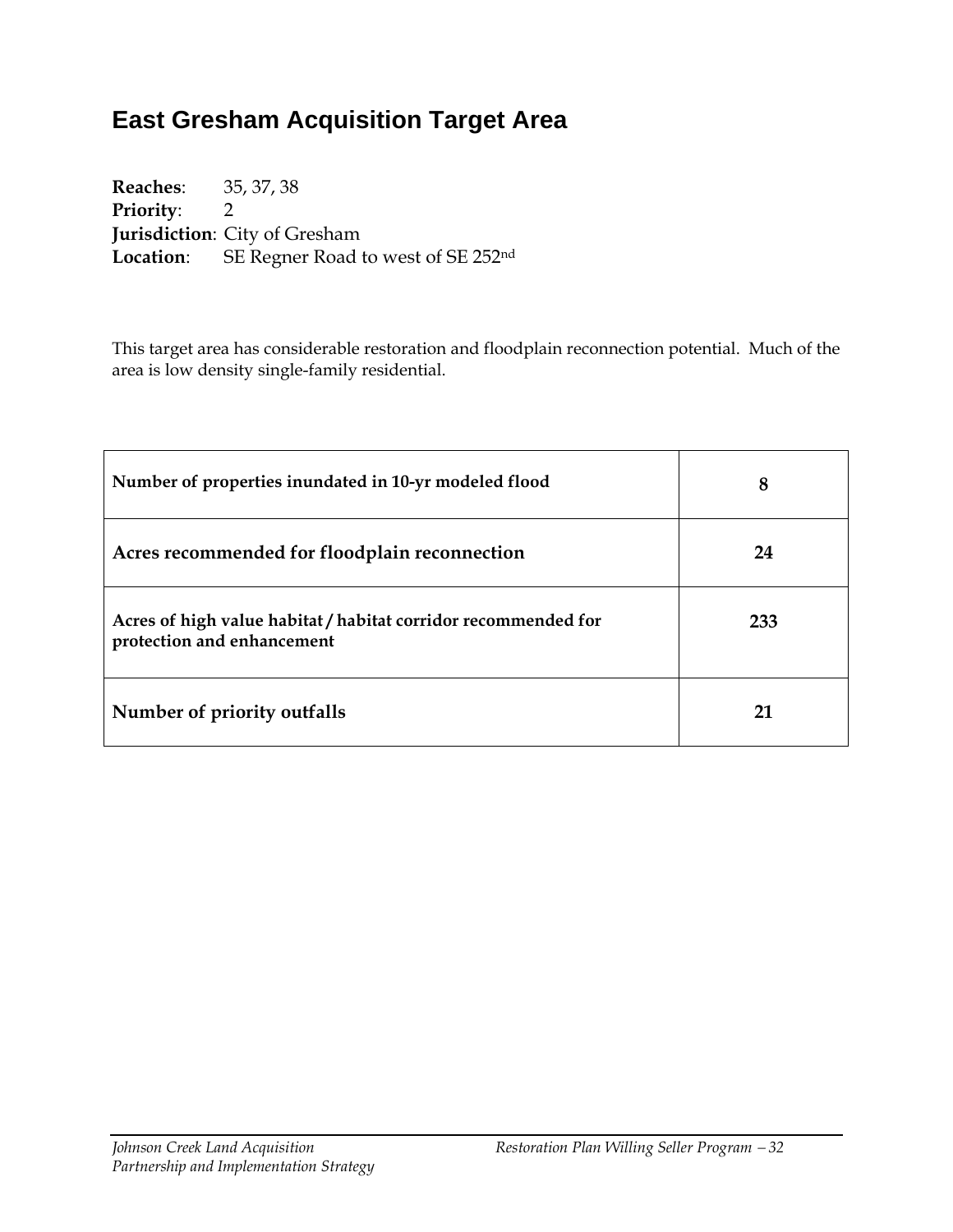# **Kane Road Acquisition Target Area**

**Reaches**: 41 **Priority**: 2 **Jurisdiction**: Multnomah County **Location**: SE Callister Road to SE 262nd Avenue

This target area has considerable potential for habitat restoration and floodplain reconnection. It consists primarily of forested areas interspersed with light agricultural property, as well as a few single-family homes.

| Number of properties inundated in 10-yr modeled flood                                        | 2  |  |  |
|----------------------------------------------------------------------------------------------|----|--|--|
| Acres recommended for floodplain reconnection                                                | 5  |  |  |
| Acres of high value habitat / habitat corridor recommended for<br>protection and enhancement | 22 |  |  |
| Number of priority outfalls                                                                  | 5  |  |  |
| Number of fish barriers                                                                      |    |  |  |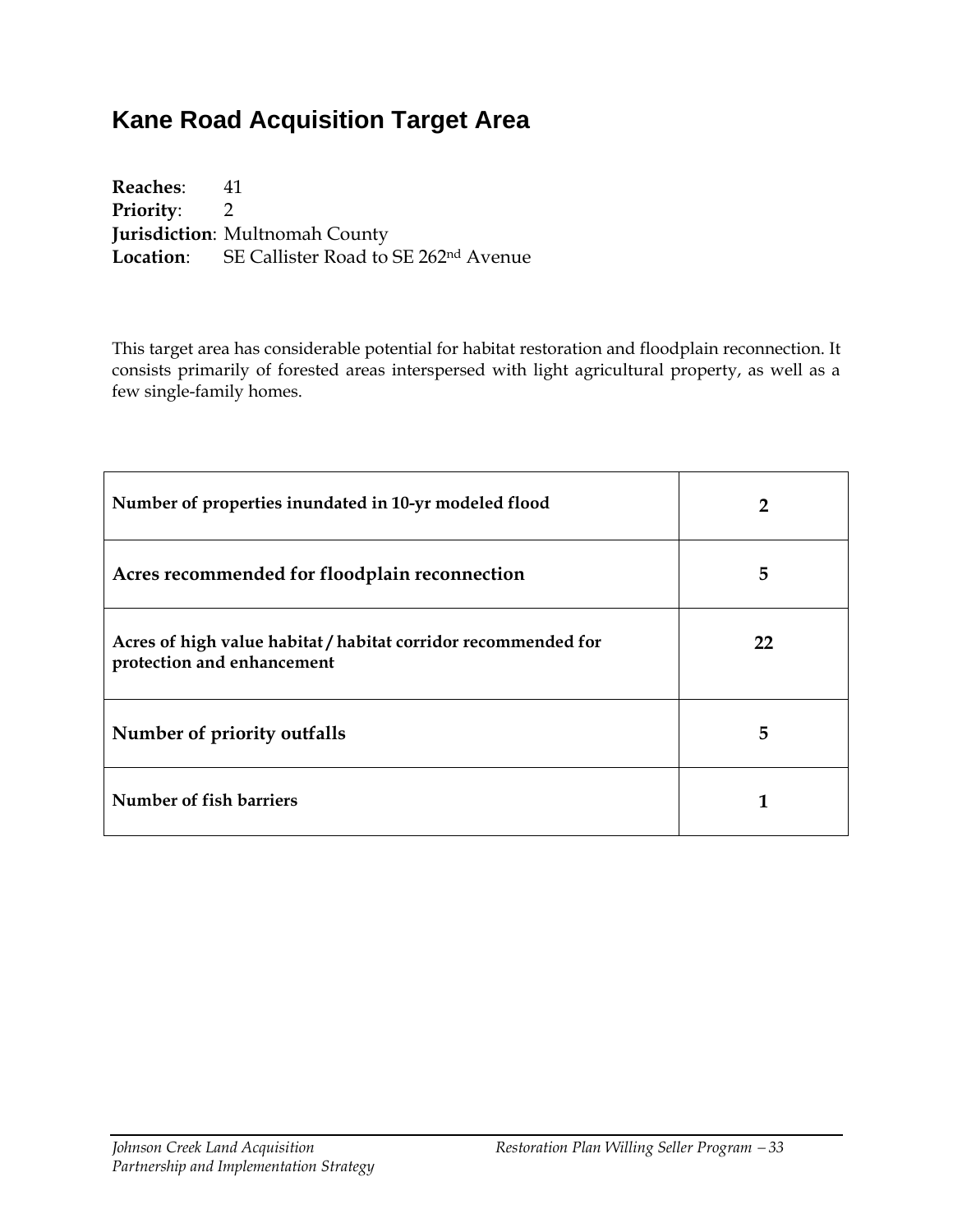# **Stone Road Acquisition Target Area**

**Reaches**: 46, 47 **Priority**: 2 **Jurisdiction**: Multnomah County Location: Highway 26 to SE Short Road

Part of the Upper Reaches Riparian Improvements priority area (Project 8 in the Restoration Plan). This target area presents multiple opportunities for upper watershed habitat restoration and floodplain reconnection. Some forested and emergent wetlands are located in this target area.

| Number of properties inundated in 10-yr modeled flood                                        | $\overline{2}$ |
|----------------------------------------------------------------------------------------------|----------------|
| Acres recommended for floodplain reconnection                                                | 18             |
| Acres of high value habitat / habitat corridor recommended for<br>protection and enhancement | 47             |
| Number of fish barriers                                                                      |                |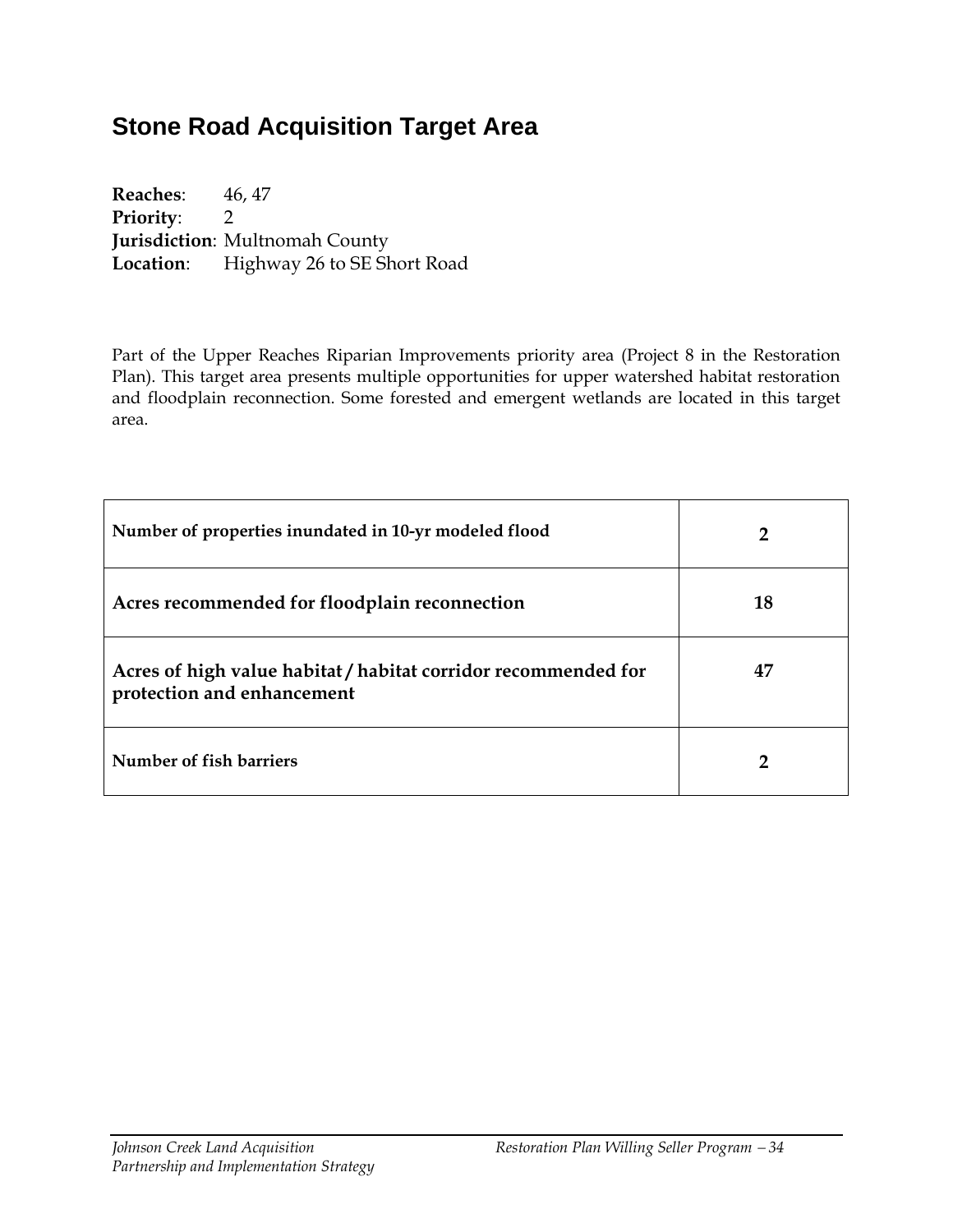### **Priorities and Program Management**

The program manager uses the target values identified in the Restoration Plan (and listed on the target area maps) to direct funding to those areas where targets have not yet been met. As properties are acquired in target areas, the target value is adjusted to reflect the additional acreage. Tracking of target values allows the program manager to base acquisition decisions on the specific recommendations made in the Restoration Plan. Current public land holdings are not yet deducted from the targets values.

Once the program manager has identified target areas to work in based on the target tracking, individual properties within those target areas are evaluated and ranked for purchase based on the following general criteria:

- 1) The property owner is a willing seller.
- 2) Adequate funding and partnership opportunities are available.
- 3) The property would be suitable for floodplain reconnection, habitat restoration, and/or passive flood storage.
- 4) Supplemental reasons exist which support acquisition of this property (e.g. community support, recreation potential, imminent development).

The Property Rating Form (see Appendix B) is used to assist in the determination of whether a specific property fulfills these criteria.

# **Partnerships**

A broad spectrum of potential interests were considered in determining partnering and funding opportunities for this

acquisition strategy. Based on information gathered from the stakeholder interviews (see the previous section), numerous partnering opportunities have been identified and are documented in this report. These opportunities are intended to be used to build the program from the base of matching funds available in the BES Capital Improvement Projects fund. In order to utilize these partnering ideas more efficiently and to use common goals and objectives to initiate partnerships as initial funding for the program is utilized, two reference tools have been created.

The **Partner Identification Matrix** will help identify potential partners based on compatible goals and objectives. Once a property has been evaluated using the Property Rating Form (see Appendix B), specific criteria applicable to that property can be used to identify partners with compatible objectives. Partnership commitments may be secured before individual properties are identified for purchase, based on common goals and objectives. In that case, funds from a specific source would be linked to a particular property based on the identified goals and objectives of the funding source. If a pool of funding is not available at the time a particular property becomes available, research could be conducted at the time of purchase regarding whether potential partners could contribute funding or other assistance.

The individual **partner pages** which follow the matrix profile potential land acquisition partners. Each partner page outlines the mission of the organization/agency, their work relating to property acquisition, their sources of funding, identified partnering opportunities, and contact information. These pages will be updated regularly as information changes, and new partner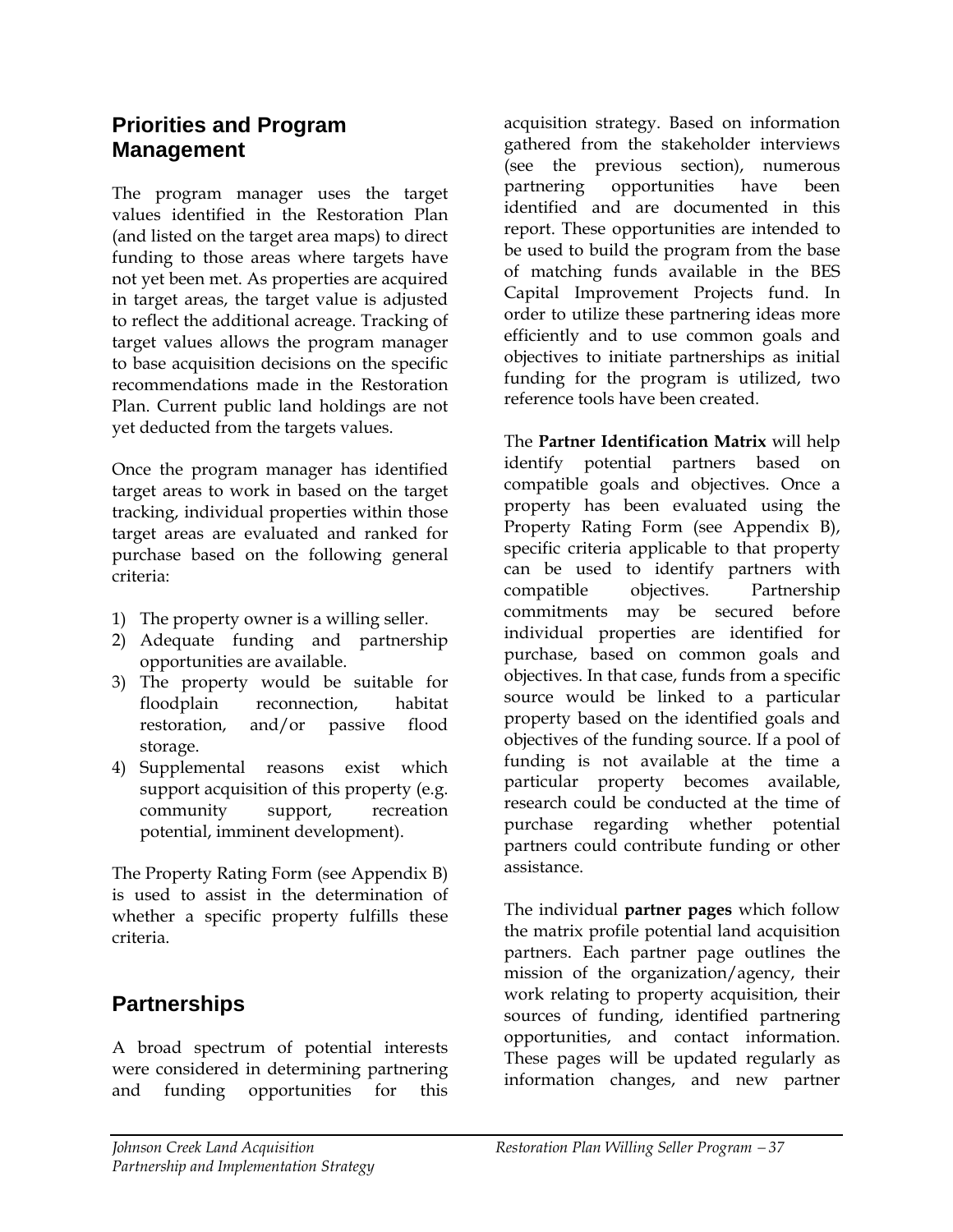pages will be added as additional partners are identified.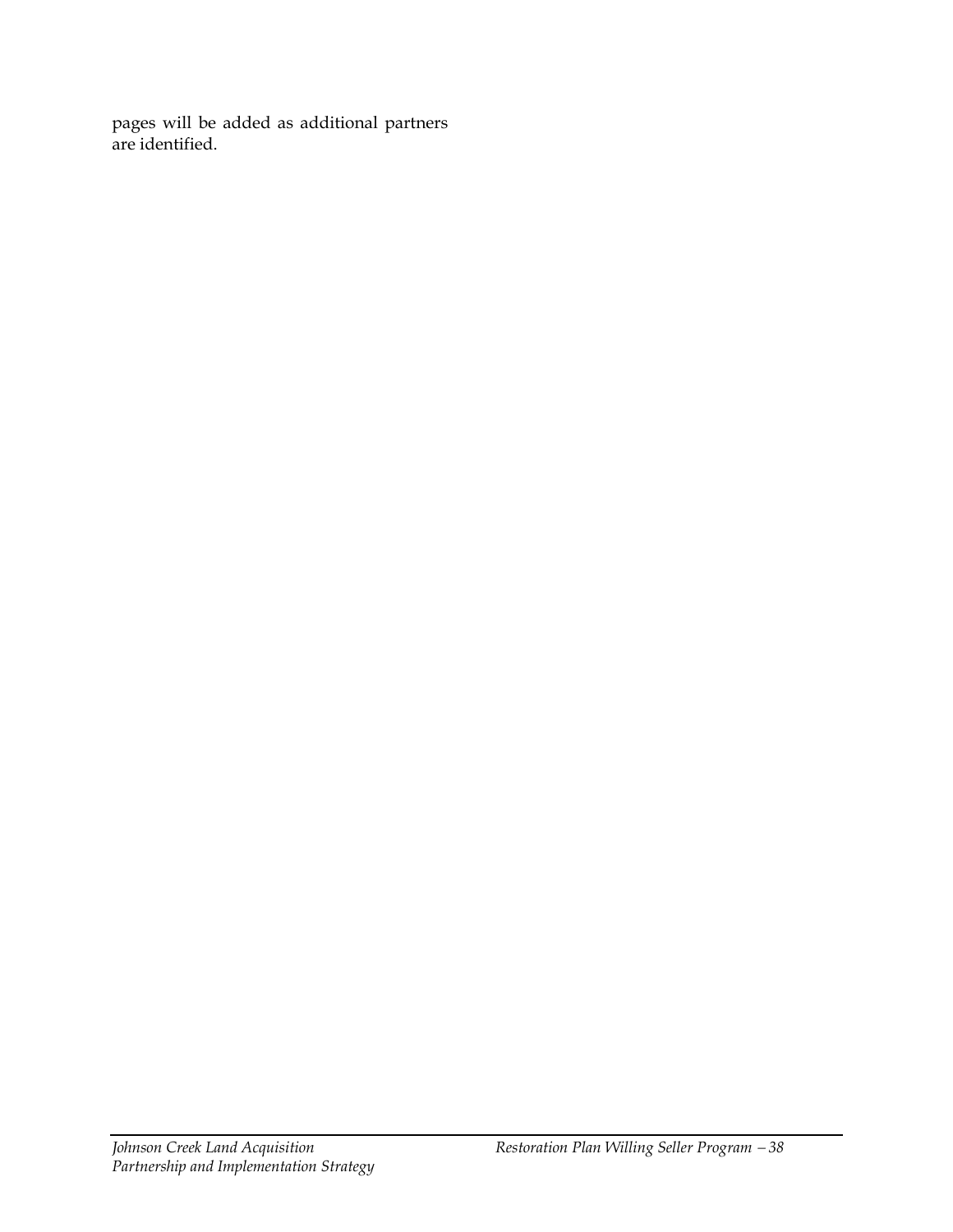### **Partner Identification Matrix**

The Partner Identification Matrix on the next page will assist in identifying partner goals and objectives. Restoration Plan objectives are listed across the top of the matrix. Specific criteria numbers from the Property Rating Form (Appendix B) are listed along the left side. If a criterion relates to a specific Restoration Plan objective, an X is placed in the column. If a criterion may correspond to an objective but is site

dependent, an (X) is placed in the column. Potential partners, based on their objectives meshing with a *specific* criteria and Restoration Plan objective, are listed down the right column of the matrix. Along the bottom of the matrix, partners are listed corresponding to *general* overlapping objectives identified in the Restoration Plan.

 $X =$  criteria corresponds to objective  $(X)$  = criteria  $\frac{\text{max}}{\text{correspond}}$  to objective (site dependent)

The following acronyms are used in the matrix:

- BOP − City of Portland Bureau of Planning
- DEQ − Oregon Department of Environmental Quality
- EPA − US Environmental Protection Agency
- ESA − City of Portland Endangered Species Act Program
- FEMA − Federal Emergency Management Agency
- JCWC − Johnson Creek Watershed Council
- OEM − Oregon Emergency Management
- OWT − Oregon Water Trust
- PDOT − City of Portland Department of Transportation
- PPR − City of Portland Parks and Recreation
- TPL − The Trust for Public Land
- TRLC − Three Rivers Land Conservancy
- TWC − The Wetlands Conservancy
- USACE − US Army Corps of Engineers
- WRD − Oregon Water Resources Department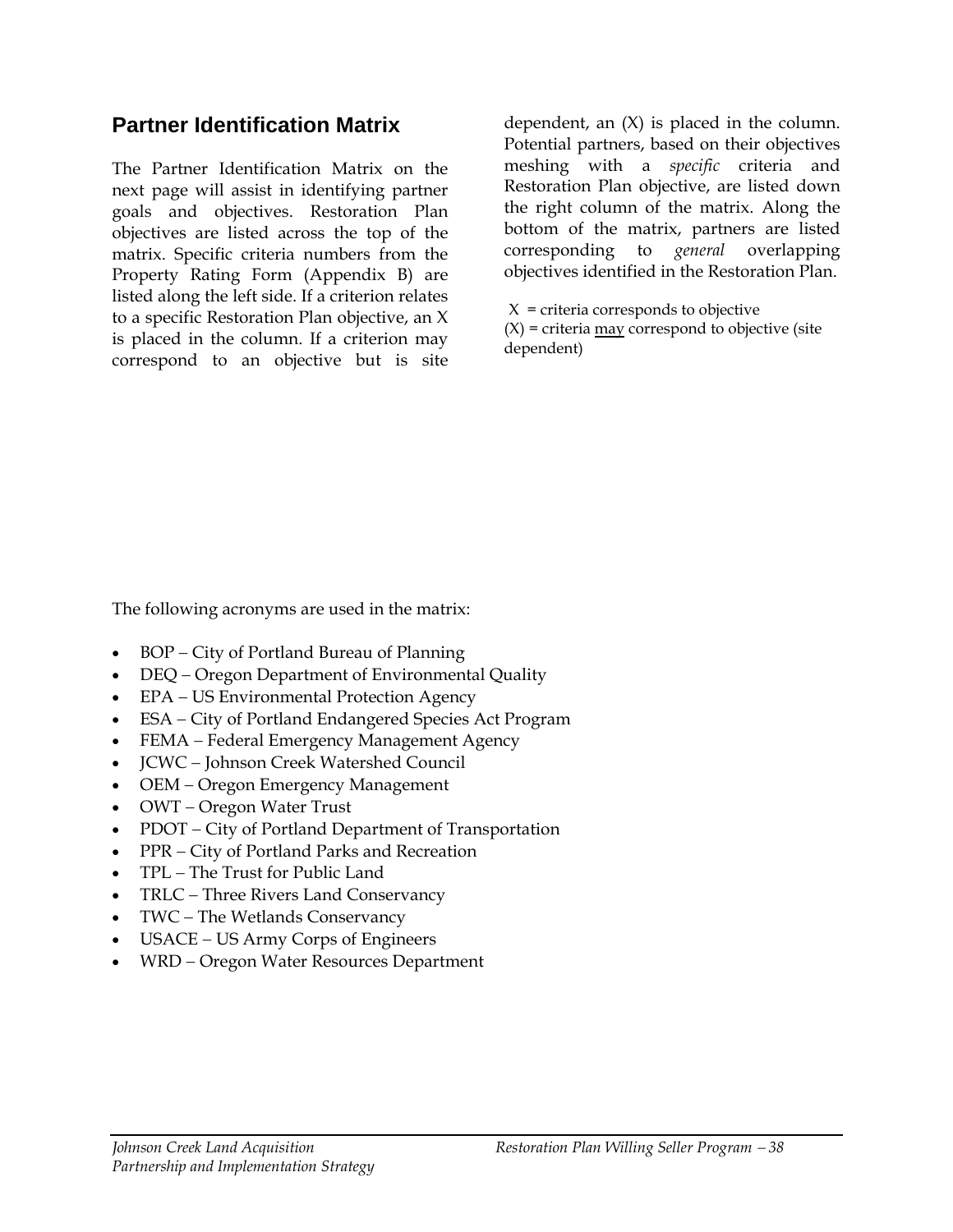# **Partner Identification Matrix**

|                                       | <b>Restoration Plan Objectives</b> |                                                   |                                   |                              |                                                                                 |                                      |                               |                                                   |
|---------------------------------------|------------------------------------|---------------------------------------------------|-----------------------------------|------------------------------|---------------------------------------------------------------------------------|--------------------------------------|-------------------------------|---------------------------------------------------|
| <b>Rating</b><br><b>Criteria</b><br># | Mitigation<br>${\rm Flood}$        | Restoration<br>Habitat                            | Fish Barrier<br>Removal           |                              | Priority<br>Outfall<br>Removal<br>Non-point<br>Source<br>Pollution<br>Reduction | Public Use,<br>Recreation<br>Passive | Quality<br>Water              | <b>Potential Partners</b>                         |
| $\mathbf{1}$                          |                                    |                                                   |                                   | Site dependant               |                                                                                 |                                      |                               | Restoration Plan partners                         |
| $\overline{2}$                        |                                    |                                                   |                                   | Site dependant               |                                                                                 |                                      |                               | Other jurisdictions                               |
| $\overline{\mathbf{3}}$               |                                    | X                                                 | X                                 |                              |                                                                                 | X                                    | $\mathbf X$                   | Metro                                             |
| $\overline{\mathbf{4}}$               |                                    | $\overline{\mathrm{X}}$                           |                                   |                              |                                                                                 | $\overline{X}$                       |                               | <b>PPR</b>                                        |
| $\overline{5}$                        |                                    | $\mathbf X$                                       | $\mathbf X$                       | $\mathbf X$                  | $\mathbf X$                                                                     |                                      | $\mathbf X$                   | <b>ESA</b>                                        |
| $\overline{6}$                        |                                    |                                                   |                                   |                              | $\mathbf X$                                                                     |                                      | $\boldsymbol{\mathrm{X}}$     | <b>PDOT</b>                                       |
| $\overline{7}$                        |                                    |                                                   |                                   | Site dependant               |                                                                                 |                                      |                               | Restoration Plan partners                         |
| $\bf{8}$                              |                                    | $\mathbf X$                                       |                                   |                              |                                                                                 | X                                    |                               | Metro, PPR, TPL                                   |
| 15                                    | $\mathbf X$                        |                                                   |                                   |                              |                                                                                 |                                      |                               | OEM/FEMA, USACE                                   |
| 16                                    | $\mathbf X$                        |                                                   |                                   |                              |                                                                                 |                                      |                               | OEM/FEMA, USACE                                   |
| 17                                    | X                                  | $\mathbf X$                                       |                                   |                              | $\mathbf X$                                                                     |                                      | $\boldsymbol{\mathrm{X}}$     | OEM/FEMA, ESA, JCWC, Metro,<br>TRLC, USACE        |
| 18                                    | $\mathbf X$                        | $\mathbf X$                                       |                                   |                              |                                                                                 |                                      | $\mathbf X$                   | OEM/FEMA, ESA, Metro, USACE                       |
| 19                                    |                                    | $\overline{X}$                                    |                                   |                              | $\mathbf X$                                                                     |                                      | $\overline{\mathrm{X}}$       | EPA/DEQ, ESA, JCWC, Metro, TRLC,<br><b>USACE</b>  |
| 20                                    |                                    | $\mathbf X$                                       |                                   |                              |                                                                                 |                                      |                               | ESA, JCWC, Metro, PPR, TRLC, TWC,<br><b>USACE</b> |
| 21                                    |                                    | $\mathbf X$                                       | (X)                               | (X)                          | (X)                                                                             | (X)                                  | (X)                           | ESA, JCWC, Metro, PPR, TRLC,<br><b>USACE</b>      |
| 22                                    |                                    | $\mathbf X$                                       |                                   |                              | $\mathbf X$                                                                     | (X)                                  | X                             | ESA, JCWC, Metro, PDOT, PPR,<br>TRLC, TWC, USACE  |
| 23                                    |                                    | $\mathbf X$                                       | (X)                               |                              |                                                                                 |                                      |                               | ESA, JCWC, TRLC, USACE                            |
| 24                                    |                                    |                                                   |                                   | (X)                          |                                                                                 |                                      | $\mathbf X$                   | EPA/DEQ, ESA, JCWC, PDOT                          |
| 25                                    |                                    | $\mathbf X$                                       |                                   |                              |                                                                                 |                                      | (X)                           | EPA/DEQ, ESA, JCWC, Metro, OWT,<br>PPR, TRLC, WRD |
| 26                                    |                                    | $\mathbf X$                                       |                                   |                              | $\mathbf X$                                                                     |                                      | X                             | EPA/DEQ, ESA, JCWC, Metro, PPR,<br><b>USACE</b>   |
| 27                                    |                                    | $\rm X$                                           |                                   |                              |                                                                                 |                                      | $\mathbf X$                   | EPA/DEQ, ESA, JCWC, Metro, TRLC                   |
| $\overline{28}$                       |                                    | $\overline{X}$                                    |                                   |                              |                                                                                 |                                      | $\overline{X}$                | EPA/DEQ, ESA, JCWC, Metro, TRLC                   |
| 29                                    |                                    | $\overline{X}$                                    |                                   |                              |                                                                                 |                                      |                               | ESA, JCWC, Metro, PPR, TRLC, TWC,<br><b>USACE</b> |
| 31                                    |                                    | $\mathbf X$                                       |                                   |                              |                                                                                 | (X)                                  |                               | ESA, JCWC, Metro, PPR, TRLC                       |
| 33                                    |                                    | $\overline{X}$                                    |                                   |                              |                                                                                 | $\overline{\mathrm{x}}$              |                               | JCWC, Metro, PPR                                  |
| 36                                    |                                    |                                                   |                                   |                              |                                                                                 | $\frac{\text{X}}{\text{X}}$          |                               | Metro, PPR                                        |
| $37\,$                                |                                    |                                                   |                                   |                              |                                                                                 |                                      |                               | JCWC, Metro, PPR                                  |
| General Partner<br>Objectives         | <b>OEM/FEMA</b>                    | ESA, JCWC, ESA,<br>Metro, PPR, TPL,<br>TRLC, TWC, | ESA, JCWC, Metro,<br><b>USACE</b> | EPA/DEQ, ESA,<br>JCWC, PDOT, | EPA/DEQ, ESA,<br>JCWC, Metro,<br>PDOT                                           | JCWC, Metro, PPR,<br><b>TRLC</b>     | EPA/DEQ, ESA,<br>JCWC, Metro, |                                                   |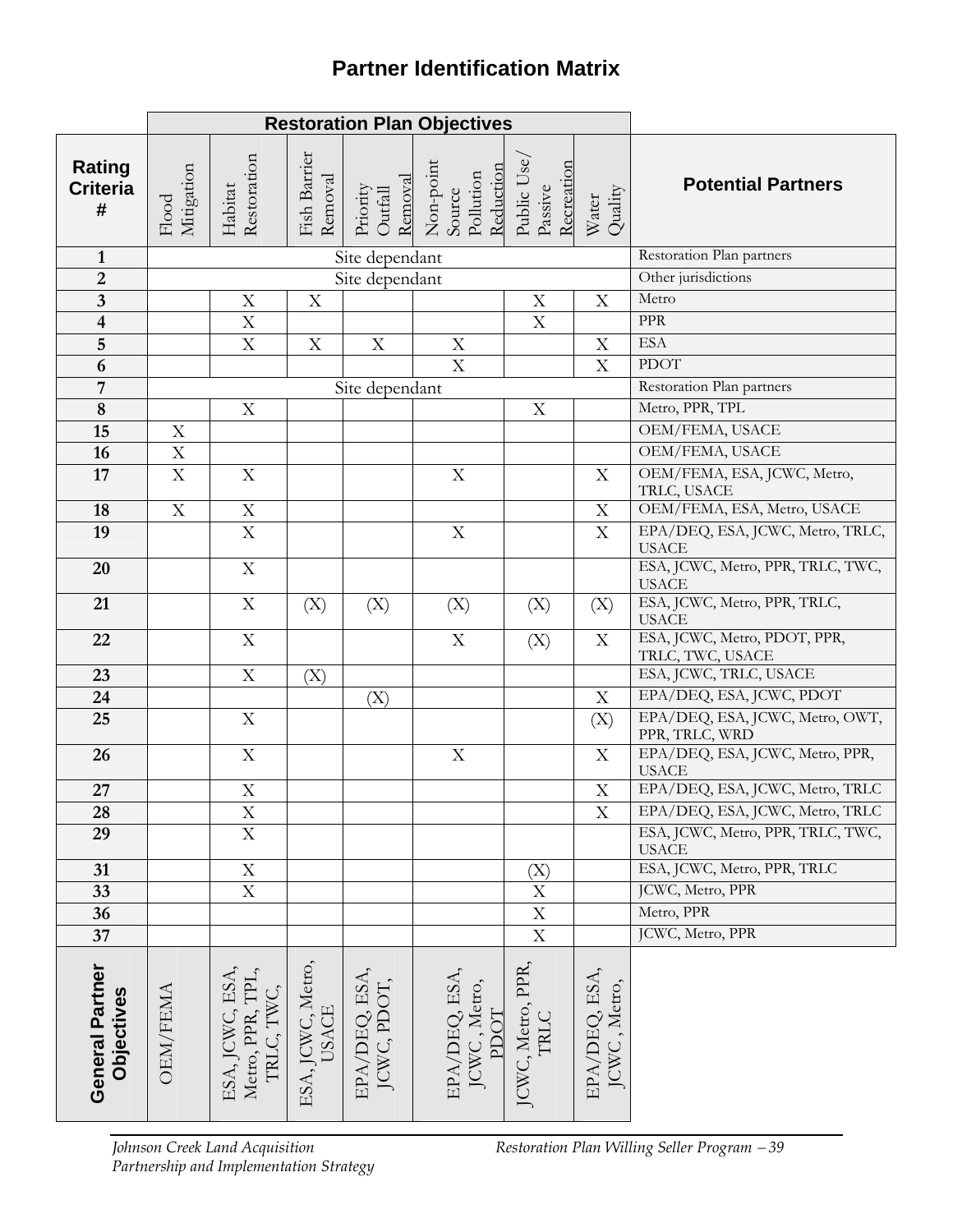### *Partner*−**City of Gresham**

#### *Mission of organization/agency*

- The mission of the Parks and Recreation Division is to offer facilities and programs that invite the public's use. Our efforts enhance the quality of life for Gresham's citizens through the significant benefits provided by recreation. We take an active role in delivering park and recreation services in a cost-effective manner. We strive to offer fully accessible services in partnership with others, encouraging volunteer involvement.
- The mission of the Stormwater Division is to work to improve flood protection and water quality through the construction and maintenance of the public stormwater system and the preservation and restoration of area waterways.

#### *Work related to acquisition*

- The City of Gresham preservation program manages stunning examples of open space that includes scenic vistas, riparian areas, agricultural wetlands, waterways, buttes, and upland forests. The benefits of this land preservation will impact future generations through improved water quality, preservation of fish and wildlife habitat, and enhanced stewardship, awareness, and environmental protection of natural areas.
- Over the next six months the City of Gresham will begin to identify properties for revegetation and for more extensive restoration projects. This will take place as part of a conceptual planning effort that will be followed by a more intensive Master Plan and incorporated into the capital improvement program for the Johnson Creek basin within Gresham.

#### *Sources of funding*

The City of Gresham has acquired over 700 acres of open space land. About one-half of the primarily hillside and creekside area came from land donations and dedications. The other half was acquired by direct purchase. The source of funding was a 1996 citizen-approved bond measure for \$10.285 million. No other sources of funding currently exist. The City of Gresham looks forward to partnering with other agencies to seek outside funding.

#### *Partnering Opportunities*

- Partner in grant applications
- Contribute direct funding
- Assist in decision-making process for properties in City of Gresham

#### *Contact information*

Don Robertson, Gresham Parks and Recreation Division Manager (503) 618-2531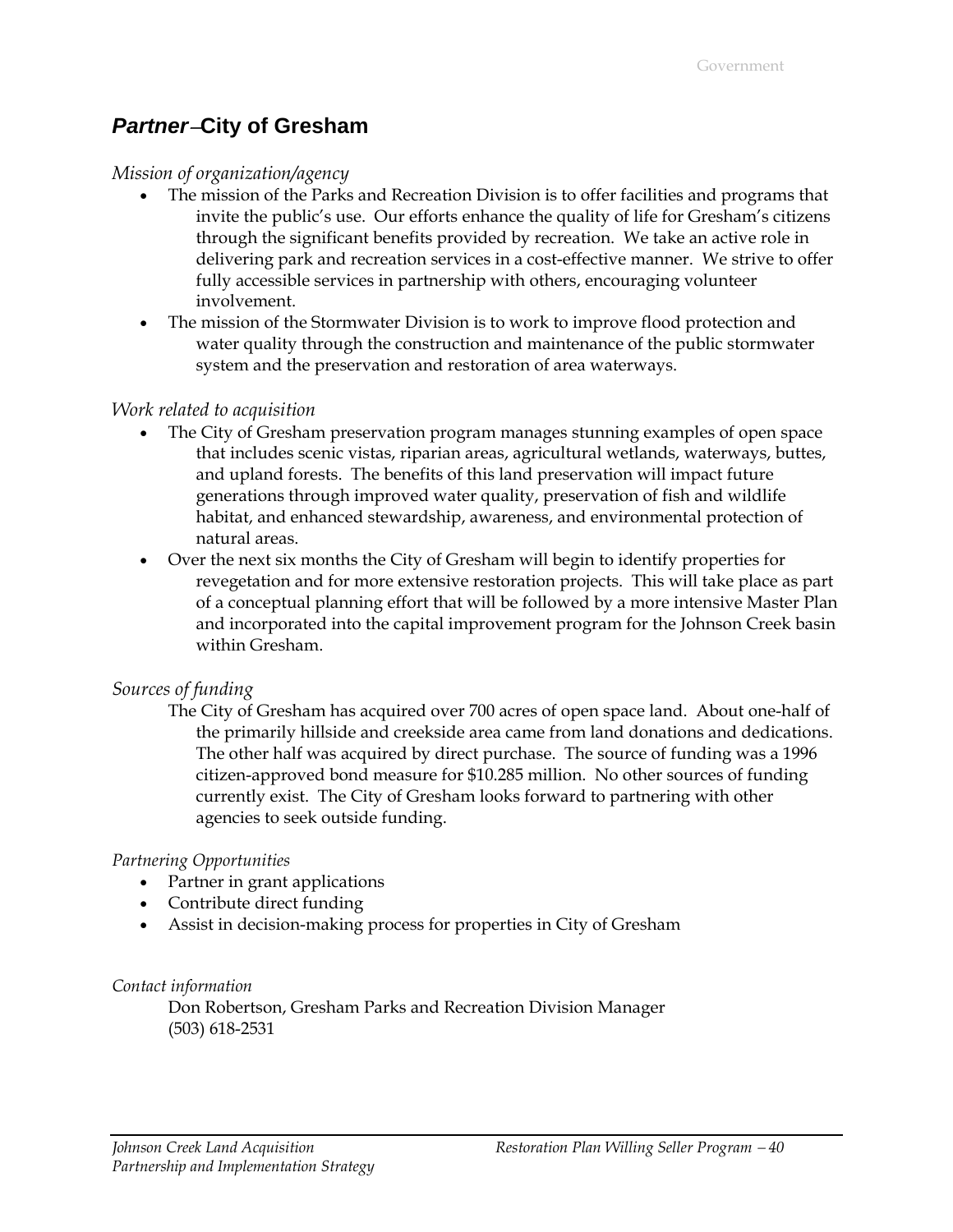# *Partner*−**City of Happy Valley**

The City of Happy Valley was not able to contribute information in time for the printing of this document.

*Contact information*  Cathy Daw [cathyd@ci.happy-valley.or.us](mailto:cathyd@ci.happy-valley.or.us)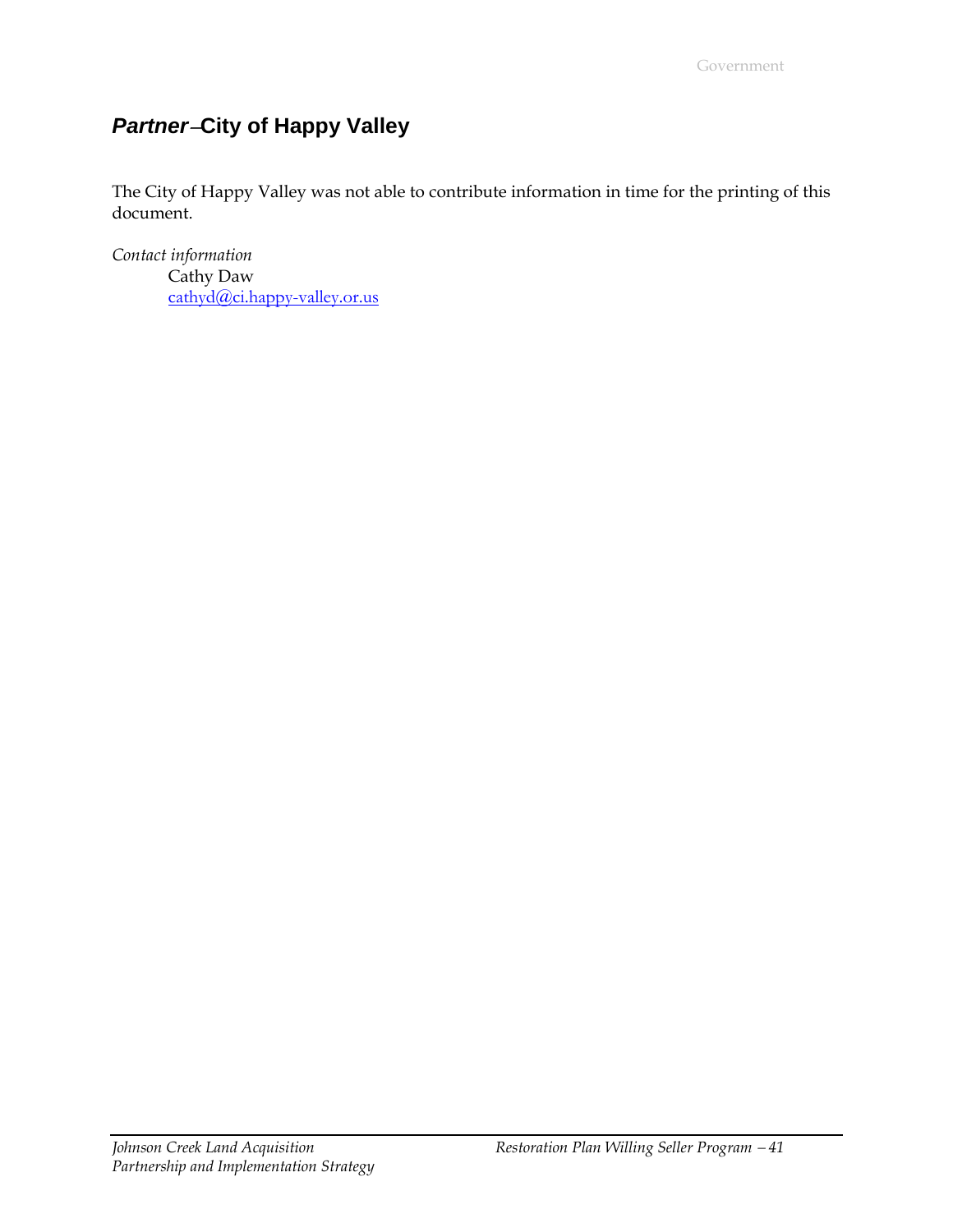### *Partner*−**City of Milwaukie**

#### *Mission of organization/agency*

To maintain Milwaukie as a good place to live and work, a place which is clean, safe, responsive and provides quality services.

*Work related to acquisition*

- Acquire land for parks and open spaces
- Acquire land for transportation projects and mitigation projects

#### *Sources of funding*

- COM General fund
- 26-26 Bond Measure
- Potential future bond measures
- Gas tax
- Storm utility fund

#### *Partnering Opportunities*

- Partner in grant applications
- Contribute direct funding
- Assist in decision-making process for properties in City of Milwaukie
- Partner in acquisition of properties in City of Milwaukie

#### *Contact information*

Ruthanne Bennett (503) 786-7610 [bennettr@ci.milwaukie.or.us](mailto:bennettr@ci.milwaukie.or.us)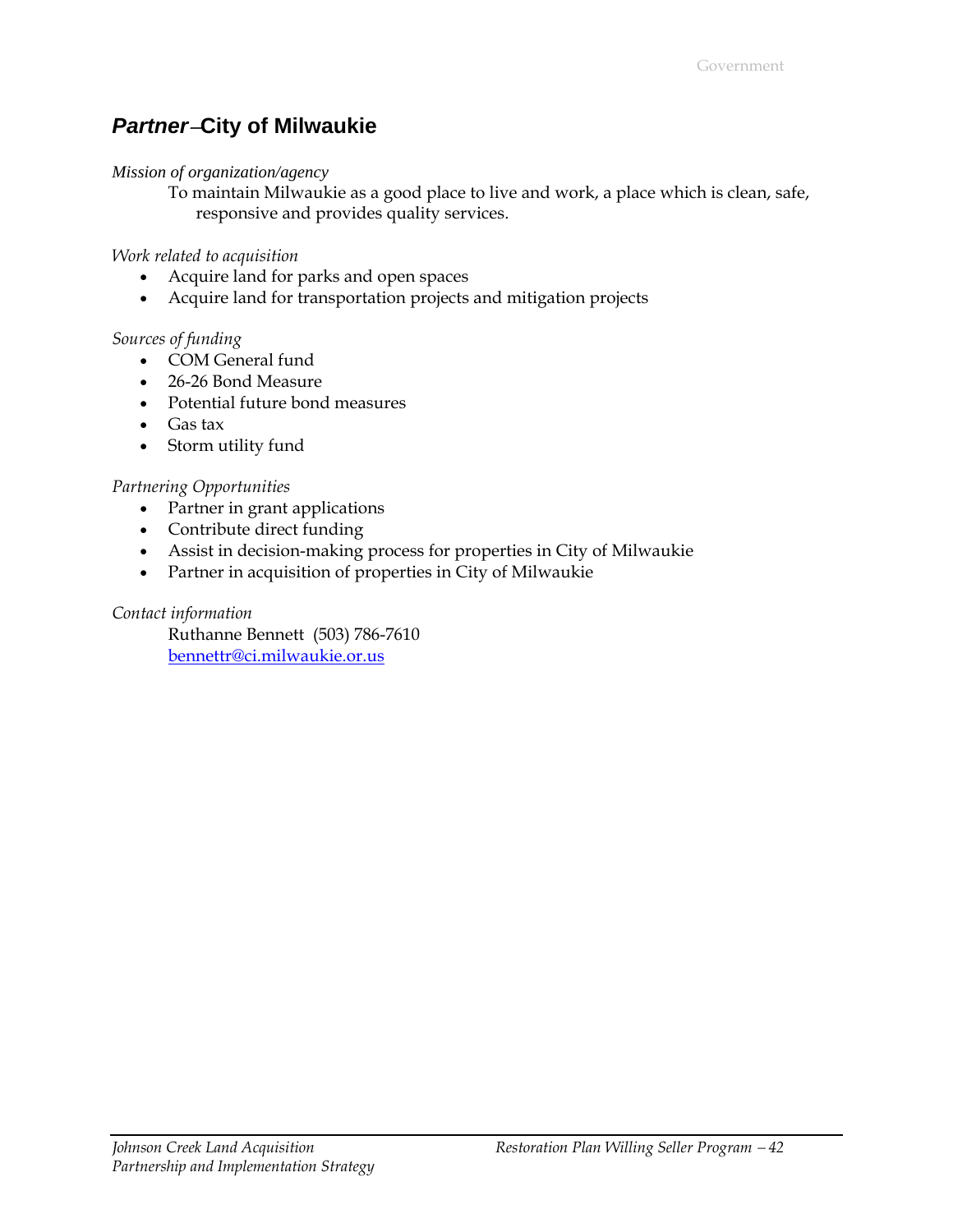### *Partner*−**City of Portland Bureau of Planning**

#### *Mission of organization/agency*  None provided

#### *Work related to acquisition*

- Create zoning regulations, area plans, plan districts, and natural resource management plans.
- Coordinate setting Comprehensive Plan policies and goals that guide how Portland will develop in the future. These policies are implemented via zoning code regulations, and by other bureaus as they carry out capital plans.
- Coordinate many different City functions with the goal of enabling the City to act as a coordinated entity, in a way consistent with community-defined vision. This might extend into areas beyond zoning.
- Work on many non-regulatory efforts as they relate to achieving Comprehensive Plan goals and objectives. For example, we might work with PDC to facilitate a strategic plan for a specific neighborhood, or we might work with BES to facilitate environmental protection consistent with environmental zone program goals. The special area plans we are involved in may result in zoning regulations, but they might also result in specific actions to be undertaken by other agencies.

#### *Sources of funding*

- General fund
- Inter-agency agreements
- Inter-governmental agreements
- Grants

#### *Partnering Opportunities*

- Provide information about the current status of a properties with regard to zoning, area plans underway, Comprehensive Plan goals, etc.
- Help determine what the most efficient method of environmental protection would be for a specific property (i.e. acquisition, easement, regulation, etc.).
- Coordinate acquisition program goals with other city goals (e.g. help broker agreements if another agency has a different vision for the property).
- Coordinate program with adopted neighborhood plans.
- Coordinate public involvement with any planning efforts underway in the area.
- Using the environmental zoning program as a policy framework, BOP can help identify properties that have a high resource value, and are at risk due to future development plans.

#### *Contact information*

Tom McGuire, for natural resource land acquisition plans (503) 823-7855 [tmcguire@ci.portland.or.us](mailto:Tmcguire@ci.portland.or.us)

Sallie Edmunds, Environmental Planning Manager (503) 823-6950 [sedmunds@ci.portland.or.us](mailto:Sedmunds@ci.portland.or.us)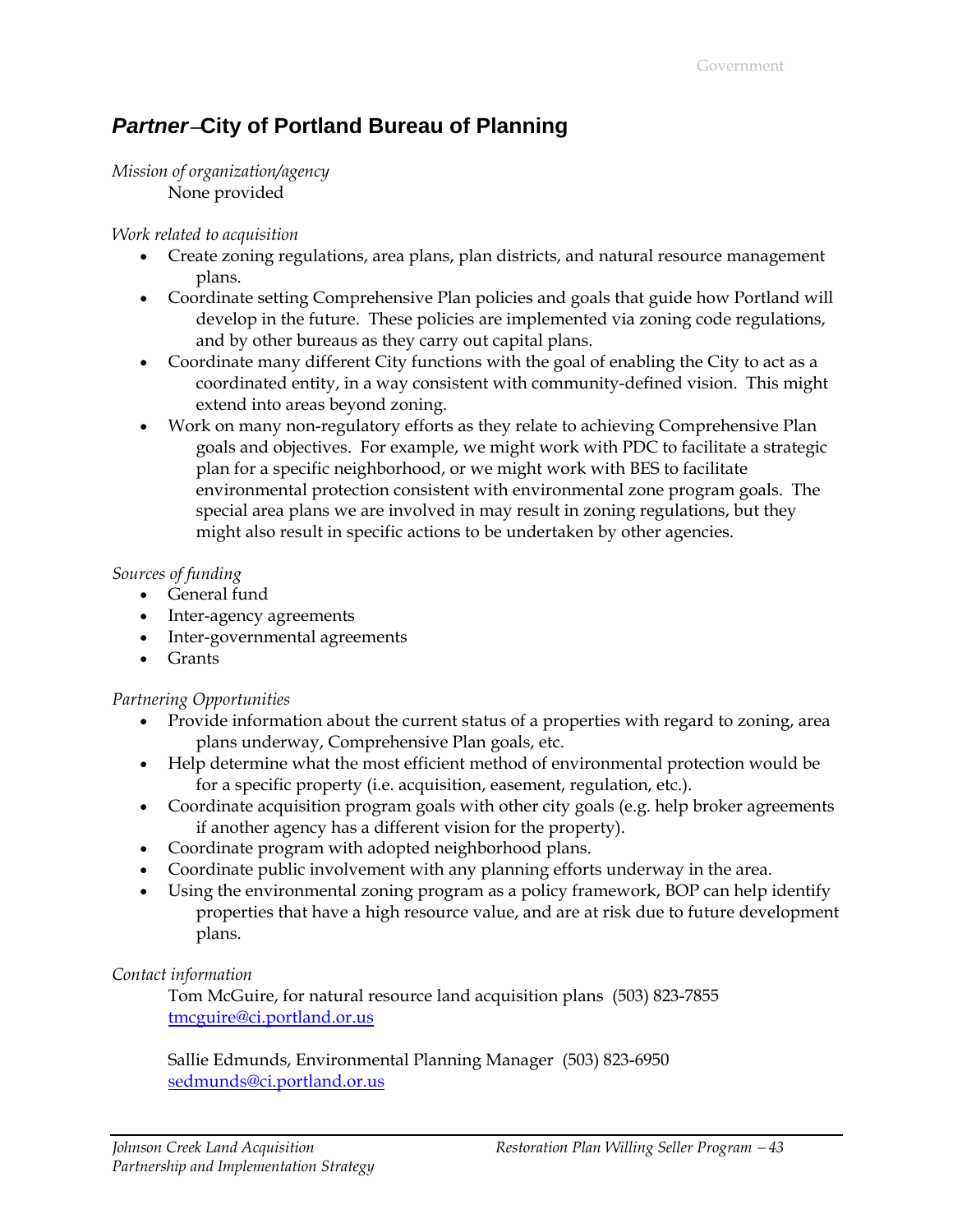# *Partner*−**City of Portland Department of Transportation**

#### *Mission of organization/agency*

To be a community partner in shaping a livable city. To plan, build, manage, and maintain an effective and safe transportation system that provides access and mobility.

#### *Work related to acquisition*

- Acquire public right-of-way for transportation projects
- Acquire public right-of-way or public property for project mitigation purposes

#### *Sources of funding*

- Private development
- Federal and state grants
- Gas tax and other roadway user taxes
- Future transportation fee (limitations on spending)
- Transportation SDC funds (limitations on spending)

#### *Partnering Opportunities*

- Partner in acquisition of properties where PDOT could build a required stormwater facility
- Partner in grant applications
- Assist in decision-making process for select properties

#### *Contact information*

Brant Williams (503) 823-5767 [Brant.Williams@trans.ci.portland.or.us](mailto:Brant.Williams@trans.ci.portland.or.us)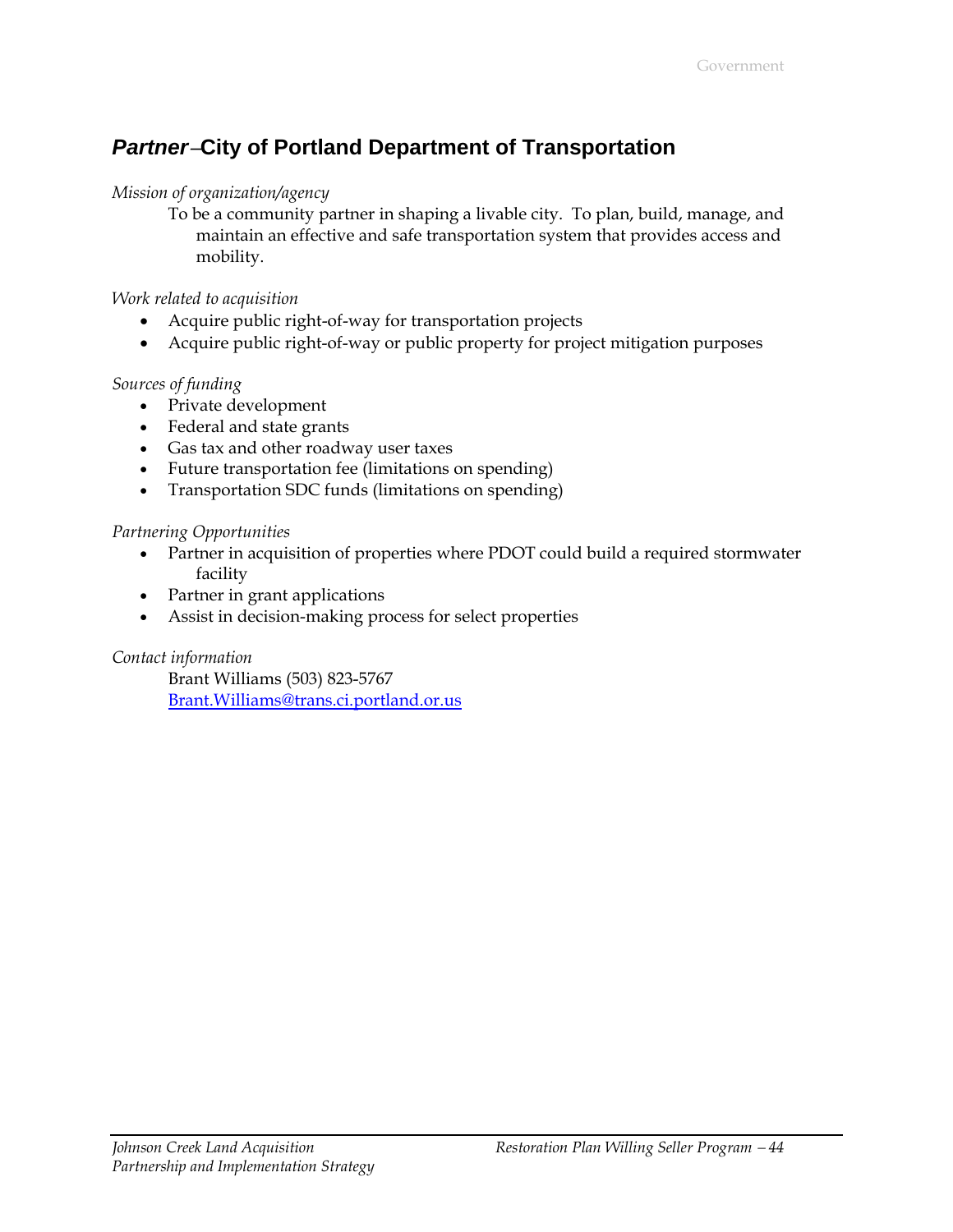# *Partner*−**City of Portland Endangered Species Act Program**

#### *Mission of organization/agency*

The ESA Program was created by the City Council to create a comprehensive framework that would guide City activities to avoid the liability of the "take" provision under the Endangered Species and to meet the Council resolution to "assist in the recovery of salmonids."

#### *Work related to acquisition*

• The acquisition program addresses many of the watershed issues that have been identified by the ESA Program as important for the recovery of watershed health and salmon: water quantity (flow), habitat and water quality restoration.

#### *Sources of funding*

The ESA Program receives funding from seven bureaus (Planning, OPDR, Water, PDC, Parks, BES, PDOT) and the general fund.

#### *Partnering Opportunities*

- Partner in grant applications
- Contribute direct funding
- Assist in decision-making process for select properties
- Advise on importance of a property in terms of endangered species recovery

#### *Contact information*

Jim Middaugh (503) 823-7032 [jmiddaugh@ci.portland.or.us](mailto:jmiddaugh@ci.portland.or.us)

Mike Reed 823-3399 [mreed@ci.portland.or.us](mailto:mreed@ci.portland.or.us)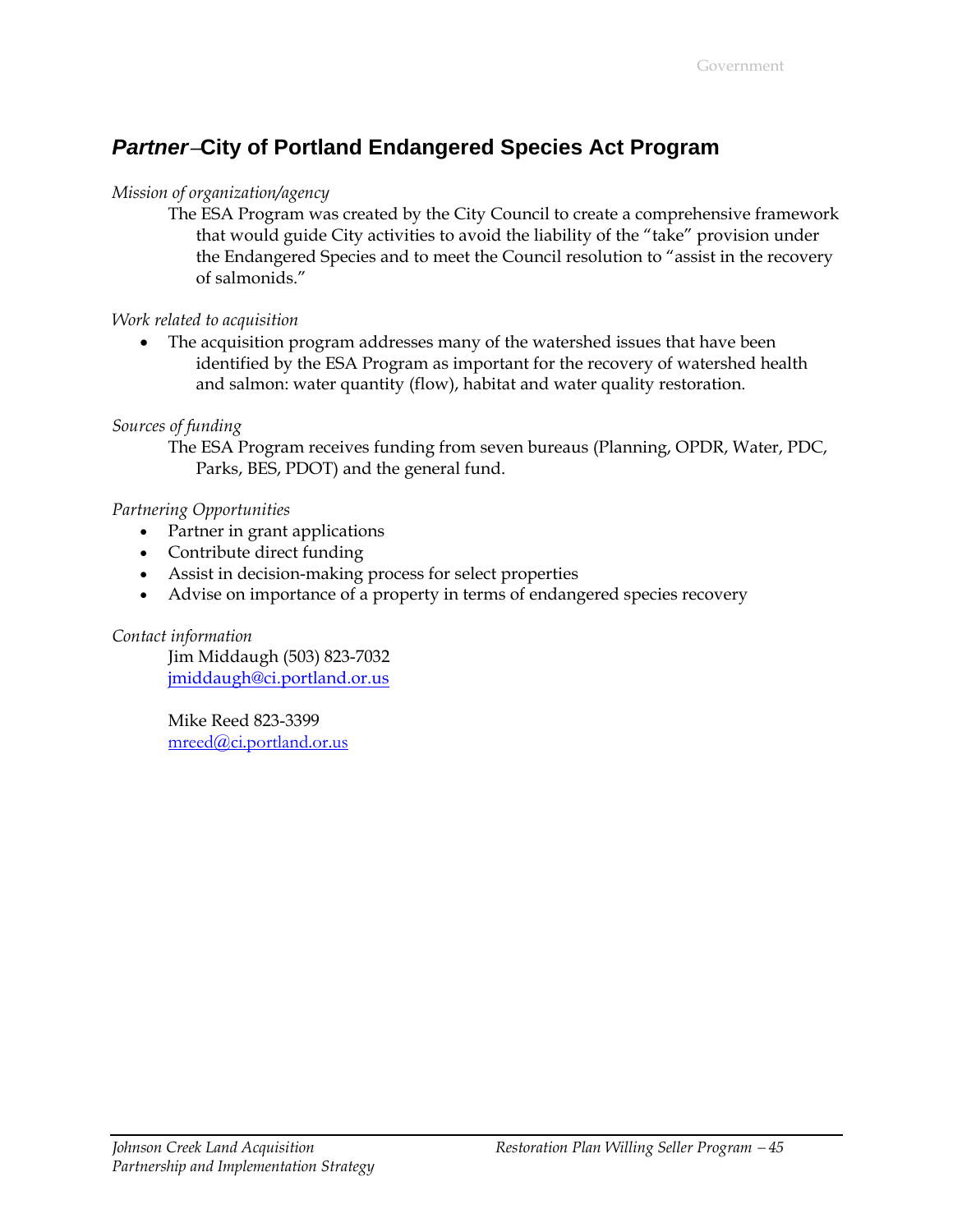### *Partner*−**City of Portland Parks and Recreation**

#### *Mission of organization/agency*:

To protect and restore natural resource values in Portland parks, contributing to the natural resource quality of a larger, connected system of greenspaces.

#### *Work related to acquisition*

- Manage properties
	- Protect and improve habitat for wildlife and fish
	- Provide resource-based recreation and education opportunities when and where compatible with resource protection
- Acquire land for parks and open spaces Connect significant wildlife habitat areas Connect the Springwater Corridor to Johnson Creek

#### *Sources of funding*

- COP General Fund
- Portion of the Portland local share of the 26-26 Metro bond measure (Johnson Creek portion now spent)
- Potential future bond measures
- SDC funds

#### *Partnering Opportunities*

- While the Restoration Plan focuses on floodplain areas, it is recognized that additional acquisitions, outside of the floodplain, may fulfill or complement restoration objectives in Johnson Creek. Portland Parks and Recreation is currently planning their acquisition goals for the Johnson Creek watershed, which focus on upland connections and other resource areas, in addition to the floodplain; where our objectives overlap there will be opportunity to partner in land acquisition.
- Provide maintenance for acquired properties
- Partner in grant applications
- Contribute funding
- Assist in decision-making process for select properties
- Partner in restoration and enhancement planning and implementation

#### *Contact information*

Jim Sjulin (503) 823-5122 [pkjims@ci.portland.or.us](mailto:pkjims@ci.portland.or.us)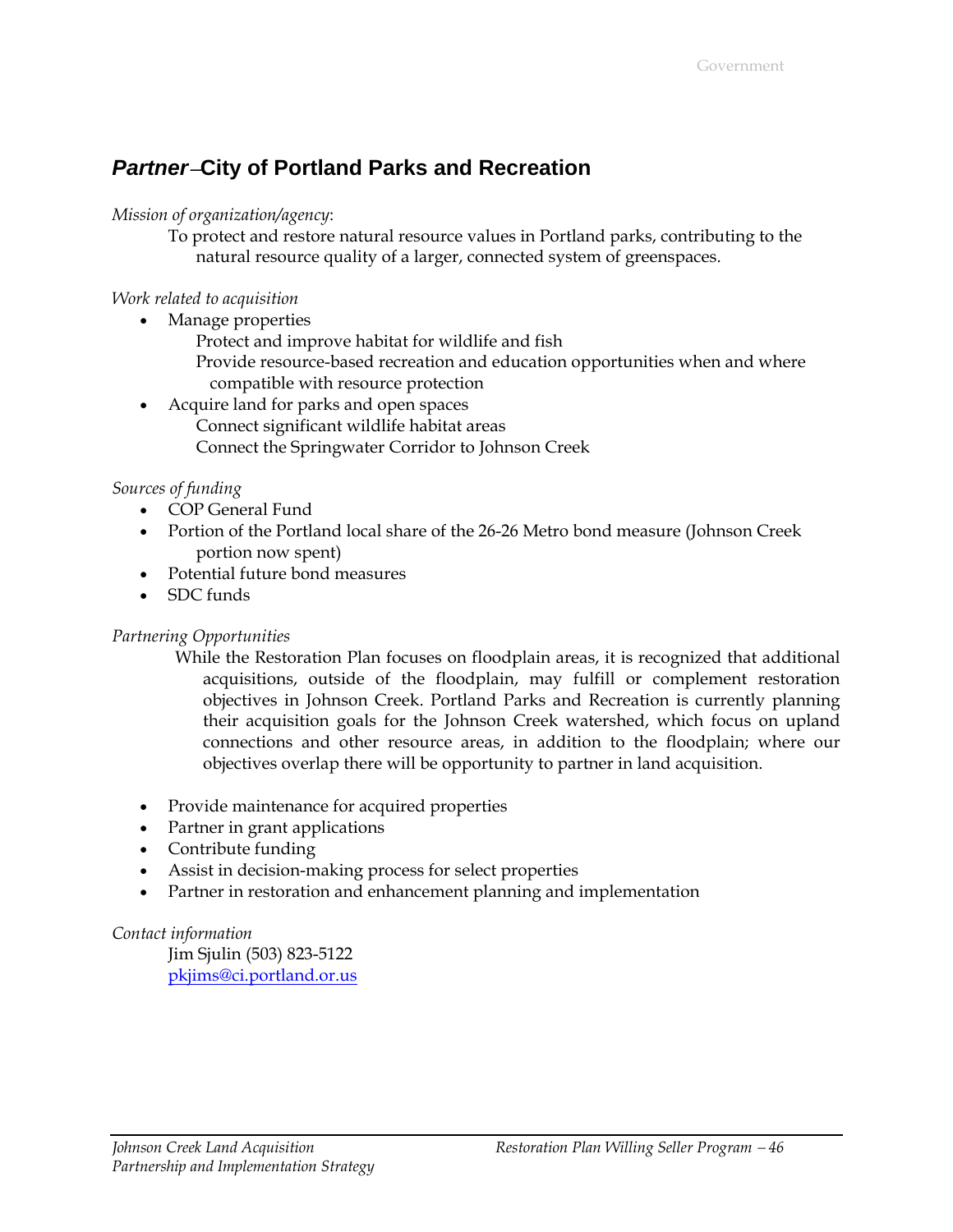### *Partner*−**Clackamas County**

#### *Mission of organization/agency*

To protect, enhance and promote watershed health in our community.

#### *Work related to acquisition*

Would purchase property to build detention or water quality facilities, or to restore to a natural state, thereby improving functioning of the floodplain or natural resource area.

#### *Sources of funding*

- Surface water funds
- Bond funds
- Grants

#### *Partnering Opportunities*

- Partner in grant applications
- Contribute direct funding
- Assist in decision-making process for properties in Clackamas County

#### *Contact information*

Ela Whelan (503) 353-4568 [elaw@co.clackamas.or.us](mailto:Elaw@utilpo.co.clackamas.or.us)

Mike Henley (503) 794-8002 [mikehen@co.clackamas.or.us](mailto:Mikehen@co.clackamas.or.us)

John Nagy [johnnagy@co.clackamas.or.us](mailto:Johnnagy@co.clackamas.or.us)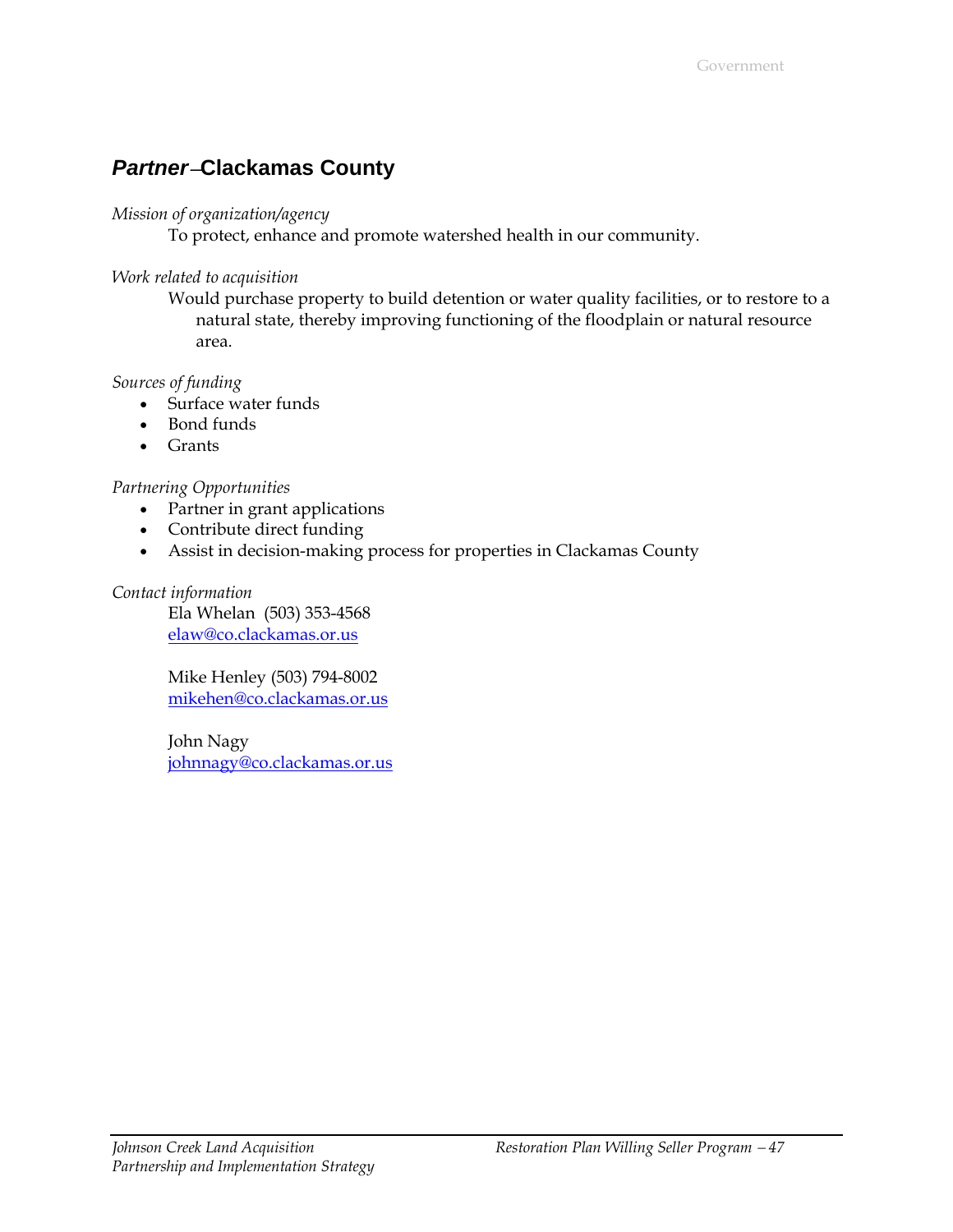### **Partner**−*Johnson Creek Watershed Council*

#### *Mission of organization/agency*

To inspire and facilitate community investment in the Johnson Creek watershed for the protection and enhancement of its natural resources.

#### *Work related to acquisition*

- Increase watershed awareness through outreach and education activities
- Promote solutions to watershed problems
- Directly coordinate and support restoration projects which improve wildlife habitat, water quality, and recreation opportunities
- Secure outside expertise, labor, recognition, and money to benefit watershed conditions

#### *Sources of funding*

- OWEB
- City of Gresham
- City of Portland
- City of Milwaukie
- Metro
- Multnomah County
- Clackamas County
- Potentially other non-profits, foundations and government agencies

#### *Partnering Opportunities*

- Initiate and cultivate community partnership and support for the program
- Publicize the program in the watershed
- Coordinate acquisition activities among jurisdictions
- Partner in grant applications
- Assist in decision-making process for select properties
- Coordinate or assist in habitat restoration
- Provide monitoring and maintenance for acquired sites
- Coordinate volunteer stewardship of acquired lands
- Provide education and involvement opportunities

#### *Contact information*

Kim Hatfield, Watershed Council Coordinator (503) 239-3932 [kim@jcwc.org](mailto:Kim@jcwc.org)

David Reid, Outreach Coordinator (503) 239-3932 [david@jcwc.org](mailto:david@jcwc.org)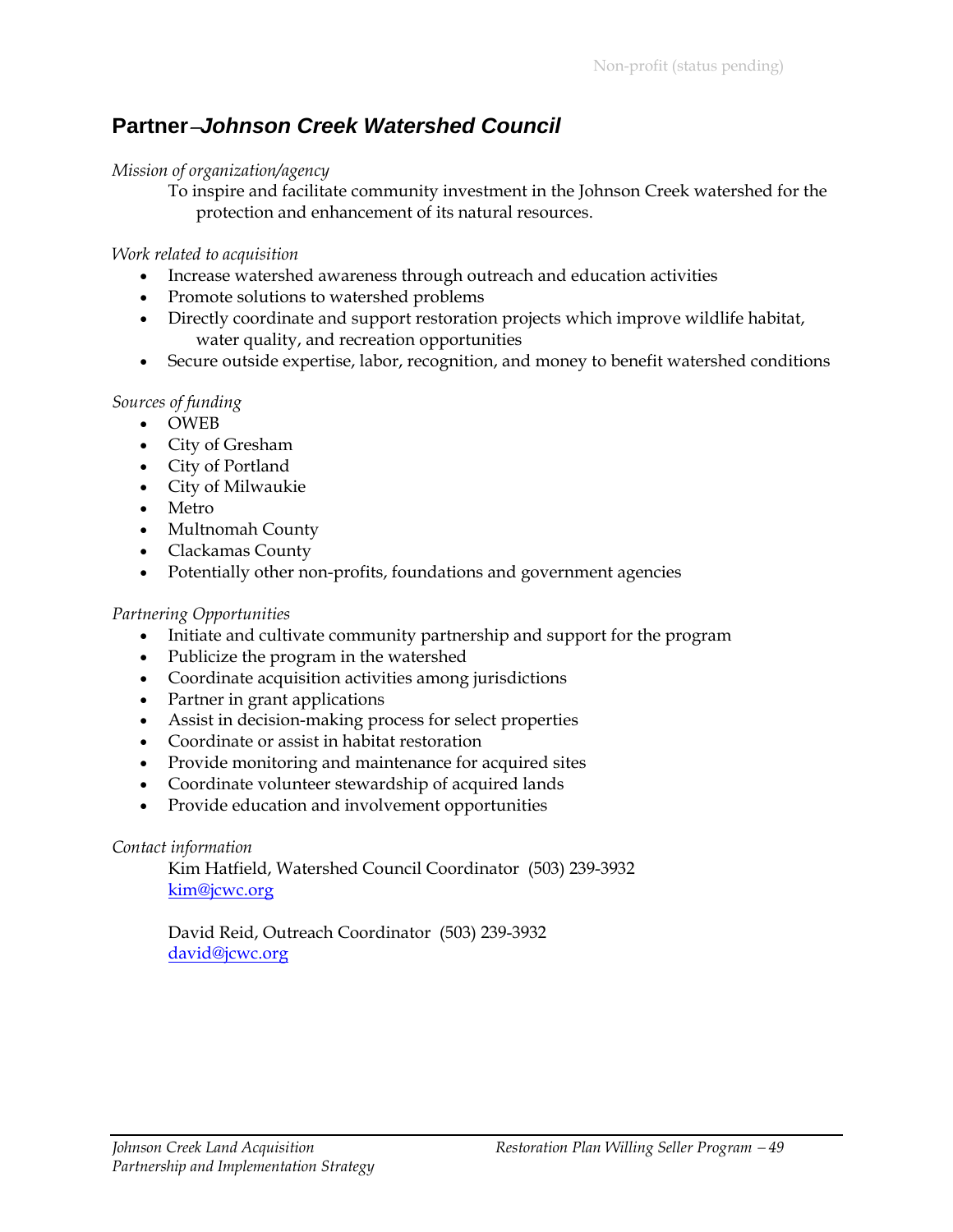### *Partner*−**Metro**

#### *Mission of organization/agency*

Metro is the elected regional government that develops and administers long range plans affecting the livability of the region, including planning for land use, transportation, natural resource protection, parks, and waste reduction and disposal. Metro also operates regional facilities including parks, open spaces, the Oregon Zoo, the Oregon Convention Center, and the Expo Center.

#### *Work related to acquisition*

- Acquire land for parks and open spaces
- Manage regional parks and green spaces
- Protective planning for water quality, floodplains, wetlands, and riparian and upland habitat

#### *Sources of funding*

- 26-26 Bond measure
- Potential future bond measures
- Various voter-approved fees and taxes that fund general budget

#### *Partnering Opportunities*

- Partner in grant applications
- Contribute direct funding
- Assist in decision-making process for select properties

#### *Contact information*

Nancy Chase (503) 797-1845 [chasen@metro.dst.or.us](mailto:chasen@metro.dst.or.us)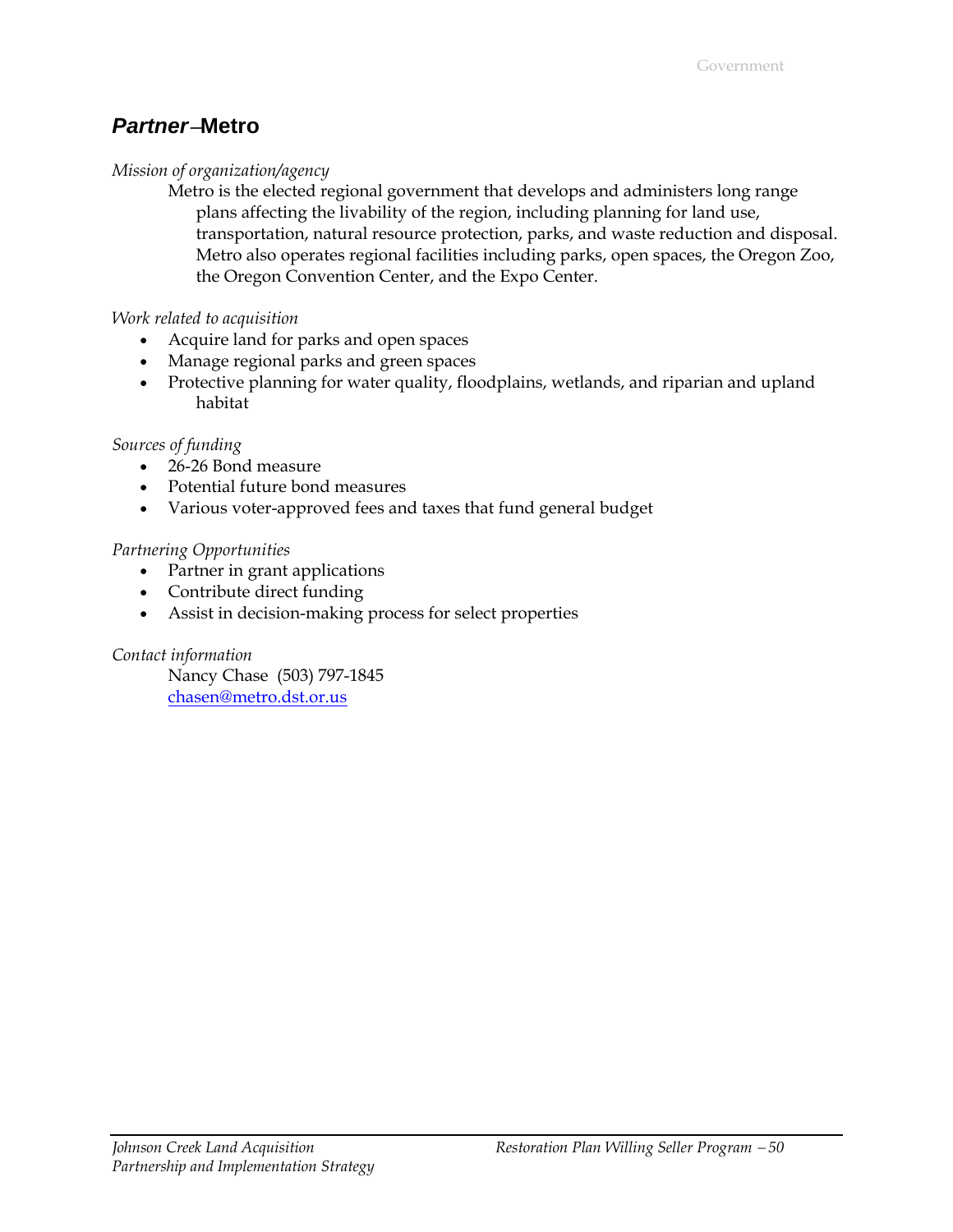# *Partner*−**Multnomah County**

#### *Mission of organization/agency*

• To conserve natural resources and guide land uses to sustain and enhance the rural communities of Multnomah County

#### *Work related to acquisition*

• None

#### *Sources of funding*

• County tax revenue

#### *Partnering Opportunities*

- Partner in grant applications
- Leverage existing resources
- Assist in decision-making process for properties in Multnomah County

#### *Contact information*

Mike Powers (503) 988-3043 x29604 [mike.p.powers@co.multnomah.or.us](mailto:Mike.p.powers@co.multnomah.or.us)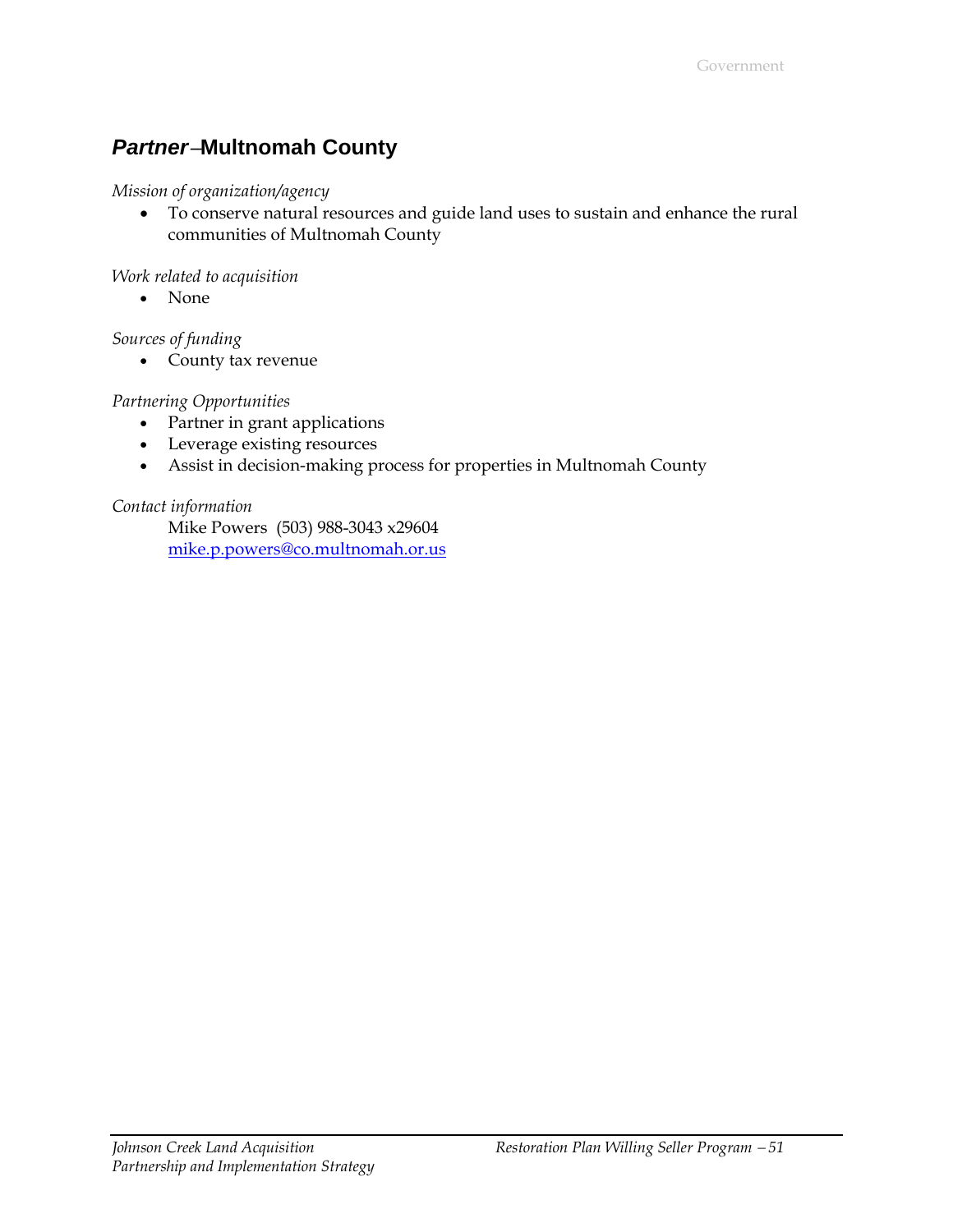### *Partners*−**Oregon Emergency Management (OEM) and Federal Emergency Management Agency (FEMA)**

#### *Mission of organization/agency*

To execute the Governor's responsibilities to maintain an emergency services system as prescribed in Oregon Revised Statutes Chapter 401 by planning, preparing and providing for the prevention, mitigation and management of emergencies or disasters that present a threat to the lives and property of citizens of and visitors to the State of Oregon.

#### *Work related to acquisition*

Provide funding for acquisition of land for the purposes of flood mitigation or prevention.

#### *Sources of funding*

Federal funding: Hazard Mitigation Grant Program, Flood Mitigation Assistance (FMA)

#### *Partnering Opportunities*

- Partner in grant applications
- Facilitate funding partnerships through coordination with other state agencies and federal program resources

*Contact information* 

Dennis Sigrist, Hazard Mitigation Officer (503) 378-2911 x247 [dsigrist@oem.state.or.us](mailto:patricia.m.obradovich@usace.army.mil)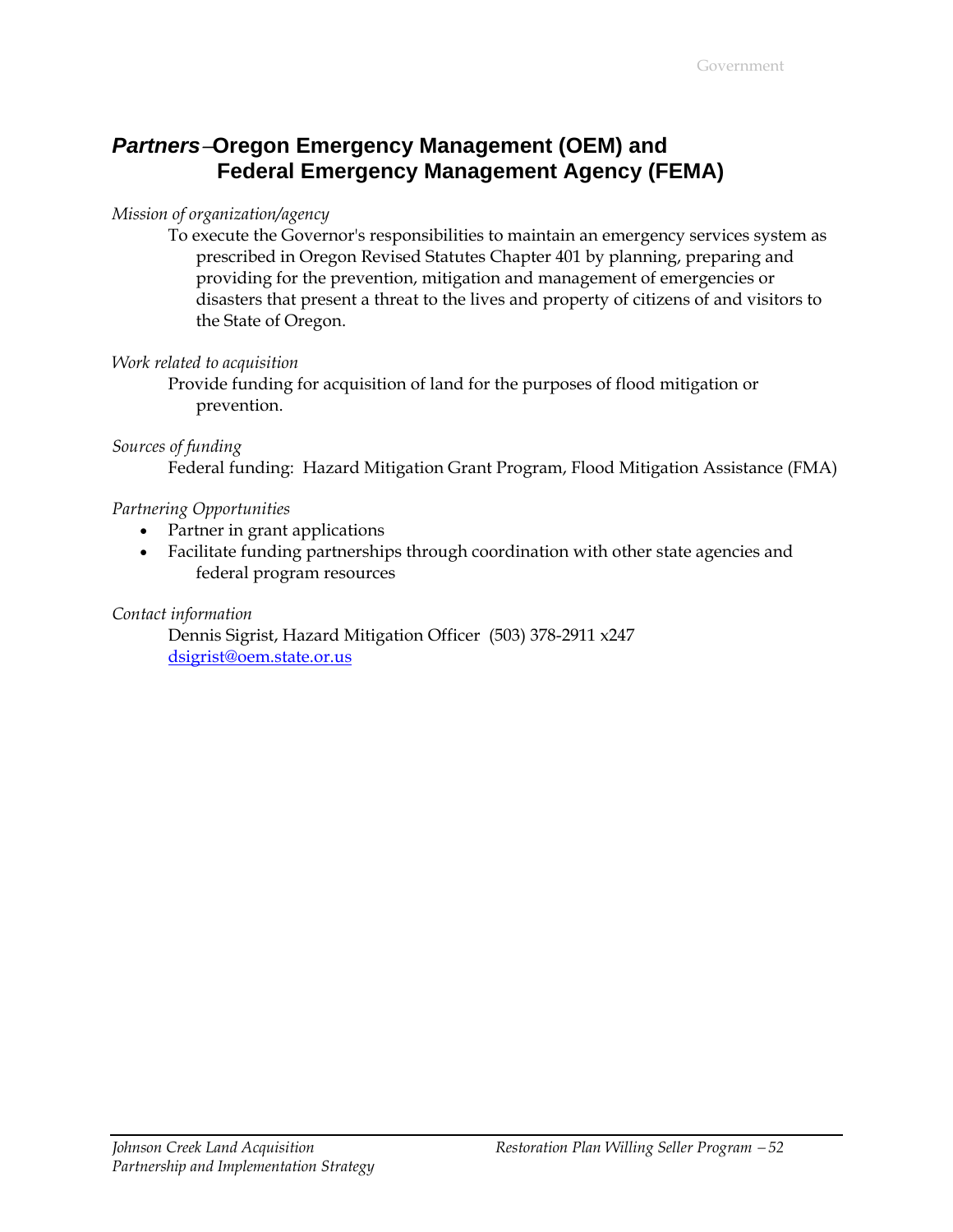### *Partner*−**Oregon Water Resources Department**

#### *Mission of organization/agency*

To serve the public by practicing and promoting wise long-term water management.

*Work related to acquisition* Manage water rights

*Sources of funding* State funds

*Partnering Opportunities*

- Provide information about water rights
- Enforce water rights rules and activities

*Contact information* 

Juno Pandian, Watermaster District 20 (503) 657-6811 [Juno.G.Pandian@wrd.state.or.us](mailto:Juno.G.Pandian@wrd.state.or.us)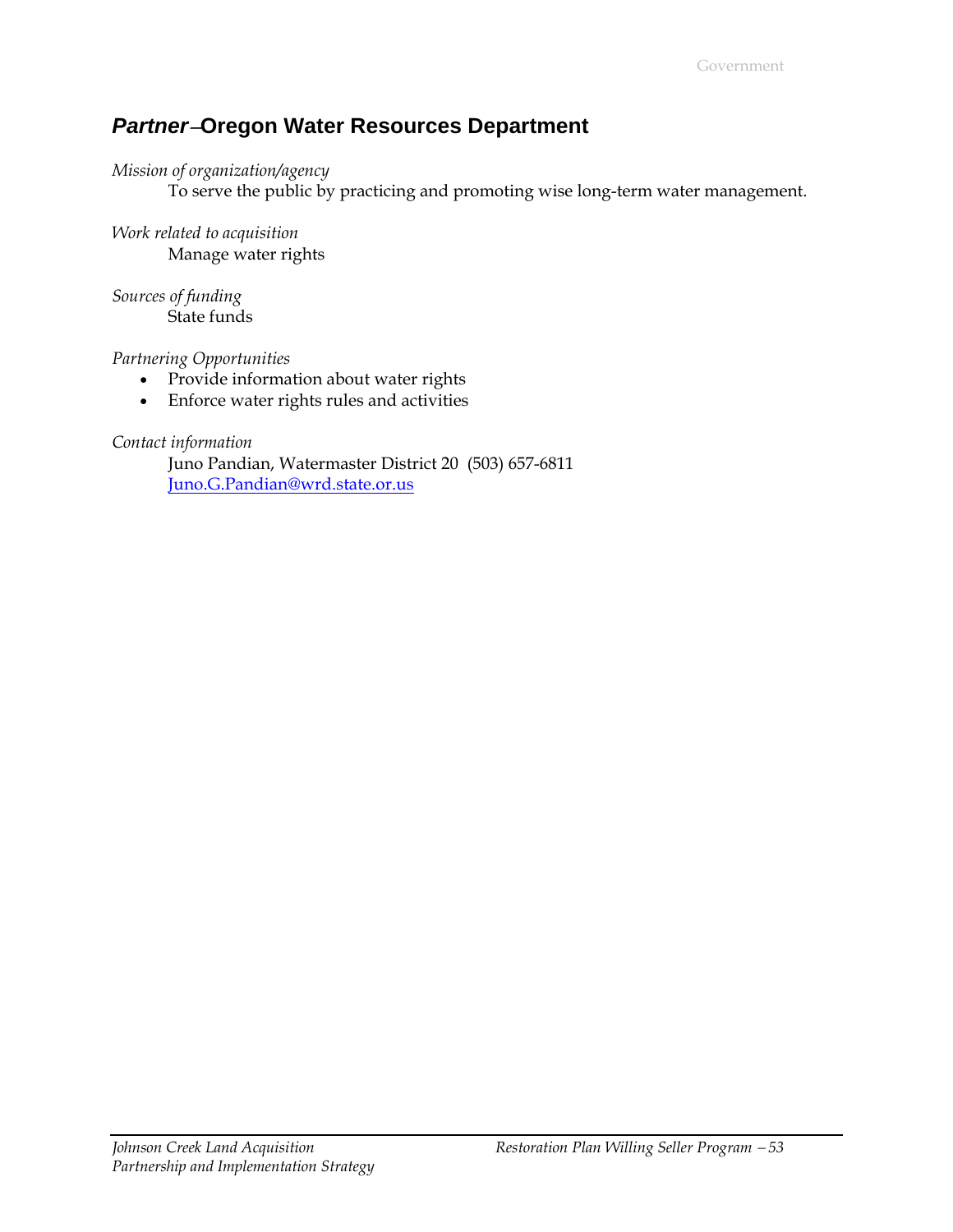### *Partner*−**Oregon Water Trust**

#### *Mission of organization/agency*

To maintain and restore surface water flows in the rivers and streams of Oregon.

#### *Work related to acquisition*

Work with willing water users to acquire part, or all, of existing out-of-stream water rights and convert them to in-stream water rights.

#### *Sources of funding*

Donations

#### *Partnering Opportunities*

- Work with us to obtain water rights
- Transfer to in-stream water rights under Oregon Law

#### *Contact information*

Andrew Purkey, Executive Director (503) 226-9055 [owt@teleport.com](mailto:owt@teleport.com)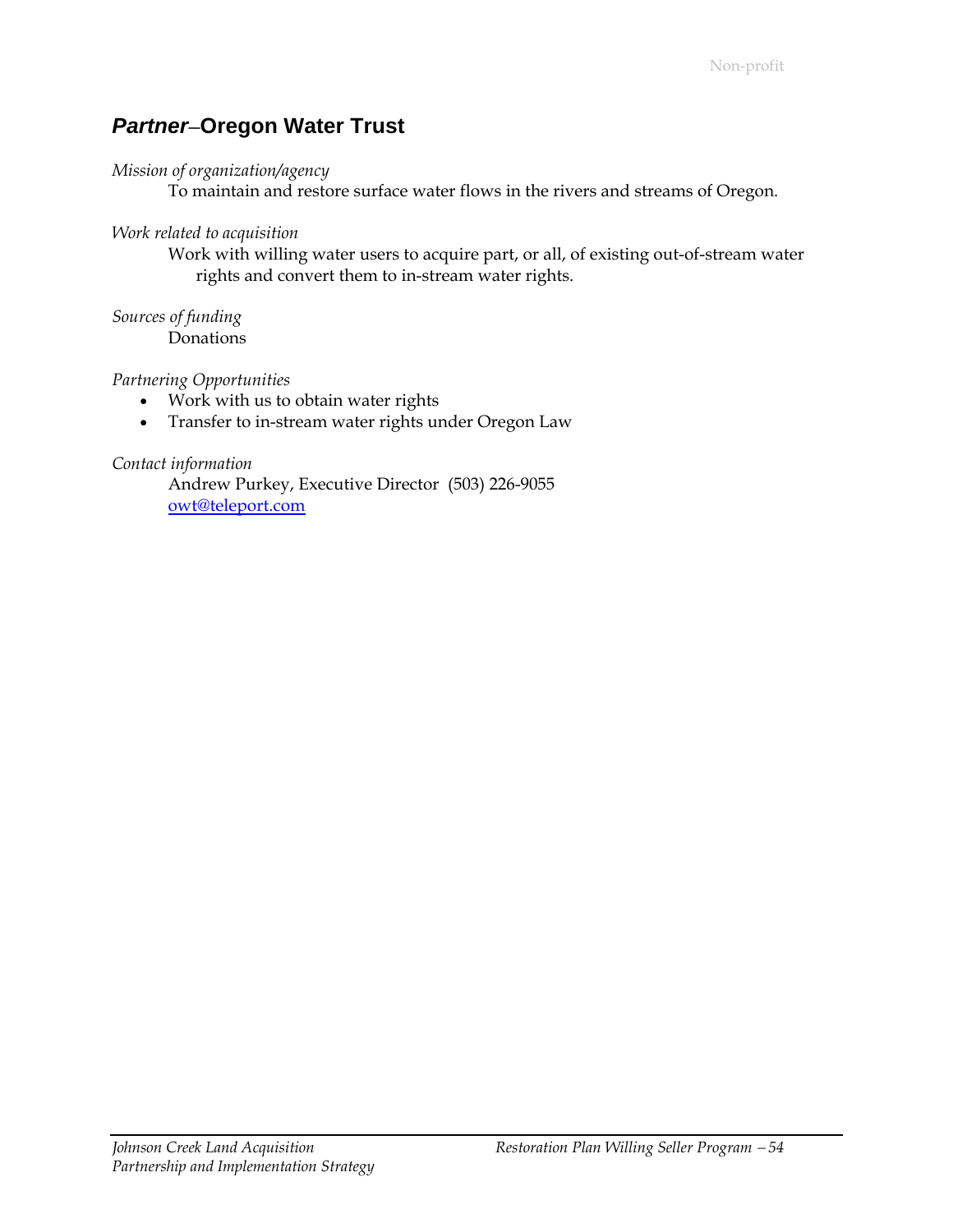### *Partner*−**Three Rivers Land Conservancy**

#### *Mission of organization/agency*

Three Rivers Land Conservancy is dedicated to promoting and protecting open space, scenic areas, wildlife, and other natural and historic resources in the greater metropolitan area of Portland.

#### *Work related to acquisition*

- Acquire land for protection and conservation
- Acquire and enforce conservation easements

#### *Sources of funding*

- Fee-for-service work relating to acquisition
- Donations
- Potential grant monies

#### *Partnering Opportunities*

- Partner in/write grant applications
- Provide matching funding (as land or easements)
- Research and acquire conservation easements
- Hold and enforce conservation easements

#### *Contact information*

Jayne Cronlund, Executive Director (503) 699-9825 [jcronlund@trlc.org](mailto:jcronlund@trlc.org)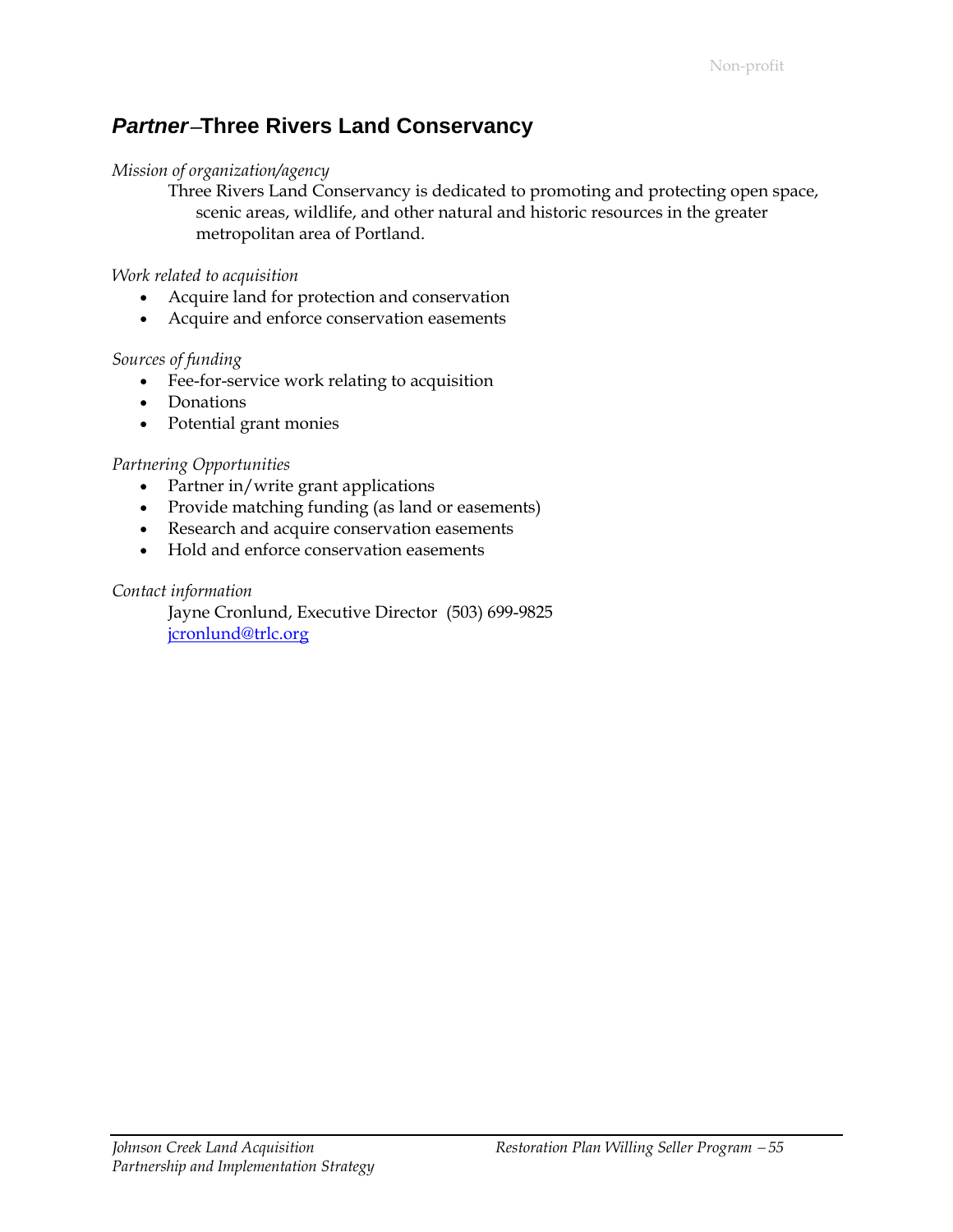### *Partner*−**The Trust for Public Land**

#### *Mission of organization/agency*

The Trust for Public Land (TPL) conserves land for people to improve the quality of life in our communities and to protect our natural resources and historic resources for future generations.

#### *Work related to acquisition*

TPL serves as a partner and problem-solver for public agencies. If an agency lacks staff, funding or legal authority to move quickly when important conservation properties come on the market, TPL can act swiftly to take the land off the market until funds are available for public acquisition. TPL's staff of real estate and legal professionals can tailor a transaction for public purchase. Working with governments, community groups, environmental organizations, foundations, and businesses, TPL helps assess open space needs and develop grass-roots support for conservation purchase.

#### *Sources of funding*

- Fee and charitable donations
- Foundation grants

#### *Partnering Opportunities*

- Assist with writing and submitting grant applications
- Use private capital to secure and hold threatened properties on an interim basis
- Offer professional assistance with property surveys, appraisals, title searches and environmental assessments

#### *Contact information*

Chris Beck (503) 228-6620 Kristin Newman (503) 228-6620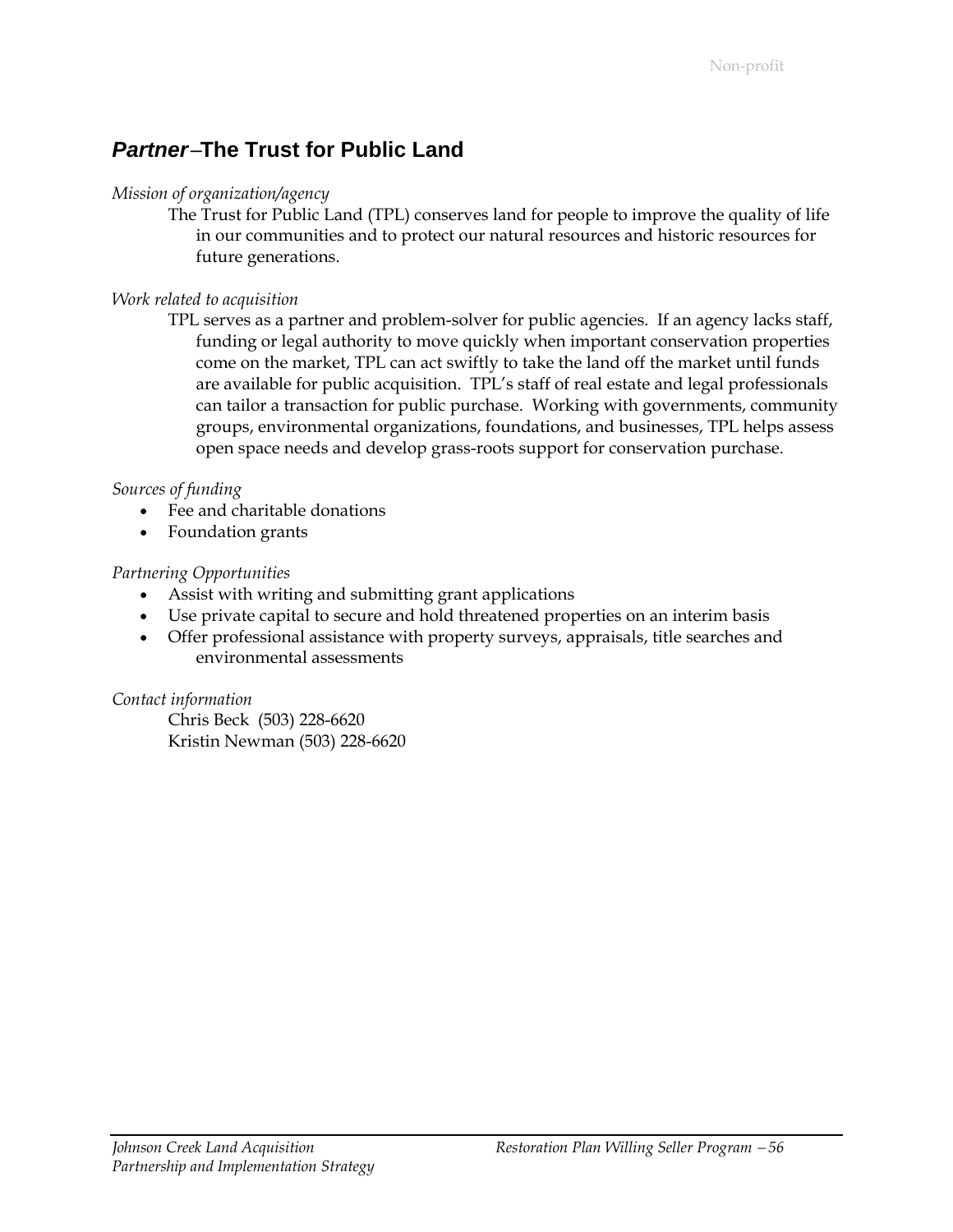### *Partner*−**US Army Corps of Engineers**

#### *Mission of organization/agency*

To provide quality, responsive engineering services to the nation including:

- Planning, designing, building and operating water resources and other civil works projects (Navigation, Flood Control, Environmental Protection, Disaster Response, etc.).
- Designing and managing the construction of military facilities for the Army and Air Force (Military Construction).
- Providing design and construction management support for other defense and federal agencies (Interagency and International Services).

#### *Work related to acquisition*

- Acquire land for flood control and environmental protection/restoration projects
- Maintain flood control projects

*Sources of funding*

- Federal funding under Section 206 (Aquatic Ecosystem Restoration Authority)
- Planning Assistance to States (PAS)

#### *Partnering Opportunities*

- Count City of Portland land acquisitions as match money in USACE project areas
- Provide planning assistance
- Partner in grant applications
- Contribute direct funding
- Assist in decision-making process for select properties
- Provide real estate services

#### *Contact information*

Pat Obradovich (503) 808-4730 [patricia.m.obradovich@usace.army.mil](mailto:patricia.m.obradovich@usace.army.mil)

Taunja Berquam (503) 808-4733 [taunja.j.berquam@usace.army.mil](mailto:Taunja.j.berquam@usace.army.mil)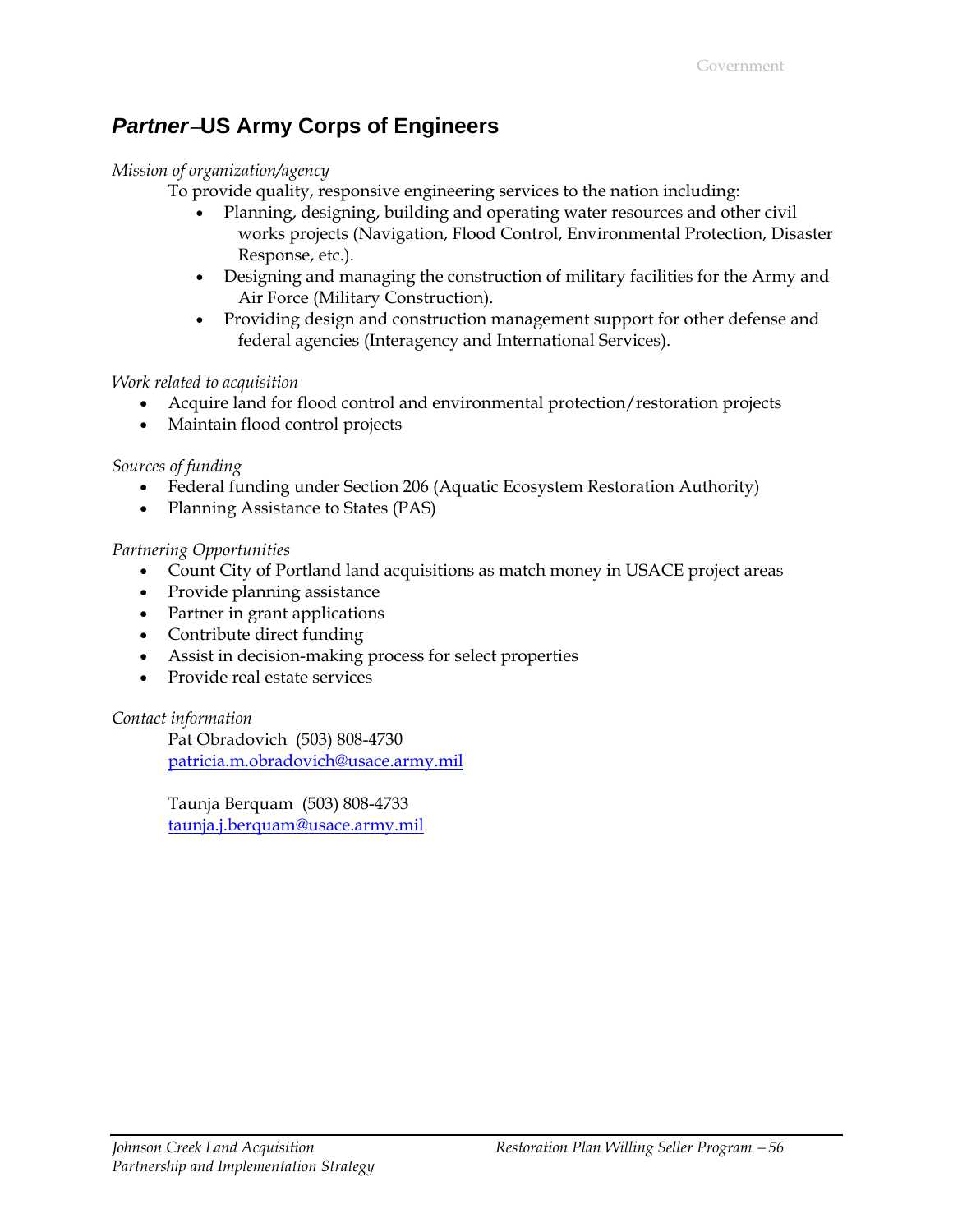### *Partner*−**The Wetlands Conservancy**

#### *Mission of organization/agency*

To conserve, protect, and restore the physical and ecological values of wetlands, other aquatic systems and related uplands.

#### *Work related to acquisition*

Accomplish mission through education, research, acquisition, and promotion of private and public stewardship.

#### *Sources of funding*

- Donations
- Membership dues

#### *Partnering Opportunities*

- Partner in/support grant applications
- Research and acquire conservation easements
- Technical assistance and advice on restoration and management of wetlands

#### *Contact information*

Ester Lev (503) 691-1394 [wetlands@teleport.com](mailto:Wetlands@teleport.com)